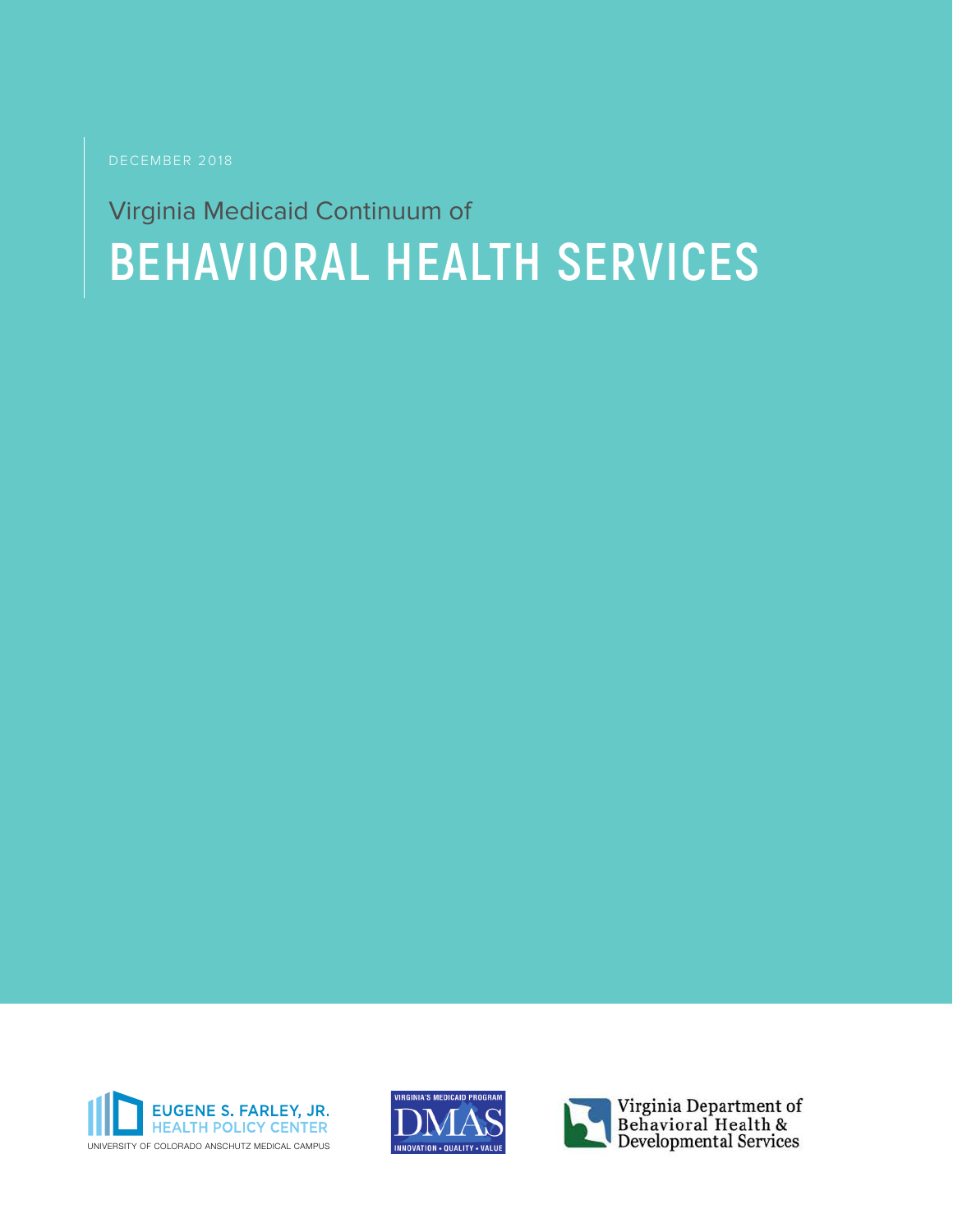## **Acknowledgments**

The authors gratefully acknowledge the commitment and engagement of behavioral health stakeholders in Virginia and Elizabeth Fowler for graphic design and Elizabeth Staton for editing the report.

## **Suggested citation**

Virginia Department of Medical Assistance Services, Virginia Department of Behavioral Health and Developmental Services, & the Farley Health Policy Center. *Virginia Medicaid Continuum of Behavioral Health Services.* December 2018.

Virginia Department of Medical Assistance Services Virginia Department of Behavioral Health and Developmental Services Farley Health Policy Center

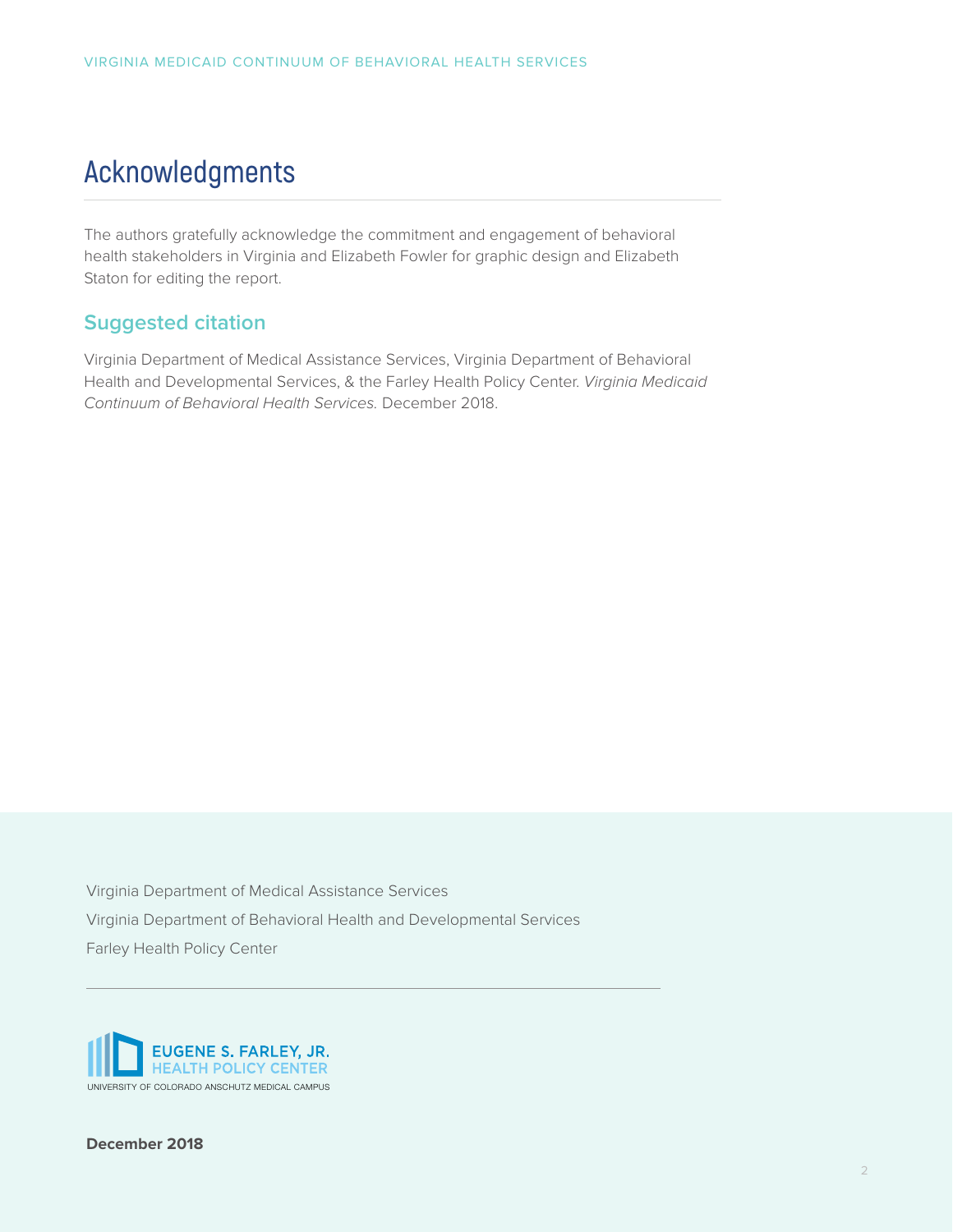### **About us**



DMAS plays a critical role in providing high quality, cost-effective health care coverage to low-income children, older adults, individuals with disabilities, and pregnant women in the Commonwealth, serving over 1.5 million individuals in 2017. Medicaid's role will grow with expansion of coverage to up to 400,000 low-income individuals starting in January, 2019. In Virginia and nationally, Medicaid is the largest payor for behavioral health services.



In collaboration with its federal, state, and local partners, the DBHDS provides technical assistance and develops, licenses, directs, funds, and monitors the delivery of comprehensive behavioral health services throughout the Commonwealth of Virginia. To ensure the delivery of coordinated services to the Medicaid, uninsured and underinsured populations, DBHDS is involved in the development and implementation of evaluation processes, data reporting standards, and measures used to analyze the delivery of behavioral health services. DBHDS also operates nine acute care state psychiatric facilities, including one for children. Locally governed Community Services Boards (CSBs) hold performance contracts with DBHDS for statefunded services; these are the primary point of entry into the state behavioral health system. In 2017, over 219,000 individuals received these state behavioral health services, the majority through CSBs and approximately 7,000 through state facilities.



The Farley Health Policy Center strives to advance policy that overcomes fragmented systems and addresses the wholeness of a person – physical, behavioral, and social health in the context of family, community, and the healthcare system. The FHPC works with state agencies and policymakers to understand and inform achievable policy actions to improve the integration of behavioral health across health and healthcare systems.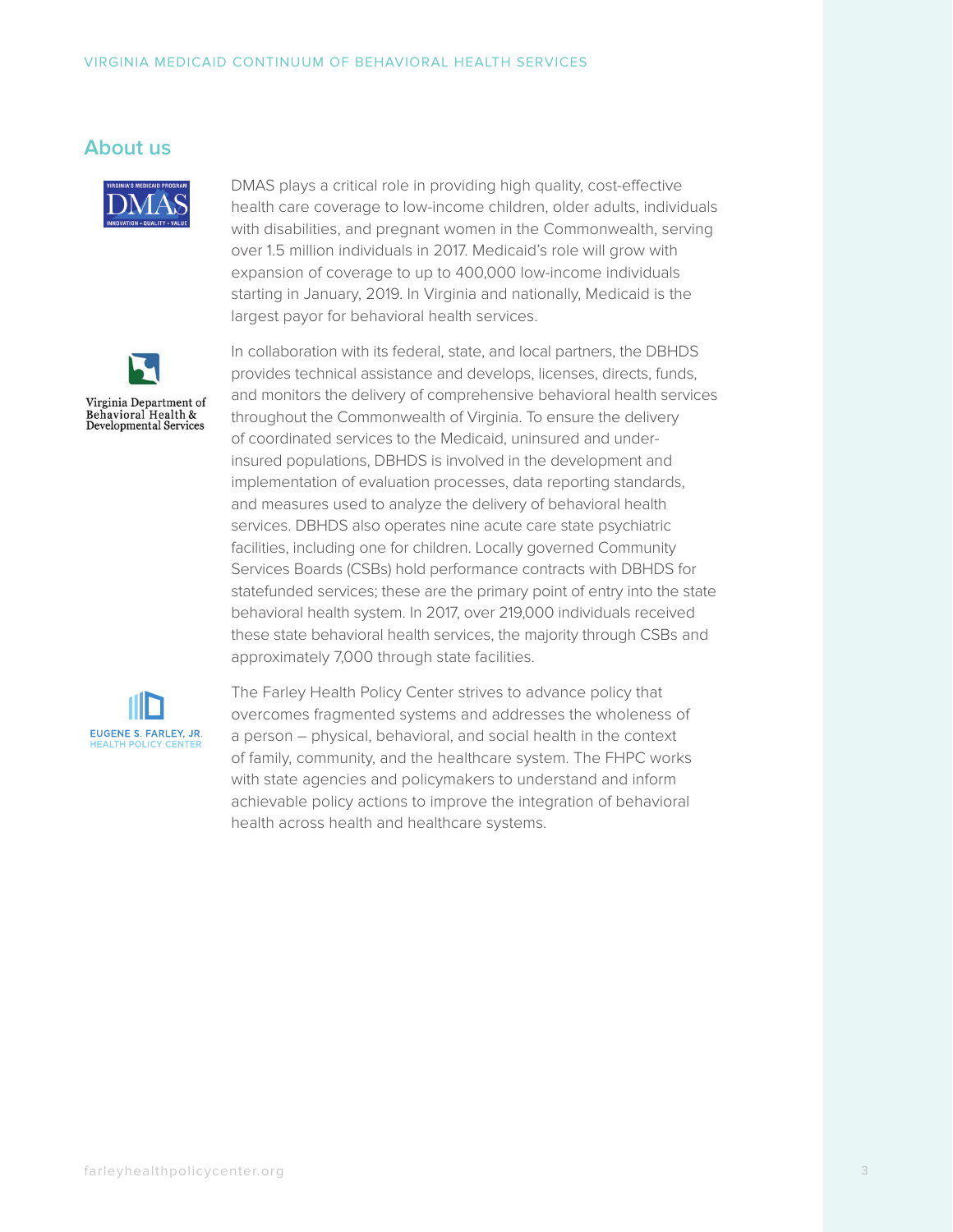## **Table of Contents**

- **Executive Summary**
- **The Need and Vision for Behavioral Health Redesign**
- **Framework**
- **The Process for Developing a Continuum**
- **A Foundation for Success**
- **Integrated Principles and Modalities Across the Continuum**
	- Building a Trauma-Informed System
	- Universal Promotion & Prevention
	- 17 Transitioning Through the Continuum
	- Leveraging Telemental Health Across the System
	- 19 Behavioral Therapy Supports Across Contexts
	- Case Management Services
	- Recovery and Rehabilitation Support Services

## **A Redesigned Continuum of Behavioral Health Services**

- Early Childhood Prevention Services
- Outpatient and Integrated Care
	- Outpatient Services Psychotherapy and Medication Management School-Based Services
	- Integrated Behavioral Health and Primary Care
- Intensive Community-Based Support
- Intensive Clinic/Facility-Based Support Intensive Outpatient Programs
	- Partial Hospitalization Programs
- Comprehensive Crisis Services
- Group Home and Residential Services
- Inpatient Hospitalization
- **Conclusion**
- **References**
- **Appendix A. Acronyms Used and Additional Definitions**
- **Appendix B. Additional Resources and Tools**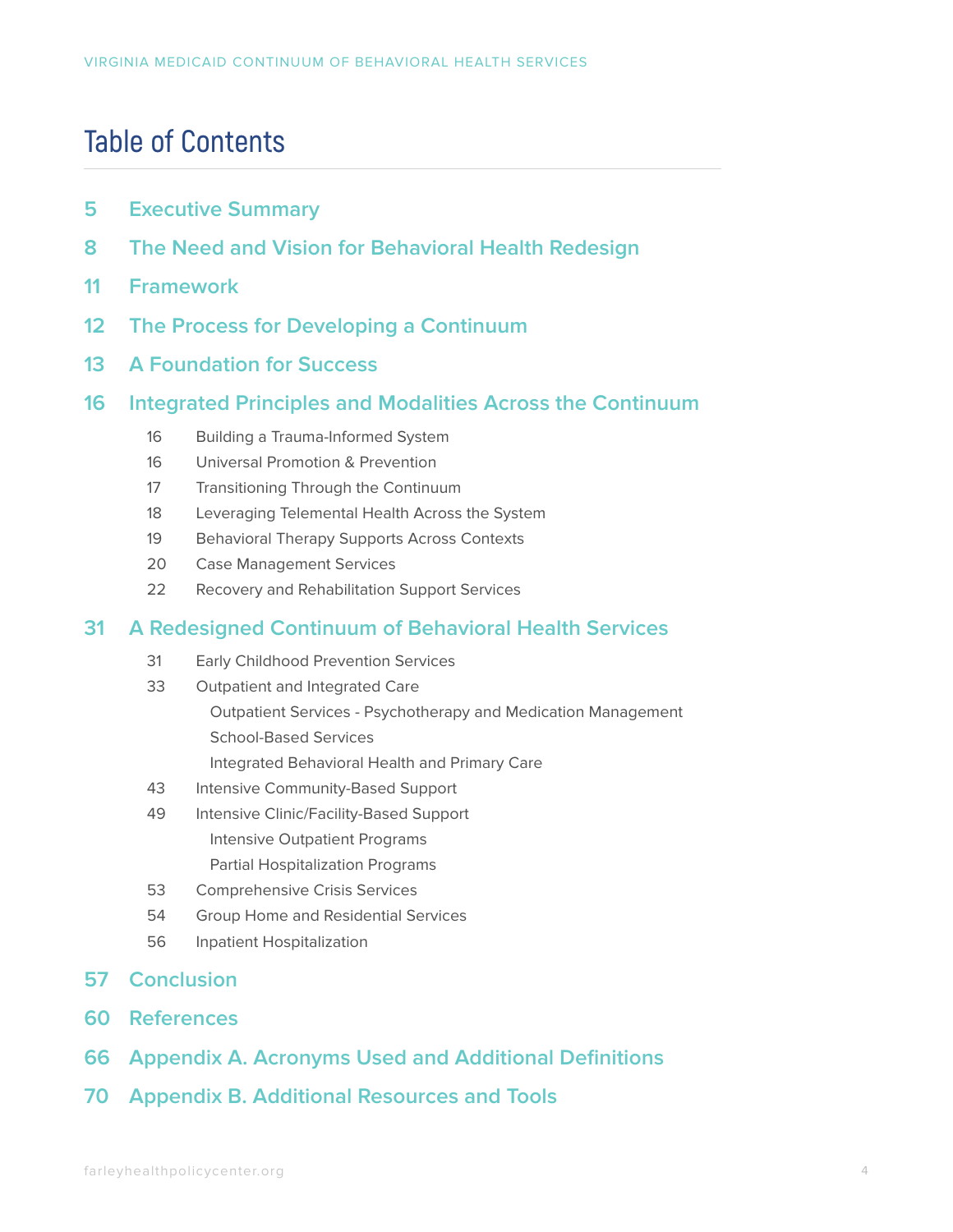## **Executive Summary**

This purpose of this report is to outline recommendations to achieve the vision of improved behavioral health care for Virginia's Medicaid population. The recommendations included in this report reflect a comprehensive review of evidence-based practices (EBPs), an examination of current services and gaps in Medicaid-covered behavioral health services, and input from diverse stakeholders invested in better behavioral health care for all Virginians. The continuum of services refers to a spectrum of behavioral health care from promotion/ prevention to treatment to recovery, modeled on nationally accepted frameworks.

Currently, Virginia's Medicaid-covered behavioral health services reflect a crisis-oriented approach to population needs, with an overreliance on intensive treatment services and underdeveloped opportunities for prevention and treatment in non-traditional mental health settings such as schools and primary care.

This reactionary approach is exemplified by the current inpatient psychiatric bed crisis. As the Statewide Temporary Detention Order (TDO) Task Force, charged with examining the dramatic rise in admissions to state psychiatric hospitals under TDOs, concluded, "The best long-term solution to psychiatric crises is strengthening the community-based system of mental health care."1

Lack of alignment, workforce shortages, and inadequate implementation and funding for evidence-based practices further compound the limited access to lower acuity, more cost effective levels of care. Nomenclature and definitions of services differ across agencies, which creates confusion. A shortage of licensed mental health professionals (LMHPs) and high utilization of unlicensed qualified mental health professionals (QMHPs) exacerbate geographic disparities in workforce and access to care. Workforce shortages are an issue regardless of payer source but magnified for the Medicaid population, because many licensed mental health professionals accept few or no Medicaid members due to low Medicaid reimbursement rates.<sup>2</sup> Despite the increasing attention to EBPs, sustainable funding does not exist to implement the supervision structure and supports necessary to achieve fidelity to these practices. As a result, care is expensive, fragmented, of variable quality, and difficult to access where and when it is needed.

The ongoing movement to better address behavioral health needs in Virginia is exemplified by foundational initiatives such as the System Transformation Excellence and Performance (STEP-VA), the Medicaid Addiction Recovery and Treatment Services program (ARTS), and the Governor's Children's Cabinet's focus on trauma-informed care. These initiatives have begun a shift towards better alignment of services, statewide consistency, and more comprehensive care. However, further system redesign is needed to fully address the current gaps and increasing needs anticipated after Medicaid expansion.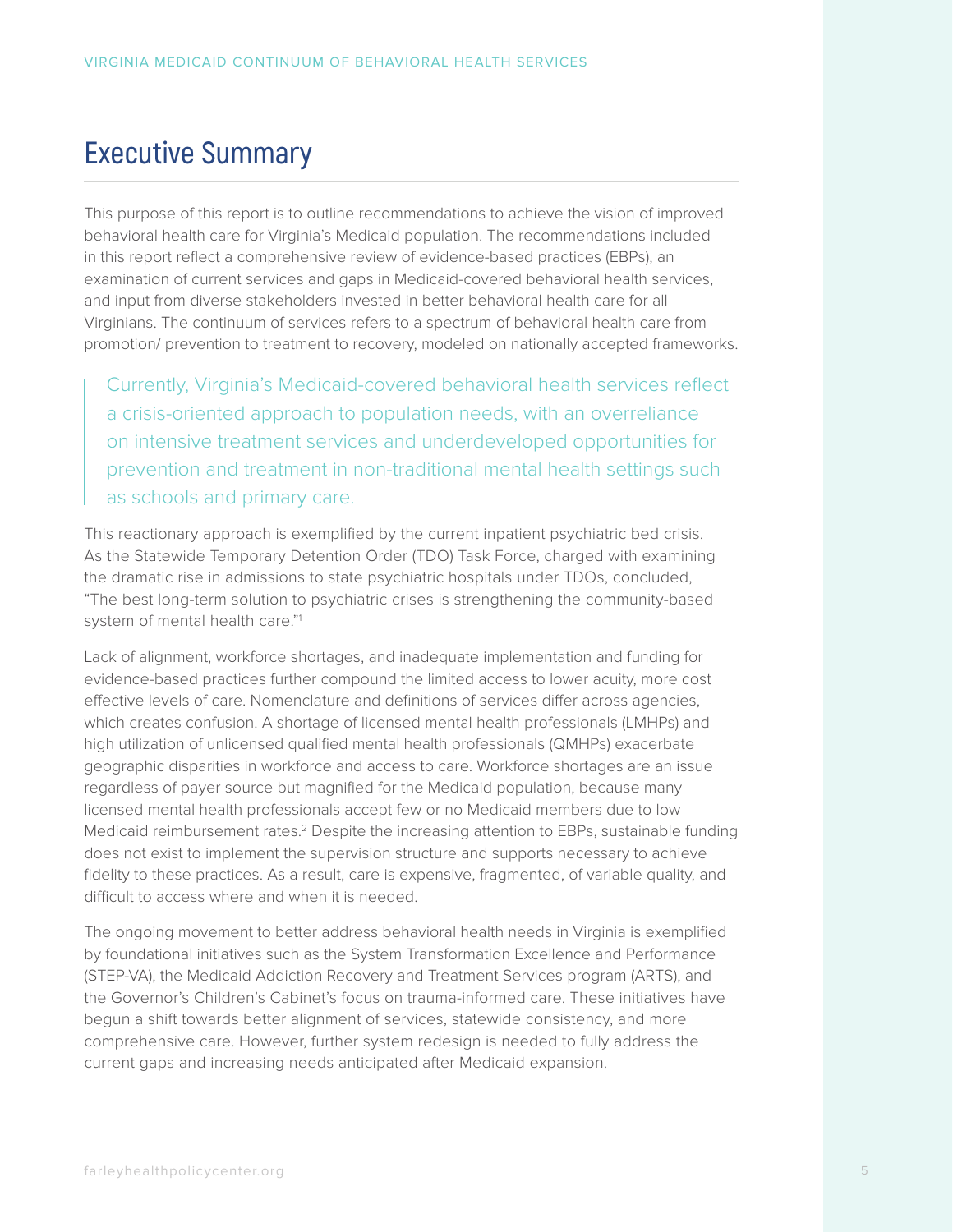The behavioral health system redesign described in this report is based on key principles including trauma-informed care, universal promotion and prevention, and seamless care transitions across the continuum. Telemental health is incorporated as a key modality to increase access across all levels of care. Behavioral therapy and case management are embedded across all contexts as essential supports. Finally, the continuum is oriented around a recovery-oriented system framework with peer supports, permanent supportive housing, and supported employment embedded as critical services to obtain and maintain recovery.

The recommended continuum establishes or expands coverage for "upstream" service areas focused on promotion and prevention rather than crisis, as well as outpatient and integrated treatment, including school-based services and integrated behavioral health services in primary care. In parallel, recommendations are made for appropriate EBPs in intensive community-based and new intensive clinic/facility-based supports and narrowed target populations for higher intensity services including residential and inpatient.

To cover these service expansions, a variety of financial mechanisms are indicated. In several instances, upstream behavioral health services are not covered under current billing codes, and there are codes available to open up to support this work. To shift towards valuebased payment, it is important to consider mechanisms beyond traditional fee-for-service codes as well. Global payment models such as risk-adjusted capitation incentivize and enable proactive population management. For cross-sector services such as school-based behavioral health there are multiple funding streams with shared purposes from different agencies and departments. Blending and braiding funds, with established shared authorities to determine their best use, allows for streamlined services that are tailored to an individual rather than fragmented service lines limited by funding source.

The overall vision of behavioral health redesign is to rebalance Virginia's Medicaid mental health system away from high cost inpatient hospital and residential settings toward lower cost outpatient and prevention and promotion services and evidence-based community services while maintaining budget neutrality and not increasing the overall spending of the Medicaid program.

Redirection of funding toward a more robust array of outpatient services, integrated behavioral health services in primary care and schools, and intensive community-based and clinic-based supports should yield improved outcomes and reduce downstream costs of emergency department visits and hospitalizations to the Medicaid program. A new federal Medicaid 1115 waiver opportunity would allow the Commonwealth to draw down new federal Medicaid matching funds for adult residential and inpatient treatment but is contingent on moving forward first with behavioral health redesign and implementation of this continuum. A comprehensive financial analysis is needed to evaluate the cost of the new mental health services and rate increases for licensed mental health clinicians proposed for this continuum as well as the potential downstream cost savings from preventing utilization of higher cost, more intensive services and the potential infusion of new federal funds from the 1115 waiver.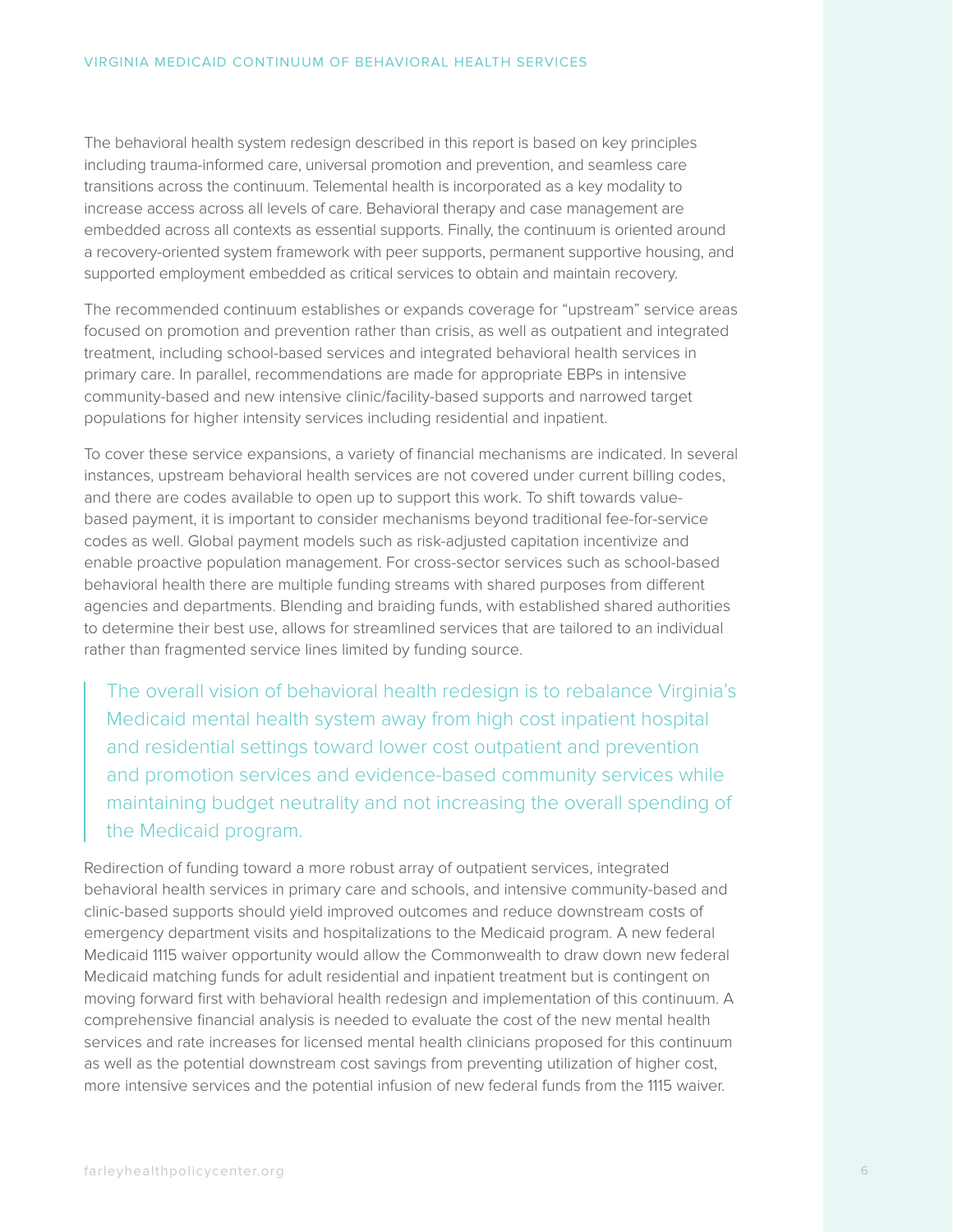Addressing workforce shortages will require multi-pronged efforts. Effective utilization of current workforce requires appropriate triage of patient care to reserve the limited behavioral health workforce to care for the most complex and highest acuity patients. For services and provider types where Medicaid reimbursement rates are significantly lower than other insurers, enhancing reimbursement rates can incentivize providers to accept additional Medicaid patients. Additional state-level strategies to grow the mental health workforce include scholarship and loan repayment programs for mental health providers committing to working in an underserved area of the Commonwealth and new certification and training programs for qualified mental health professionals.

A service redesign of this scale will require a multi-year, phased and strategic implementation with approval from the Administration and General Assembly. The additions and expansions of services will take time to be implemented, and any narrowing of scope of over-utilized services should be decreased in tandem with the development of new services to avoid creating a larger gap in service availability to meet patient needs. Department of Medical Assistance Services (DMAS) and Department of Behavioral Health and Developmental Services (DBHDS) should work with stakeholders to create an implementation plan that recognizes the support necessary to develop infrastructure for behavioral health services in new settings and train the workforce to deliver these new services with a realistic timeline for development of the new services, workforce training, and implementation.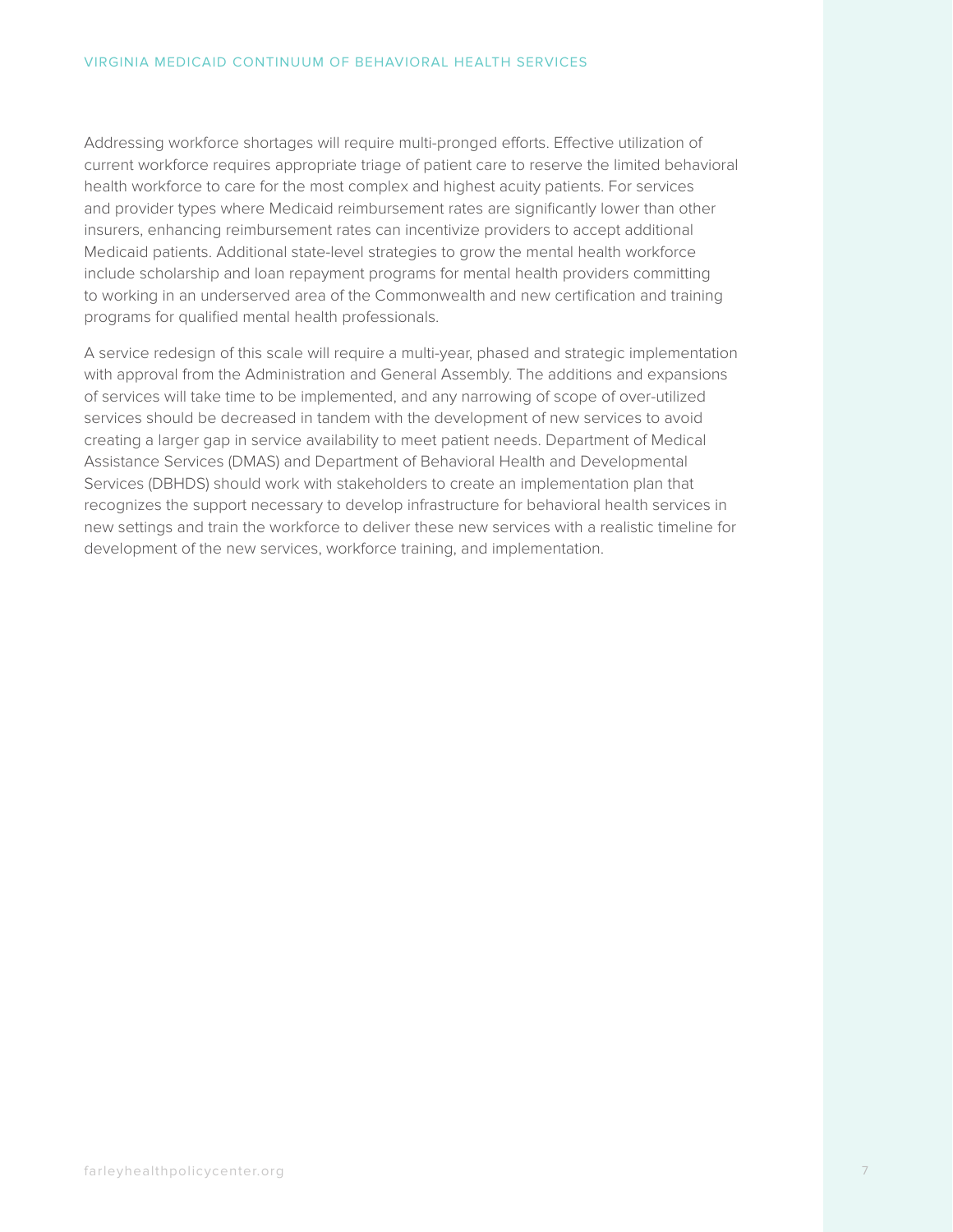## **The Need and Vision for Behavioral Health Redesign**

Improving care for individuals with mental health conditions is a top priority in Virginia.

Mental health conditions are extremely common and frequently undertreated, both across the U.S. and within Virginia. Nationally, 46% of adults will experience a mental health or substance use disorder in their lifetime, and **IN VIRGINIA**

**28%** of Medicaid members had a behavioral health diagnosis in 2017

28% of adolescents will experience a mental health or substance use disorder with distress or severe impairment.3-4 In Virginia, 28% of Medicaid members had a behavioral health diagnosis in 2017.

Medicaid expansion also creates an urgent need to ensure that newly covered individuals can access high-quality, evidence-based behavioral health services. Based on other similar states' experiences, many of the newly covered individuals will have significant chronic physical and behavioral health conditions that have previously been un-treated or undertreated due to their lack of coverage. For example, in Ohio's expansion population they have found that 32.7.% of people have screened positive for depression or anxiety.5

While the prevalence of mental health disorders is similar in Virginia compared to other states, access to behavioral health care is more limited.

Virginia ranks 40<sup>th</sup> in terms of access to behavioral health care in the nation.<sup>6</sup> Virginia also ranks 41<sup>st</sup> in terms of availability of mental health providers, as measured by a ratio of population to providers.

Mental Health Professional Shortage Areas (MHPSAs) are designated based on availability of psychiatrists as well as "core" mental health professionals (clinical psychologists, clinical social workers, psychiatric nurse specialists, and marriage and family therapists). Of the 133 counties in Virginia, 87 (65%) were designated by the Health Resources and Services Administration as Mental Health Professional Shortage Areas in 2018. Significant regional variation exists, with the greatest workforce shortages in the Southwest and Southside regions.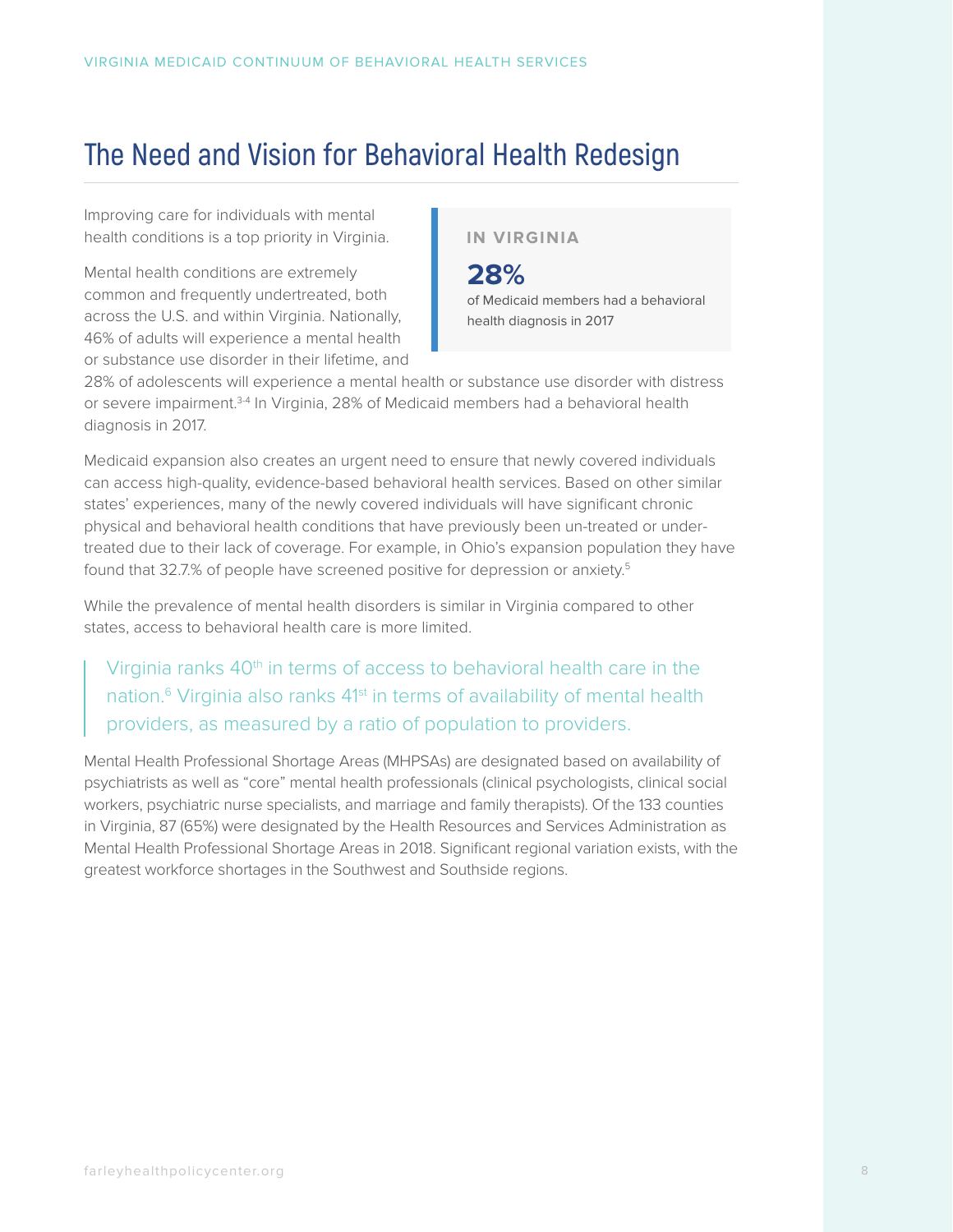Access to behavioral health services is particularly limited within lower acuity settings and services. A disproportionate amount of mental health expenditures are spent on inpatient and high acuity care with approximately 50% of general funds supporting only 3% of the population served.7 Feedback from stakeholders suggests these service types may be overused when a lower acuity service could suffice; however, there is limited availability of lower acuity services. Reasons for this may include lower acuity services not being reimbursed or being reimbursed at rates insufficient for financial viability for providers.

The overutilization of psychiatric inpatient beds for lack of a more appropriate level of care has contributed to the psychiatric bed crisis in the Commonwealth. The Statewide Temporary Detention Order (TDO) Task Force, charged with examining the dramatic rise in admissions to state psychiatric hospitals under TDOs, notes one of the factors contributing to the decreasing number of available private psychiatric hospital beds is the extended length of stay by patients for whom the hospital is unable to find a community placement due to significant care needs and instability. This is paralleled in state facilities, where the extraordinary barriers to discharge list (EBL) has remained steady at around 200 individuals.<sup>8</sup> Lower acuity services are necessary to transition individuals out of the inpatient setting and to prevent the need for inpatient admission where possible.

The majority of the uninsured individuals in state psychiatric facilities will be eligible for Medicaid after expansion. Redesign of Medicaid behavioral health services is an opportunity to build a delivery system with expanded community-based treatment settings that provide alternatives to TDOs and hospitalizations in psychiatric facilities.

## Medicaid behavioral health redesign is critical to decreasing the census at state psychiatric hospitals and improving the outcomes for this very high risk and vulnerable population.

In November, 2018, the Centers for Medicare and Medicaid Services (CMS) announced a new opportunity for states to apply for Medicaid 1115 demonstration waivers to support redesign of their mental health delivery systems.<sup>9</sup> This waiver would draw down new federal Medicaid matching funds for adult mental health residential treatment and inpatient treatment delivered by residential facilities and psychiatric hospitals with greater than 16 beds. This infusion of new federal Medicaid funds would allow DMAS to create a new adult mental health residential treatment benefit as part of the redesigned continuum that could prevent TDOs and help transition patients out of state and private psychiatric hospitals.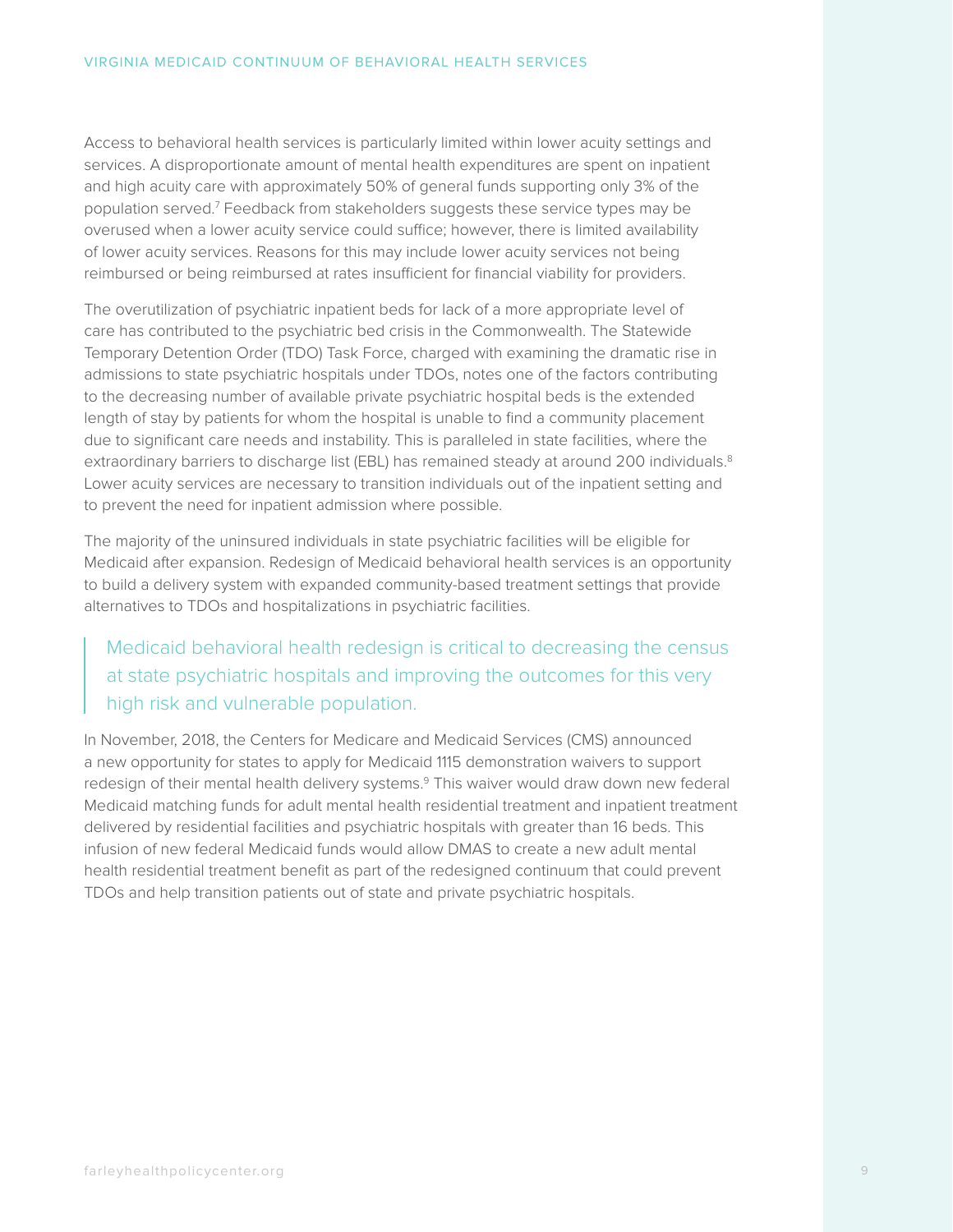To successfully obtain this waiver, states must redesign their community-based mental health services and ensure that a continuum of evidence-based services is available including integration of behavioral health into schools and primary care practices to improve early identification and treatment of mental health conditions. States must also ensure that individuals with Serious Mental Illness (SMI) or Serious Emotional Disturbance (SED) are provided appropriate levels of care to meet their needs including use of evidence-based assessment tools (such as the Level of Care Utilization System or *LOCUS* tool) that match individuals with standardized levels of care based on assessments of clinical need.

DMAS already obtained a similar Medicaid waiver to obtain federal matching funds for adult substance use disorder residential and inpatient treatment after redesigning the substance use delivery system through the ARTS benefit and implementing the American Society of Addiction Medicine criteria to create standardized assessments and levels of care. This new waiver opportunity is also contigent upon the Commonwealth moving forward rapidly with behavioral health redesign. This waiver would have a significant impact because many of the uninsured with serious mental illness will be covered under Medicaid expansion and a large percentage of the Medicaid expansion population will have mental illness based on the experiences of other states.

DMAS and DBHDS are committed to redesigning behavioral health services in Virginia to create a more robust, integrated behavioral health system. A survey of Virginia stakeholders conducted as part of the service redesign process indicates overwhelming agreement that additional and/or redesigned Medicaid-covered services are needed to meet the state's behavioral health needs.

The vision for redesigned behavioral health care is that any person seeking care will have a direct pathway to obtain services reflecting their needs, regardless of their zip code and the setting where they present for care.

Further, redesigned behavioral health care in Virginia will be prevention- and recoveryfocused, person-centered, trauma-informed, and evidence-based. Person-centered care includes availability of services at an appropriate level and setting of care to meet patient needs as well as measurement of outcomes that matter to patients. This vision will result in building capacity and investment in lower acuity services in natural environments like schools and primary care offices and prevent unnecessary emergency department visits and hospitalization. Previous research in Virginia has demonstrated a correlation between availability of outpatient behavioral health services and lower rates of inpatient hospitalization.<sup>10</sup> See Figure 1 for a visual representation of an ideal continuum of behavioral health services for youth and adults.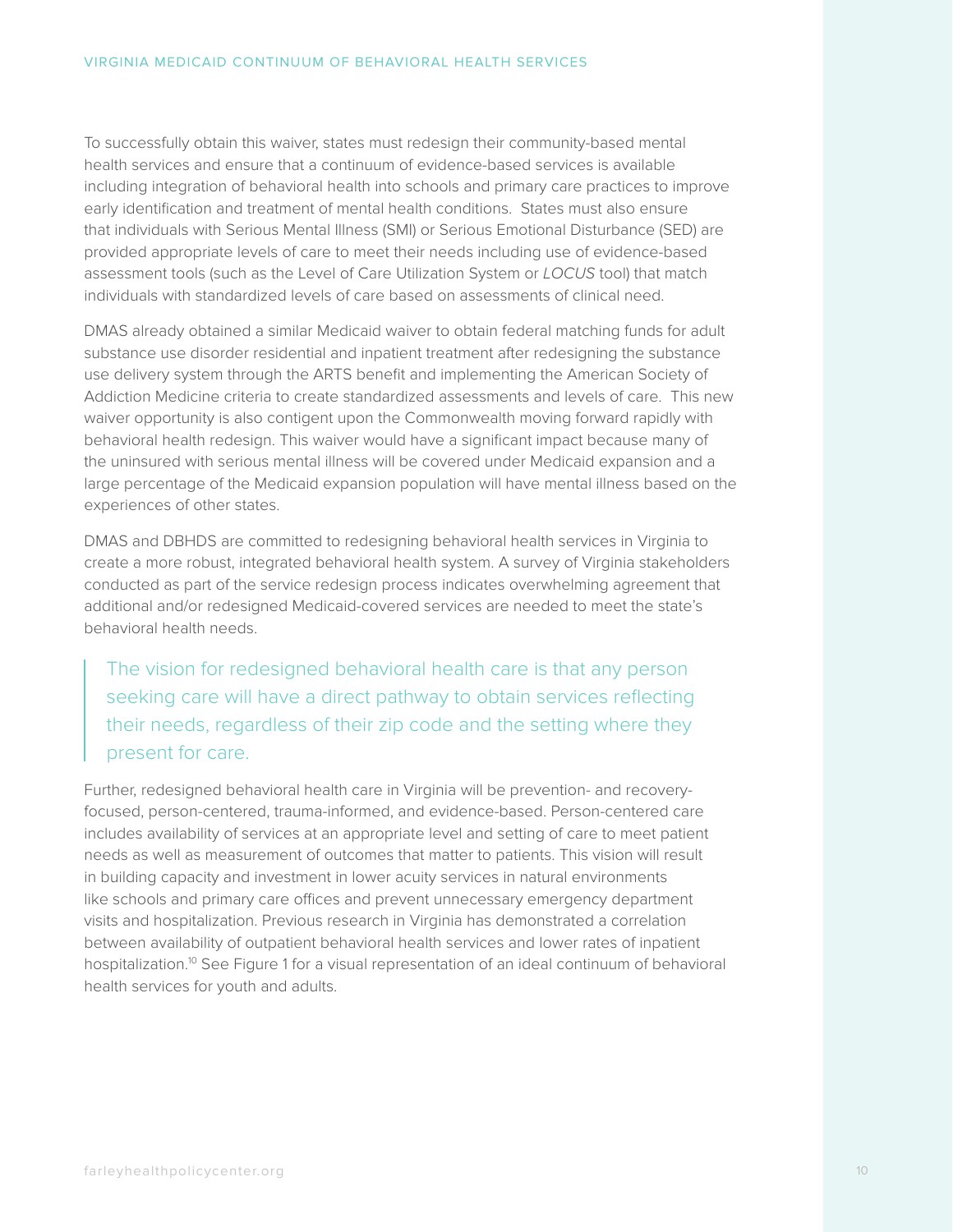| Figure 1. Continuum of Behavioral Health Services Across the Life Span                                                                                                        |                                                                                                                                                        |                                    |                                                                                                                                                                                            |                                                                    |                                                                                       |                                                              |                              |  |
|-------------------------------------------------------------------------------------------------------------------------------------------------------------------------------|--------------------------------------------------------------------------------------------------------------------------------------------------------|------------------------------------|--------------------------------------------------------------------------------------------------------------------------------------------------------------------------------------------|--------------------------------------------------------------------|---------------------------------------------------------------------------------------|--------------------------------------------------------------|------------------------------|--|
| Promotion<br>& Prevention                                                                                                                                                     | Recovery<br><b>Services</b>                                                                                                                            | Outpatient<br>& Integrated<br>Care | <b>Intensive</b><br>Community<br><b>Based Support</b>                                                                                                                                      | <b>Intensive</b><br><b>Clinic-Facility</b><br><b>Based Support</b> | Comprehensive<br><b>Crisis Services</b>                                               | <b>Group Home</b><br>& Residential<br>Services               | Inpatient<br>Hospitalization |  |
| <b>Behavioral Therapy Supports</b><br>うううう くくくく                                                                                                                               |                                                                                                                                                        |                                    | Case Management*                                                                                                                                                                           | 55556666                                                           |                                                                                       | Recovery & Rehabiliation Support Services*                   |                              |  |
| Home visitation • Comprehensive family programs • Early childhood education<br>Screening & assessment* . Early intervention Part C                                            |                                                                                                                                                        |                                    |                                                                                                                                                                                            |                                                                    |                                                                                       |                                                              |                              |  |
| Permanent supportive housing • Supported employment • Psychosocial rehabilitation*<br>Peer and family support services* • Independent living and recovery/resiliency services |                                                                                                                                                        |                                    |                                                                                                                                                                                            |                                                                    |                                                                                       |                                                              |                              |  |
|                                                                                                                                                                               | Outpatient psychotherapy* • Tiered school-based behavioral health services<br>Integrated physical & behavioral health* . Psychiatric medical services* |                                    |                                                                                                                                                                                            |                                                                    |                                                                                       |                                                              |                              |  |
|                                                                                                                                                                               |                                                                                                                                                        |                                    | Intermediate/ancillary home-based services • Multisystemic therapy • Functional family therapy<br>High fidelity wraparound • Intensive community treatment • Assertive community treatment |                                                                    |                                                                                       |                                                              |                              |  |
| INTEGRATED PRINCIPLES/MODALITIES                                                                                                                                              |                                                                                                                                                        |                                    |                                                                                                                                                                                            | Intensive outpatient programs • Partial hospitalization programs   |                                                                                       |                                                              |                              |  |
| Trauma informed care                                                                                                                                                          |                                                                                                                                                        |                                    |                                                                                                                                                                                            |                                                                    | Mobile crisis* • Crisis intervention*<br>Crisis stabilization* • Peer crisis support* |                                                              |                              |  |
| Universal prevention / early intervention                                                                                                                                     |                                                                                                                                                        |                                    |                                                                                                                                                                                            |                                                                    |                                                                                       |                                                              |                              |  |
| Seamless care transitions                                                                                                                                                     |                                                                                                                                                        |                                    |                                                                                                                                                                                            |                                                                    |                                                                                       | Therapeutic group homes<br>Psychiatric residential treatment |                              |  |
|                                                                                                                                                                               | <b>Telemental health</b>                                                                                                                               |                                    |                                                                                                                                                                                            |                                                                    |                                                                                       |                                                              | Psychiatric                  |  |
| *Key STEP-VA service alignment                                                                                                                                                |                                                                                                                                                        |                                    |                                                                                                                                                                                            |                                                                    |                                                                                       |                                                              | inpatient<br>hospitalization |  |

## **Framework**

The framework used for the visual representation of the continuum of behavioral health services in this report is rooted in the model developed by the Institute of Medicine and adopted by the Substance Abuse and Mental Health Services Administration as the Behavioral Health Continuum of Care Model and incorporates recommendations from the National Alliance for Mental Illness. Specific categorization and labeling have been adapted to match terminology used in Virginia. The graded continuum of services provides a framework that distinguishes between promotion and prevention, treatment, and recovery/ maintenance of mental health disorders, and shows how all components are interrelated. The continuum allows for a complete range of services and activities to meet all mental health needs and supports collaboration and integration of behavioral health services into the healthcare system across settings and with other sectors that affect health.<sup>11</sup>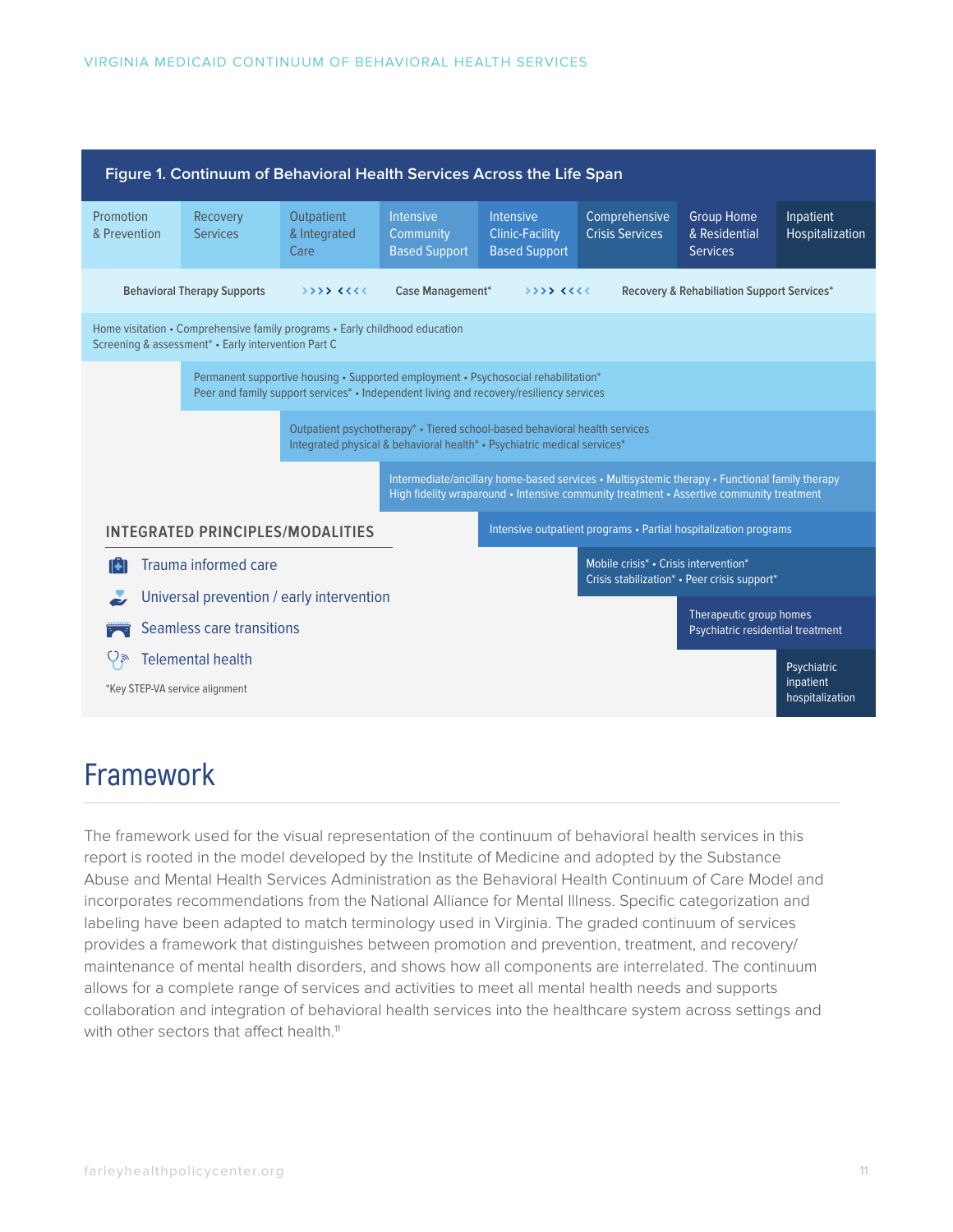## **The Process for Developing a Continuum**

The recommendations in this report were developed through a multi-step process in partnership between DMAS, DBHDS, and the Eugene S. Farley, Jr. Health Policy Center at the University of Colorado Anschutz Medical Campus. The multi-step process to develop this continuum began with an evidence review to examine best practices for behavioral health services from the peer-reviewed literature, agency and organization reports, case studies, and models from other states as well as a service gap analysis to describe the current needs and capacity of Virginia's Medicaid program. The recommendations in this report represent the synthesis of best practices for services, cross-walked with current practices and identified service needs in Virginia.

Throughout this process, the Farley Health Policy Center, DBHDS, and DMAS worked together to ensure that the developed continuum accurately reflects the need for redesigned services. Diverse stakeholder input was collected longitudinally through faceto-face meetings, outreach and surveillance to inform these recommendations.

The Behavioral Health Redesign Workgroup brought stakeholders together with agency leadership from DBHDS, DMAS, Virginia Department of Social Services (VDSS), Office of Children's Services (OCS), Virginia Department of Education (DOE), Virginia Department of Juvenile Justice (DJJ), and Virginia Department of Health (VDH).

This Workgroup created a forum for regular communication and meaningful input. The Workgroup members provided invaluable feedback by identifying gaps and bright spots in behavioral health services for Medicaid members. A broader set of stakeholders, including but not limited to those participating in the Workgroup, had the opportunity to inform the continuum through a Stakeholder Survey. There were 203 survey respondents, representing over 60 different organizations or organization divisions. The input from the Workgroup and survey was instrumental in developing the overall categories and specific services recommended in the redesigned continuum.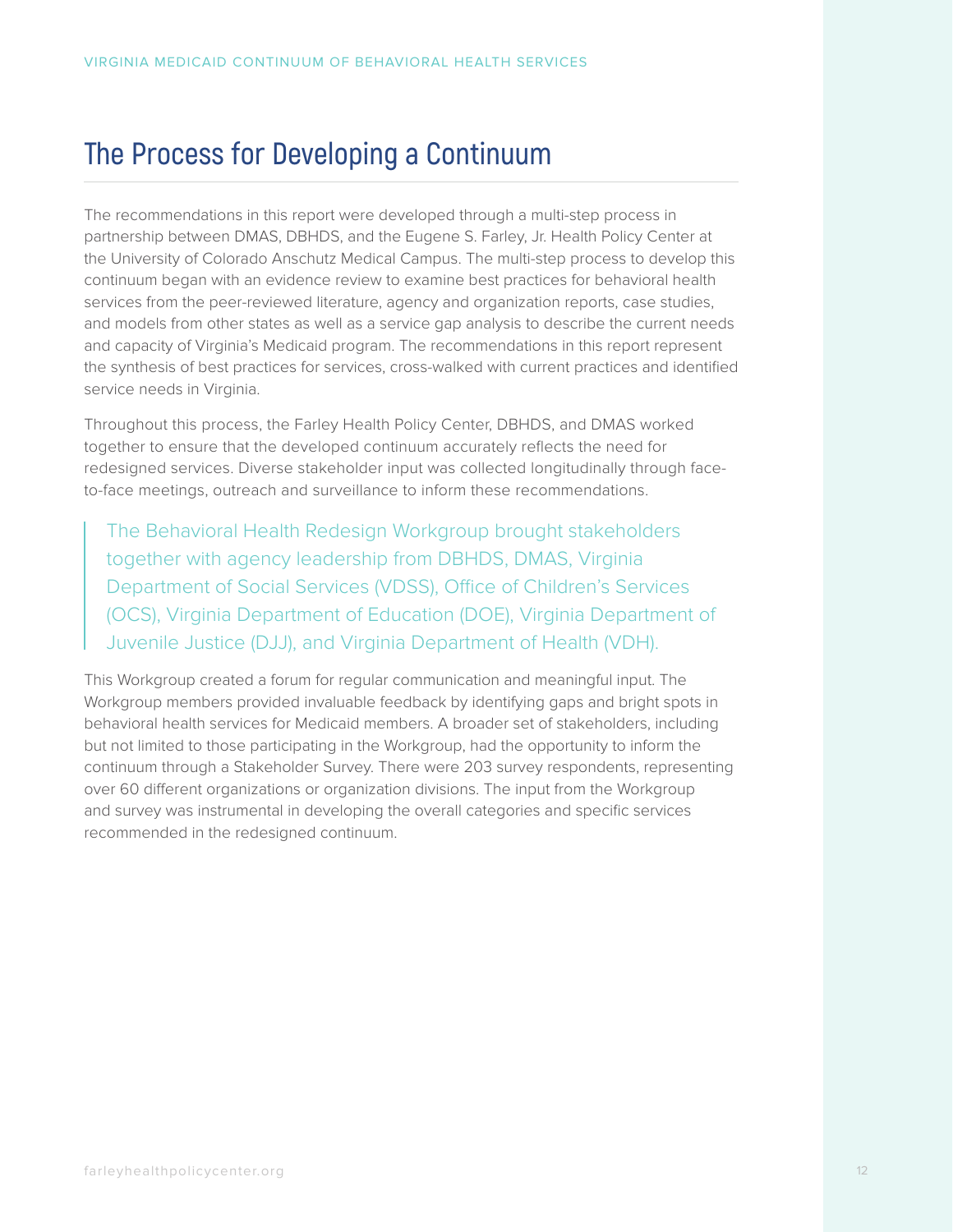## **A Foundation for Success**

The development of this continuum builds on ongoing and concurrent efforts to improve the behavioral health care of Virginians (see Figure 2). Foundational initiatives like STEP-VA and the ARTS are laying the groundwork for broader behavioral health redesign. This continuum aligns with and complements concurrent work for the Families First Prevention Services Act (FFPSA). Other simultaneous efforts to improve behavioral health care in Virginia include the Governor's Cabinet's focus on trauma-informed care and the Department of Juvenile Justice transformation toward the use of evidence-based practices to maintain youth in the community rather than in correctional facilities. Medicaid expansion will also make behavioral health services available to a much broader population of low-income adults.

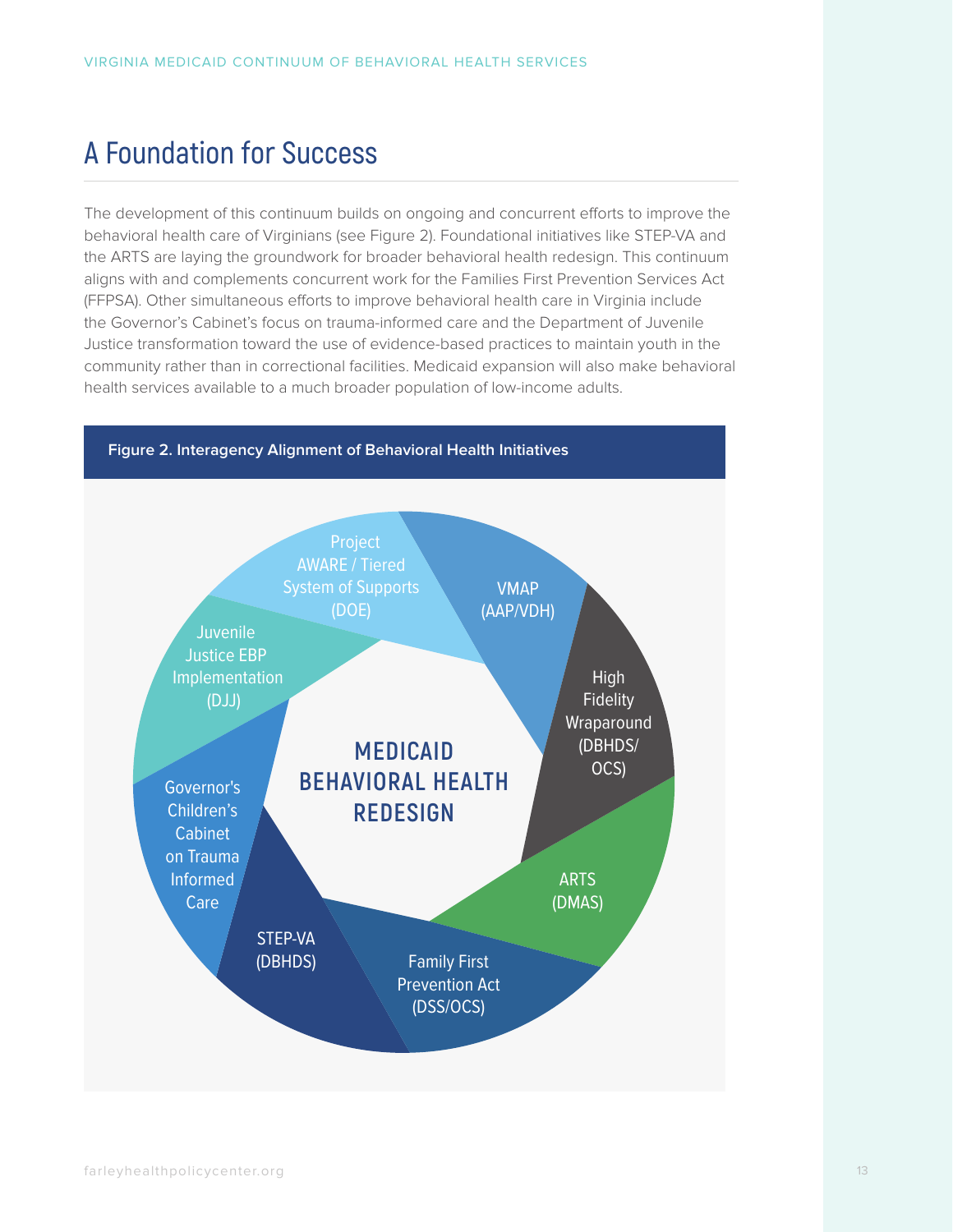STEP-VA, which began in 2015, features a uniform set of required services, consistent quality measures, and improved oversight in all Virginia communities. STEP-VA is based on a national best practice model (Certified Community Behavioral Health Clinic or *CCBHC* model, delineated in the Excellence in Mental Health Act) that requires the development of a set of deliberately chosen services that make up a comprehensive, accessible system for those with serious behavioral health disorders. The broad goals of STEP-VA are to increase access, promote consistency of services, strengthen quality, and increase accountability throughout the CSB system. STEP-VA provides same-day access, strengthens the array of core services required to be available in every CSB's catchment area and promotes primary care and behavioral health integration. Aims of the program include decreased medical and psychiatric emergency department visits and hospitalizations, fewer state hospital beds and meeting a safe occupancy standard, decreased number of individuals with serious mental illness in jail for misdemeanors, decreased wait time for jail referrals, and high rates of adults with serious mental illness having seen their primary care provider within the past year.

The first phase of STEP-VA was funded by a planning grant, DBHDS contributions, and funds from the General Assembly. New and modified supports are needed to sustain the changes accomplished through these initial funding sources. Recommendations in this continuum include service area additions and modifications and financial reimbursement that supports the comprehensive STEP-VA service array that creates long term sustainability for the CSB system.

The ARTS program carved community-based addiction services into Medicaid Managed Care Organizations (MCOs) and created an evidence-based continuum of services including inpatient, residential treatment, partial hospitalization, intensive outpatient, opioid treatment programs, case management, and peer recovery supports. DMAS and DBHDS used the national American Society of Addiction Medicine (ASAM) criteria as a framework for the levels of care in the continuum. Additional components of the program include rate increases for other evidence-based treatment services to average commercial rates, requirements for care coordination by the Managed Care plans, and provider education and training. An innovative care model supported by ARTS is the Preferred Office-Based Opioid Treatment (OBOT) provider that offers financial incentives for high quality clinics providing evidence-based Medication Assisted Treatment including medication, counseling, and care coordination to members with an opioid use disorder. The ARTS program is an example of better integration of behavioral and physical health services at a system level and streamlining services across health plans through standardization of credentialing, prior authorization, and billing requirements.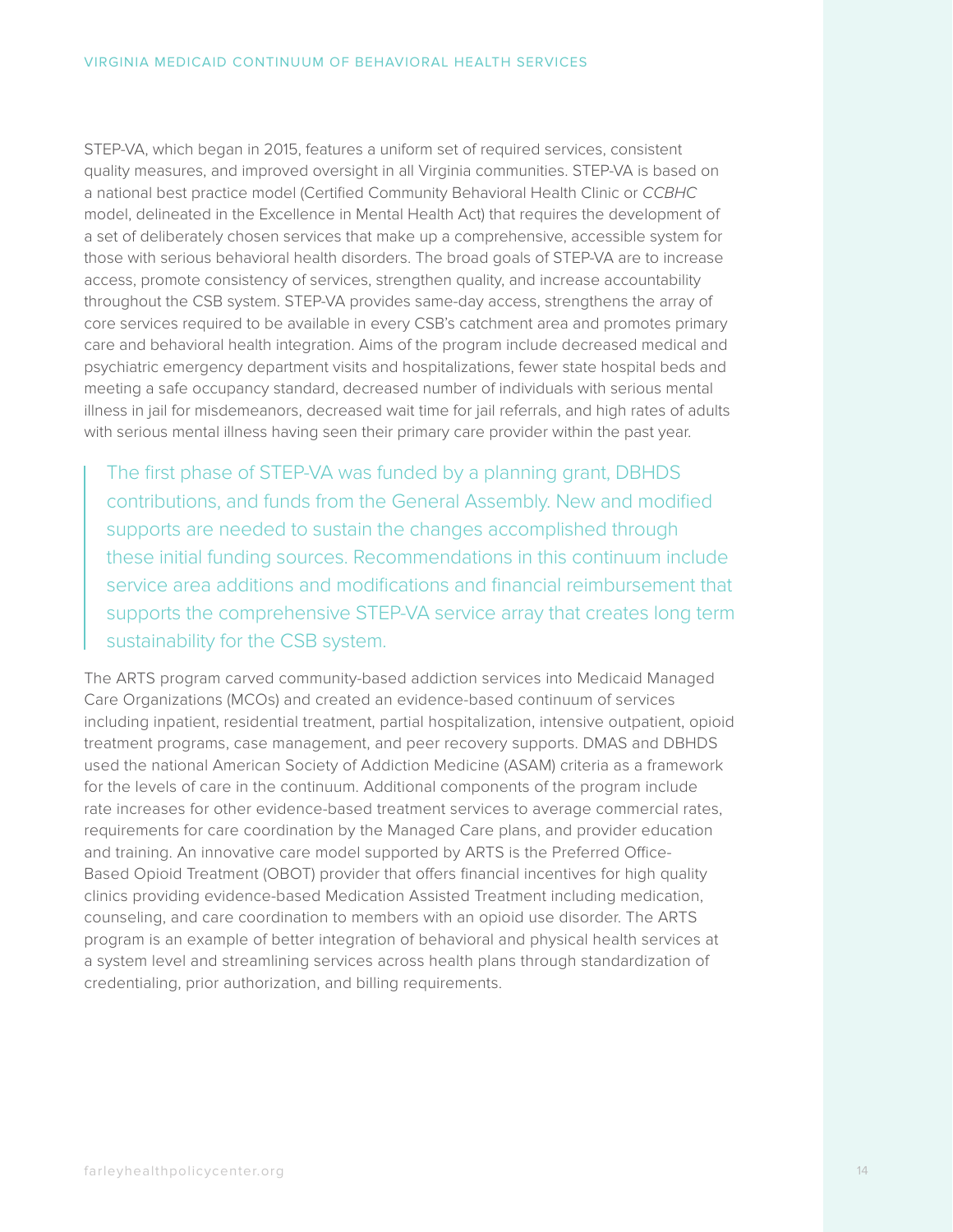#### **THE ARTS PROGRAM RESULTS**

**69% increase** in Medicaid members receiving SUD treatment

**12,089**  in the year before ARTS implementation **20,436**  in the year after ARTS implementation

**6% decrease**

in hospitalizations<sup>12</sup>

### **25% decrease** in total ED visits related to opioid use disorder

The Families First Prevention Services Act (FFPSA), passed in 2018, alters federal funding for foster care to direct funds towards prevention of foster care placements. Under the Act, Title IV-E funds are eligible for use in prevention services such as mental health care, substance use disorder treatment, and in-home parenting skills training. These services must be evidence-based, with at least 50% of expenditures directed towards "well-supported" practices. Current planning work groups in Virginia are determining eligibility criteria, capacity, and training needs for use of evidence-based practices, and other state and local resources needed for implementation. There is significant overlap in those served through the Medicaid-funded system and youth at risk for child welfare involvement who will be served through FFPSA. Alignment between agencies will be vital in assuring that these two implementations support and do not compete with each other in terms of workforce, quality and outcome measures, evidence-based practice adoption and training and system infrastructure. This alignment and coordination is underway between leaders of redesign and FFPSA implementation.

Bright spots of Virginia's behavioral health system that were identified by multiple stakeholder groups include the Program of Assertive Community Treatment, the Virginia Mental Health Access Program, crisis intervention teams, peer support services, telepsychiatry, Mental Health First Aid, high fidelity wraparound services, Tiered Systems of Support for school-based services, REVIVE opioid overdose and naloxone education program, Medication Assisted Treatment, Multi-Systemic Therapy and Functional Family Therapy within the Department of Juvenile Justice, and expansion of trauma-informed care including trauma-focused cognitive-behavioral therapy. For some of these services or programs, stakeholders have voiced that improved reimbursement rates or attention to delivering the model with fidelity to its evidence-based principles and structure are needed to realize their optimal impact. These bright spots are recognized assets that can be retained and bolstered through this service and payment redesign.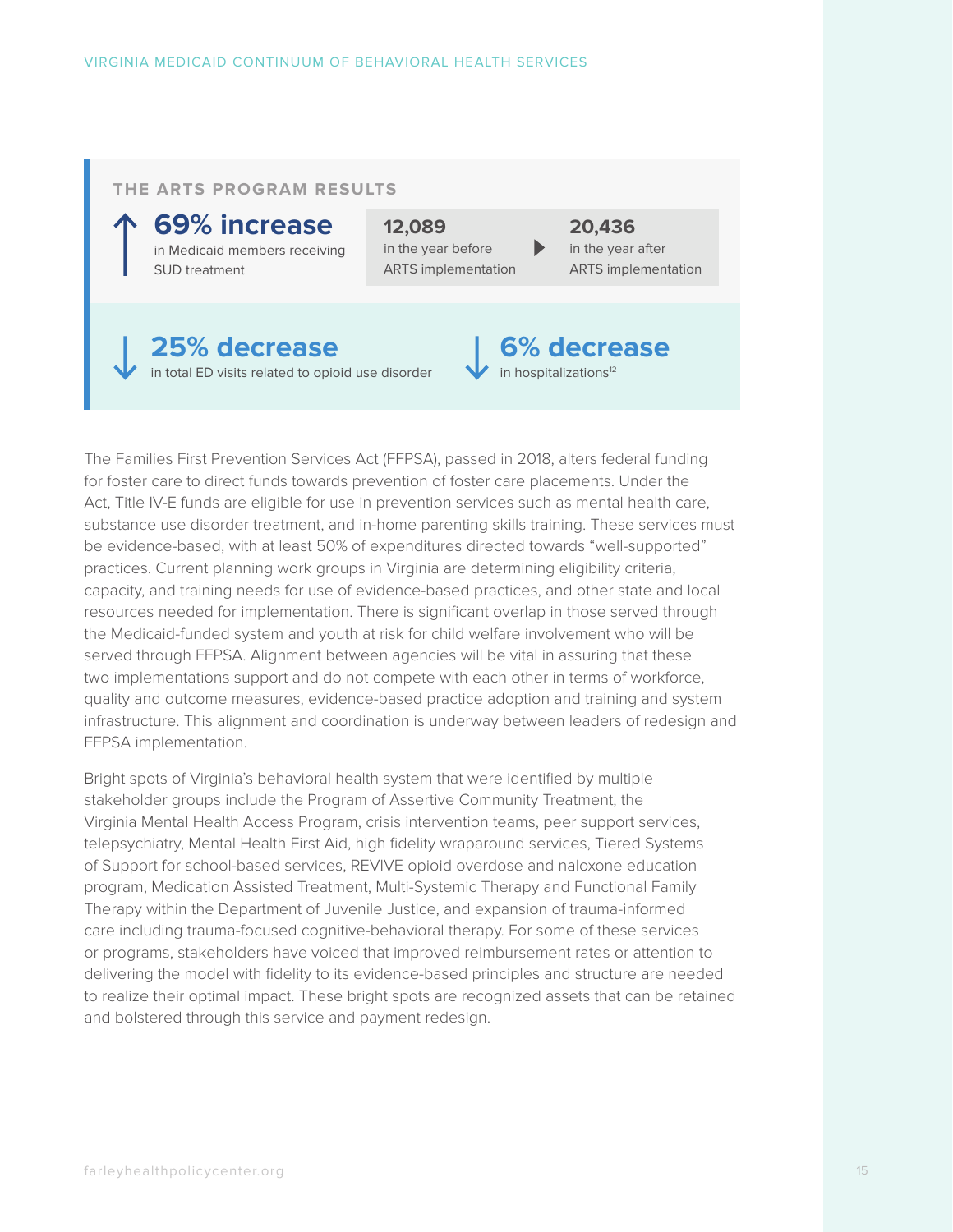## **Integrated Principles and Modalities Across the Continuum**

## **Building a Trauma-Informed System**

One of the principles of this redesign is mindfulness to the impact of trauma on all those participating in the care process, and a focus on building resilience and promoting recovery across the service delivery system. Trauma is extremely common, with more than half of the U.S. population reporting experiencing at least one trauma in their lifetime, with witnessing a trauma being the most common.<sup>13</sup> The opioid crisis in Virginia that resulted in 1230 overdose deaths in 2017 and affected countless more Virginians is a source of often chronically traumatic experiences for those struggling with addiction, their loved ones, and their community. Secondary traumatic stress amongst service providers is a valid and growing concern in the behavioral health field, and is connected to burnout and workforce turnover.

Redesign seeks to implement system changes that will support early identification and intervention for trauma reactions and integrate trauma-focused evidence-based practices into every level of care in the continuum.

The development of the implementation plan for redesign will include thoughtful consideration of drivers for trauma within the system itself (e.g., repeated hospitalization, the impact of stigma, feeling loss of control in the treatment process) and means to support resilience and recovery within the member and provider experience.

## **Universal Prevention & Promotion**

The redesigned continuum includes a level of care specified as prevention and promotion and at the same time recognizes that the principle of prevention applies across the continuum through a focus on early identification of problems and improved access to the care process. The services summarized in the prevention section of this document are defined as those traditionally occurring during the perinatal period for families and in early childhood for children in order to manage risk around adverse childhood experiences and social determinants of health (SDOH). Screening and detection for risk factors for SDOH and mental health problems are vital techniques within prevention and early intervention. These practices will be vital in building school-based and integrated care services in the redesigned system. One of the primary goals for the redesigned system and for STEP-VA is improving access to care to allow for earlier intervention for mental health problems. Early intervention pursues prevention of more intense, chronic problems tied to societal costs far beyond system dollars. The Centers for Disease Control and Prevention's Healthy People 2020 plan has emphasized the role of screening and addressing social determinants of health as a central means to improve population health and advance health equity.<sup>14</sup>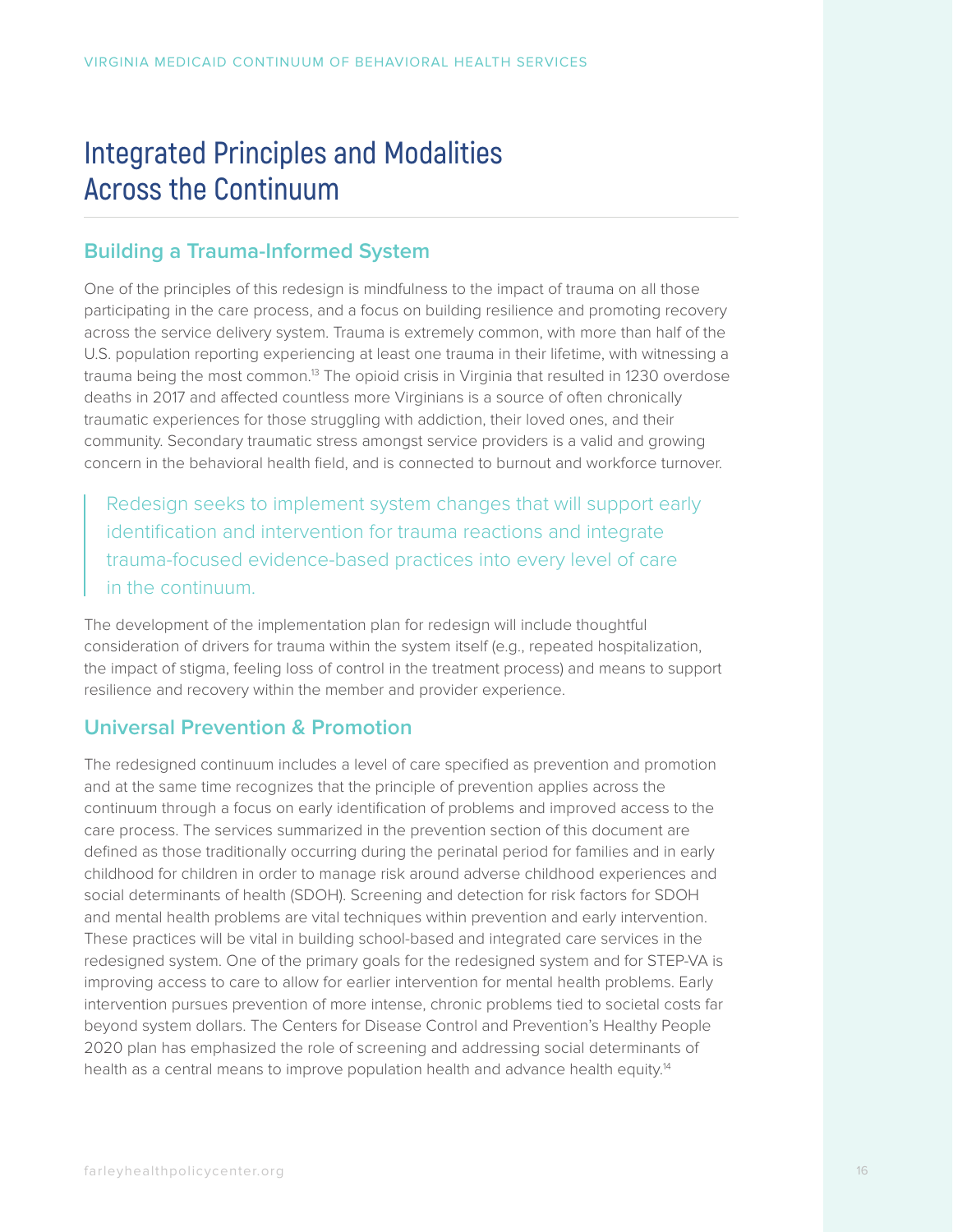Service gap analyses performed as part of this project have indicated significant disparities in the Commonwealth in terms of geographic access to care. As the redesigned continuum takes shape through implementation planning, a careful focus on addressing the social determinants of health is warranted. Implementation plans should consider use of The National Public Health Performance Standards (NPHPS or the Standards) available through the Association of State and Territorial Health Officials (ASTHO) in conceptualizing how prevention is included across the service array in our public health system.

### **Transitioning Across the Continuum**

"Continuum of care" refers to a treatment system in which clients enter treatment at a level appropriate to their needs and then step to more intensive treatment or down to less intense treatment as needed. This document describes a comprehensive array of services; however, each service should not be thought of as discrete levels of care, but rather as points in a continuum of treatment. Clinicians and administrators should, "envision admitting a client into the continuum *through* their program rather than admitting the client *to* their program." This early focus on moving the client along the continuum prompts clinicians to continually look ahead to the next step in the client's treatment and integrates transition planning into the treatment plan.<sup>15</sup>

Evidence-based transitional support strategies are organized into three categories: predischarge, post-discharge, and bridging services.<sup>16</sup>

- Pre-discharge services that have been shown to significantly reduce hospital readmissions include psychoeducation services that are adapted from the "Symptom management module" of the Social and Independent Living Skills series, which focuses on relapse prevention.17 This patient education helps individuals manage their disorder warning signs and develop problem-solving skills and emergency plans. Structured needs assessments have also been shown to improve patient outcomes and reduce hospital admissions.<sup>18</sup> As specific patient-centered needs are identified, case managers and patient navigators are better equipped to connect patients to appropriate community services. Pre-discharge medication reconciliation and education are considered a best practice and should continue to be a staple of pre-discharge services. Although necessary, the acquisition of a follow-up appointment with outpatient mental health care is not sufficient for successful transitions in care.<sup>16,19</sup>
- Post discharge services that have been found to have significantly positive impacts on patient care include follow-up telephone outreach, home visits, and case management to facilitate timely outpatient follow up.18,20-22 Post-discharge structured needs assessments demonstrate significant improvements in patient care, mirroring their effectiveness when applied pre-discharge.
- Bridging tools at the time of a transition of care include timely communication between pre-discharge and post-discharge providers. Patient introduction to outpatient mental health providers prior to discharge has also been found to significantly reduce hospitalizations.16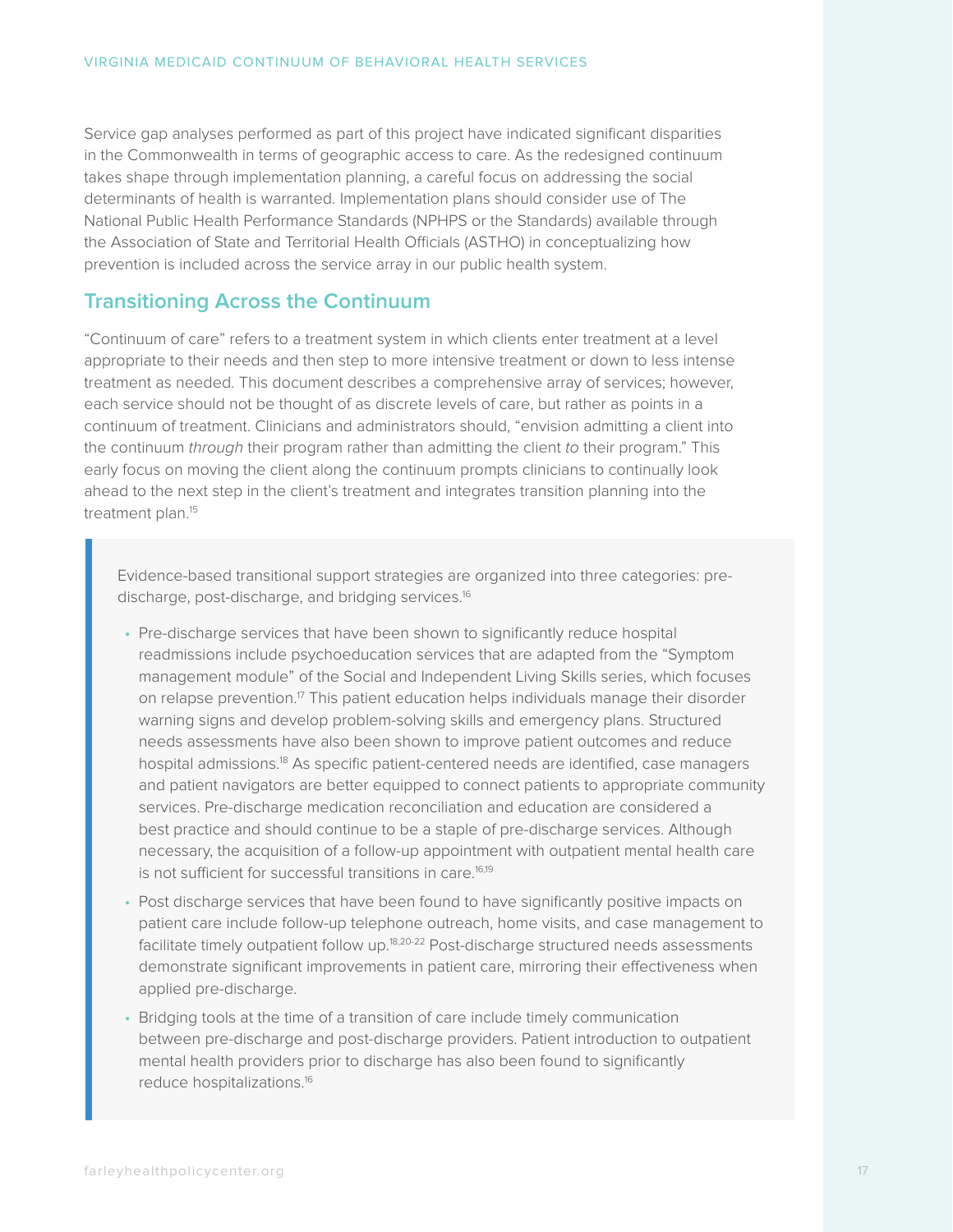This continuum not only describes the service array, it also incorporates the applicability and needs that change across a lifespan. The redesign acknowledges inter-sectoral transitions such as coordination of services and needs from early childhood interventions administered by DBHDS into the school environment under the DOE, transitions between public and private entities such as the state psychiatric facilities into the community, and age related transitions such as those experienced by transitional aged youth moving from the child and adolescent system of care into the adult mental health services, and the specific needs of the geriatric population. An examination of all the transition points are needed to identify and remove barriers to effective and early treatment initiation, communication, care coordination, and information and data sharing.

### **Leveraging Telemental Health Across the System**

Due to the significant workforce shortages in urban and rural underserved areas of the Commonwealth and barriers to accessing mental health care, telemental health is an important modality to ensuring timely access to care regardless of where an individual lives. The Joint Commission on Health Care (JCHC) defines telemental health as, "the use of electronic information and telecommunications technologies to support behavioral health services at a distance." This includes clinical care, patient and professional health-related education, public health and administration. A variety of modalities can be used to deliver these services, including live interactive videoconferencing, remote monitoring and mobile applications. Providers of telemental health include, but are not limited to psychiatrists, psychologists, social workers, psychiatric nurse practitioners, and licensed professional counselors.<sup>23</sup>

Redesign will leverage telemental health at every level of care in the new continuum to ensure access to licensed mental health clinicians, who can enhance the professional development and service provision of qualified mental health professionals through more easily accessible support and supervision.

The ARTS program serves as a model of how telehealth can be leveraged to meet requirements for consults with and/or supervision by a credentialed addiction treatment provider at all levels of care.

Redesign will also incorporate relevant recommendations on telemental health from the JCHC including building on the Project ECHO program,<sup>24</sup> which supports sharing of knowledge, collaboration, and increased capacity of primary care providers in appropriately managing patients with mental illness and substance use disorder. The Virginia Department of Health (VDH) already employs Project ECHO's collaborative practice model that links expert specialist teams at academic "hubs" who provide consults on patient cases via videoconferencing with primary care clinicians in local communities to increase training in addiction treatment.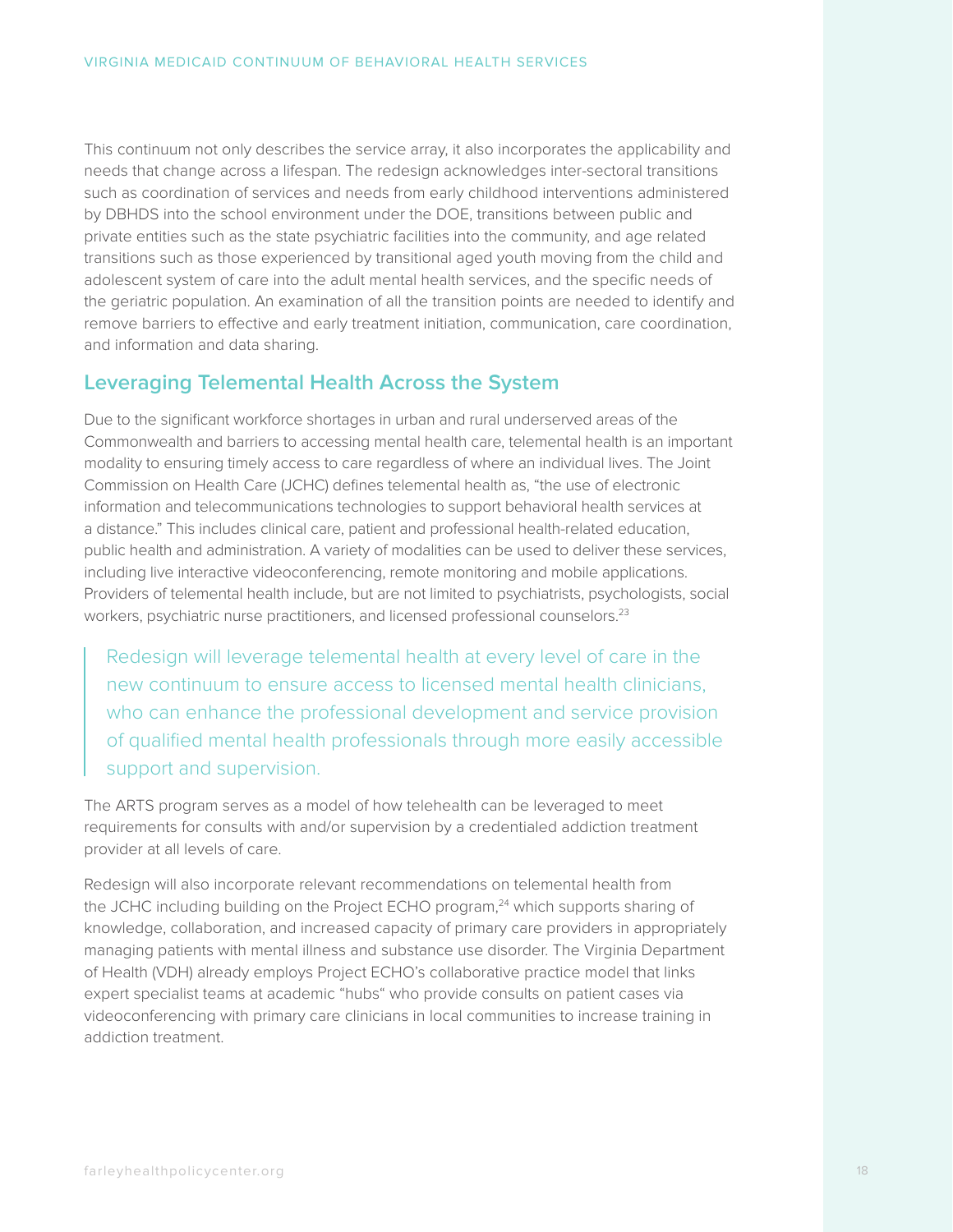Redesign will also help ensure the sustainability of the Virginia Mental Health Access Program (VMAP), a statewide program to expand primary care capabilities to provide mental health care to children and adolescents. The program includes four services across five regions of the state: 1) primary care provider education and training on screening, diagnosis, and management of mental health disorders using Project ECHO; 2) primary care provider telephonic/video access to child and adolescent psychiatrists, psychologists, and/or social workers for consults; 3) tele-mental health services; and 4) care coordinators to help identify regional mental health services. The Virginia Chapter of the American Academy of Pediatrics is working with VDH, DBHDS, DMAS, Department of Education, Secretary of Health and Human Resources, Children's Cabinet, and Governor's Office to fully implement this program.

### **Behavioral Therapy Supports Across the Continuum**

Applied Behavior Analysis (ABA) is a therapy approach based on learning and behavioral principles that helps to increase language and communication skills; improve attention, focus, social skills, and skills in academic domains; and decrease problem behavior. ABA is considered a strong evidence-based practice (EBP) for the treatment of Autism Spectrum Disorder (ASD) and other neurocognitive disorders. Many studies have concluded the effectiveness of ABA on positive improvements in intellectual functioning, language development, daily living skills and social functioning.<sup>25-26</sup> Behavioral Therapy is expected to increase appropriate social - communicative interactions and pivotal responses within a social framework, increase adaptive functioning, and produce beneficial changes in pivotal responses that result in more widespread behavioral change across a number of other non-targeted behaviors.

Research on ABA beyond the treatment of ASD focuses on the use of behavioral techniques, such as behavior analysis to treat depressive disorders and ABA in psychotherapy for trauma,<sup>27-29</sup> but has inherent limitations in generalizability due to the currently narrow scope and methodology of the evidence base.

As the evidence base grows for ABA, systems should stay abreast of this science and evolve to allow for use of ABA and other Behavioral Therapy interventions as indicated.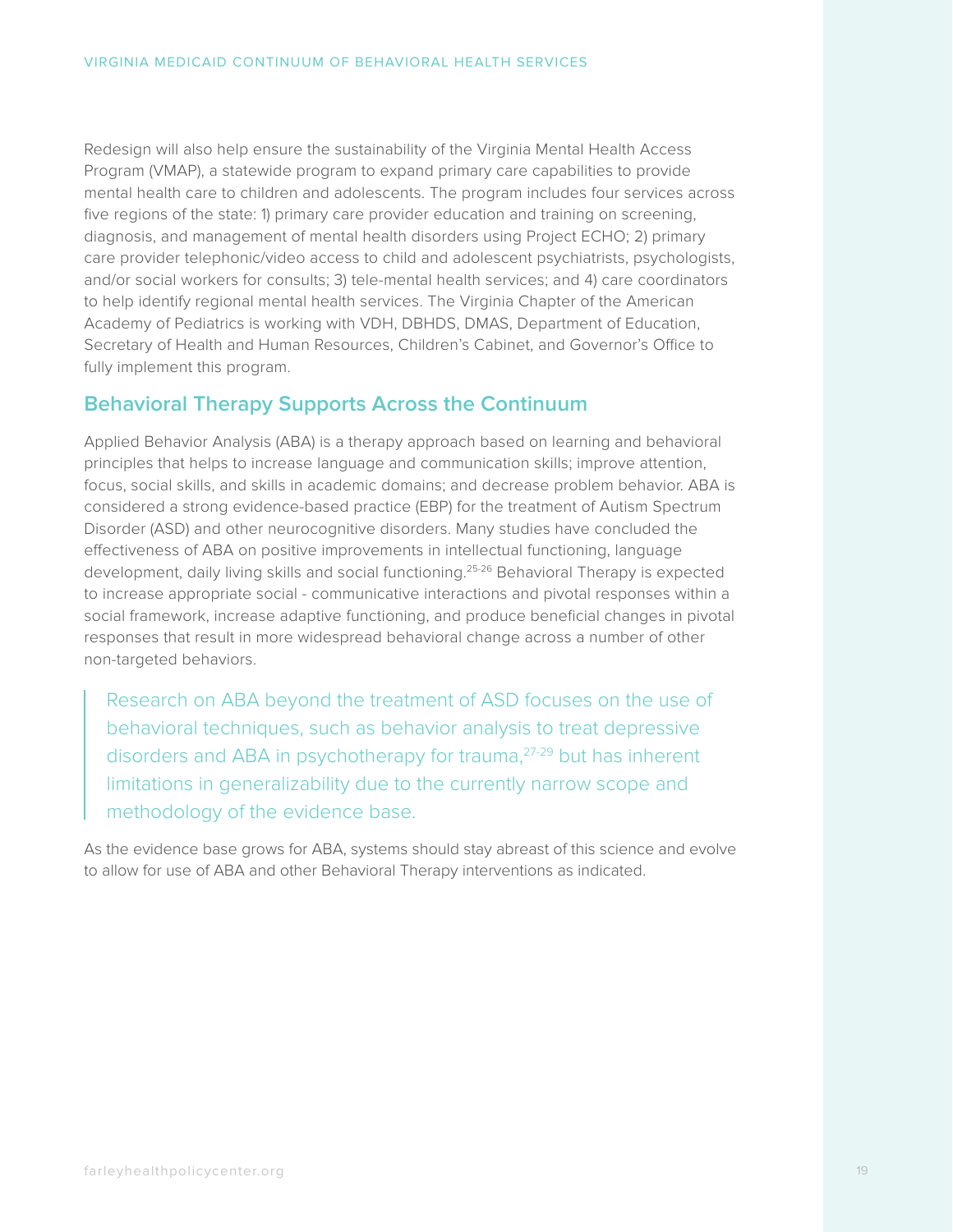Behavior therapy interventions are recommended to be allowable *across settings and levels of care* in the continuum for youth with ASD and other neurocognitive disorders, as evidence has indicated that these types of supports show strong effectiveness when used in natural environments. Research and practice-based evidence indicate that behavior therapy approaches such as ABA should necessarily integrate caregivers and family members into the care process to facilitate modeling and practice. This involvement is essential to empower these natural supports to reinforce and eventually assume primary responsibility for the maintenance of progress in managing the problem behaviors. Additionally, as people participating in these services move temporarily into different levels or settings of care, it is important that behavioral therapy interventions remain intact to maintain treatment progress. For example, availability of ABA within inpatient and residential settings would expand the capacity for individuals with ASD and/or developmental disabilities to receive valuable, integrated care in these higher acuity settings. Additionally, if an ABA provider is able to follow the person he/she serves across that person's journey in the system of care, he/she can support continuity and effective transitions between settings. Within the development of the new continuum, it is recommended that DMAS and DBHDS work with stakeholders to determine and establish regulations around this service that are informed by evidence and the need for comprehensive treatment planning in the population served by behavioral therapy interventions.

### **Case Management Services**

#### **DESCRIPTION AND RATIONALE**

Case management aims to assist individuals in gaining access to needed medical, social, educational, and other services with the primary goal of optimizing the functioning of people who have complex needs by coordinating the provision of quality treatment and support services in the most efficient and effective manner. Case management services should remain with the individual regardless of where they are receiving services along the continuum. Case management can range in intensity and duration, depending on setting, companion services, and need. Case management typically includes assessment and periodic re-assessment of service need; development of a care plan that prioritizes the referrals and linkages needed and the specific goals and actions to address the medical, social, educational, and other services; referral and related activities to obtain needed services; and monitoring and follow up to ensure the person is receiving the recommended services. Case management is not a distinct level of care within a behavioral health service array; rather, it is an enhanced service that impacts the effectiveness and outcomes of specific services.

Case management is a component of specific services including Assertive Community Treatment, High Fidelity Wraparound, Coordinated Specialty Care, the team-based model of care in Virginia for individuals with first-episode psychosis, and Comprehensive School Based Case Management. These services are described in more detail in the section titled "Intensive Community Based Services."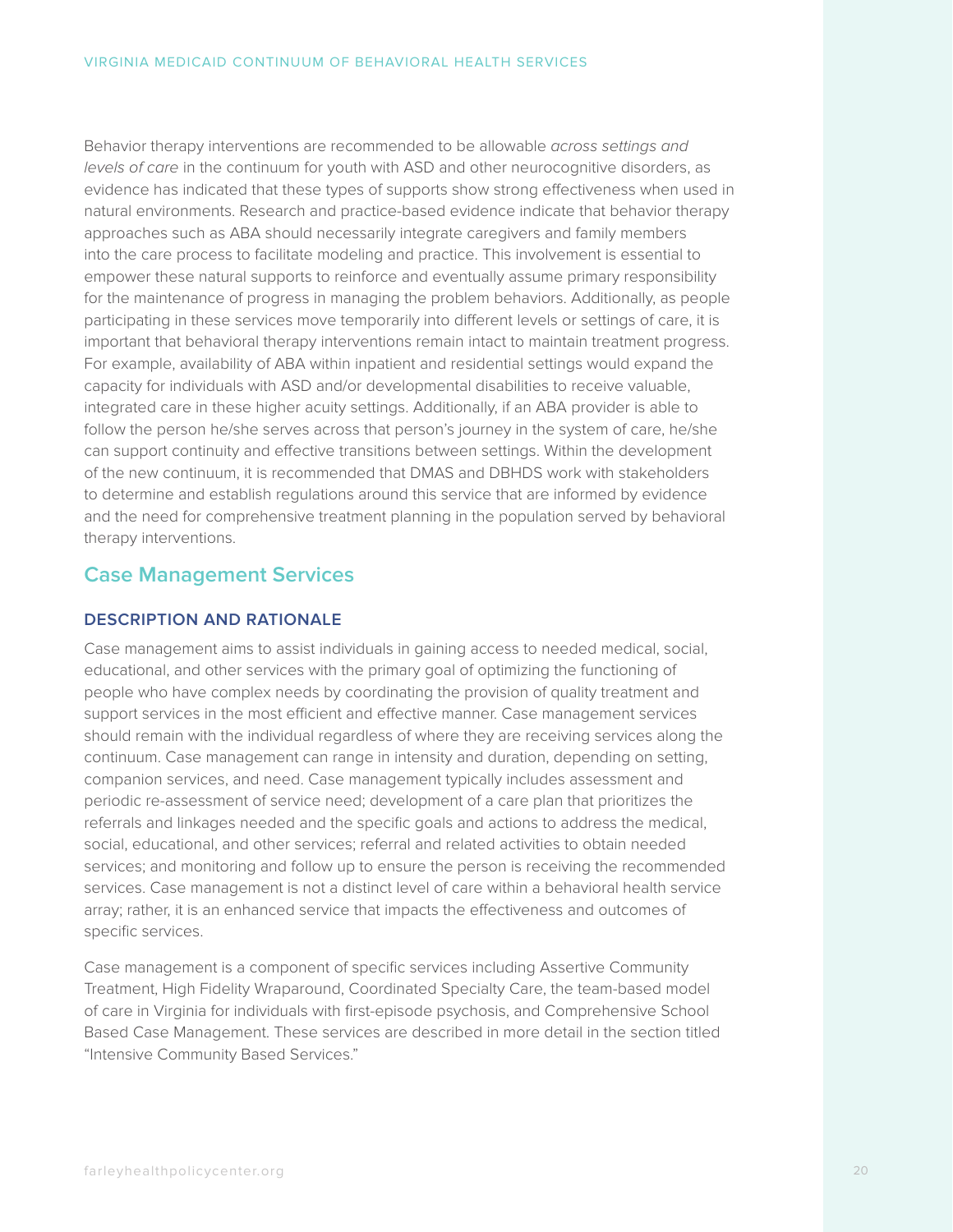Case management applied within these services has an established interdisciplinary team and adheres to high fidelity principles and models that result in reduced number of admissions, reduced hospital days per month, medication treatment adherence, and improved social functioning including markers such as employment and education.<sup>100</sup>

Intensive Case Management differs from the above type of services such that it is provided by a single case manager, rather than an interdisciplinary team. The ICM case manager collaborates with a team as indicated based on a person's individual needs. ICM is intended for target populations: those with serious mental illness (SMI) and children with serious emotional disturbance (SED) but for whom the functional disabilities are less serious, including children with SED in or at risk for foster care, substance use disorders, and developmental disorders including recipients of Early Intervention/Part C services. Services target development of individual skills and support, rehabilitation, service coordination, and establishment of community linkages.

Regardless of service type, clinical case management is comprised of core activities, including patient engagement, assessment and planning, linkage with resources, consultation with families, collaboration with medical professionals, patient education, crisis planning, and termination of services to minimal or no case management.<sup>30</sup>

#### **RECOMMENDED SERVICE MODEL**

Case management that is encompassed within specific intensive community-based services is discussed in detail in the section titled "Intensive Community Based Services". With respect to Mental Health Intensive Case Management and Treatment Foster Care Case Management, that is provided by a single case manager, the provider qualifications of this service include qualified mental health professionals. Case managers who specialize in specific patient populations may need additional training in that area. Service delivery should adhere to evidence-based models of care. Research literature reports a wide range of outcomes for effective case management, which indicates the importance of establishing patient-centered, attainable, and measurable goals when members receive this service. As the implementation of FFPSA is developed, further examination of the role of Treatment Foster Care Case Management may be needed as evidence more strongly support Therapeutic Foster Care, a model of care in which foster parents receive training to provide the supports needed for children in foster care with SED. Support for the workforce is also necessary to ensure effectiveness, as field work exposes case managers not only to the individual's functional and symptom disability, but also to environmental stresses and triggers. Support and training of the workforce reduces staff turnover and burnout while providing professional development. Mental Health Case Management is currently a service provided solely by the Community Services Board and is a key component of STEP-VA. Redesign will assist STEP-VA by establishing consistency and measurable effectiveness of the service, while increasing access to the community interventions needed to make Intensive Case Management successful.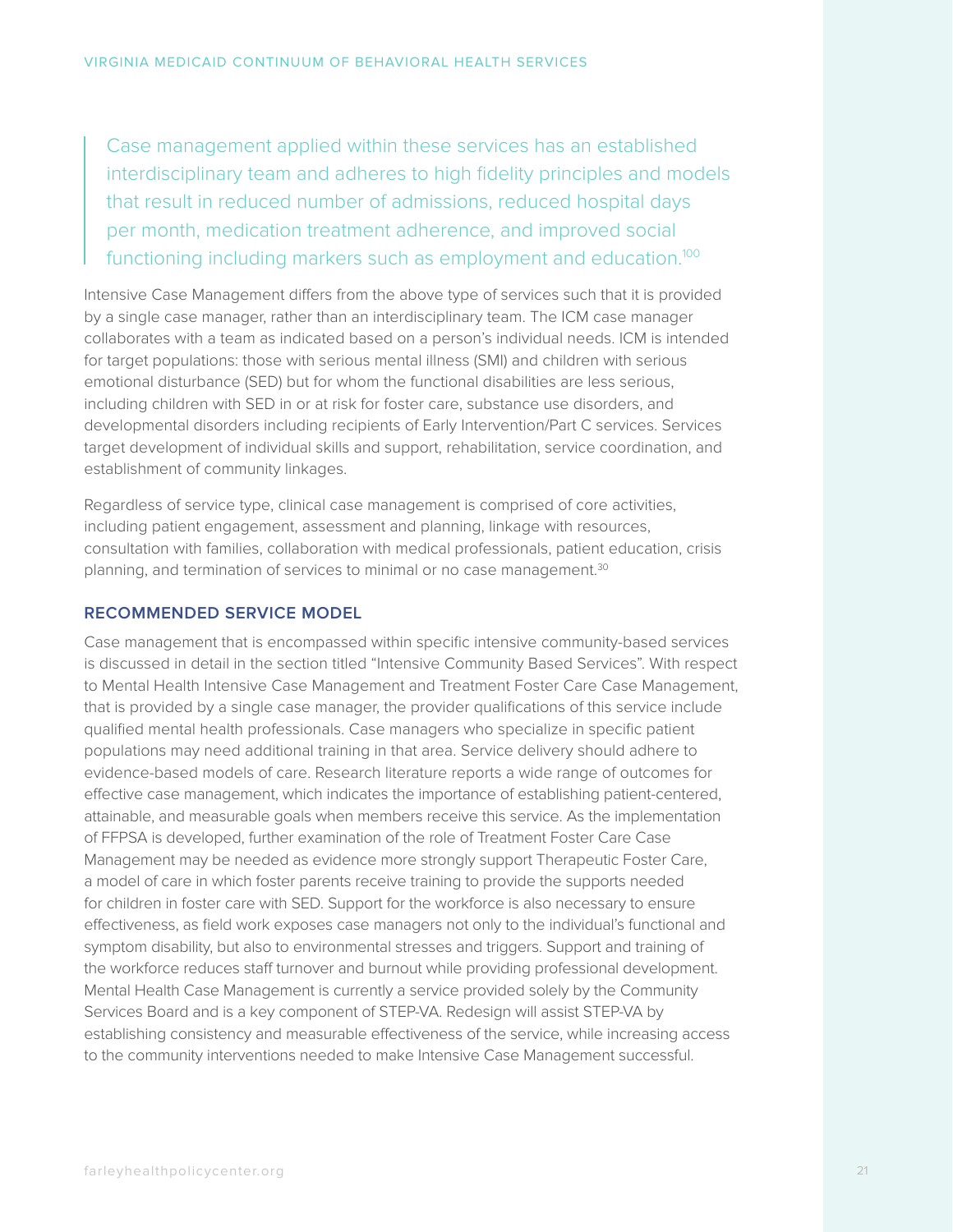### **Recovery and Rehabilitation Support Services**

Recovery is a process in which people are able to live, work, learn, and fully participate in their communities. Also referred to as maintenance, recovery interventions provide longterm support for individuals with chronic mental health disorders. Mental health rehabilitation is support intended to help people develop social, emotional, and cognitive skills that they need to feel satisfied with their lives and have as little professional involvement as necessary. For people living with serious and chronic mental illness in a recovery or maintenance phase, there is risk that disease course, physical health complexity, and/or life stressors can lead to an exacerbation of their mental health challenges. While medically-defined "recovery" from serious mental illness is possible in some cases, recent person-centered definitions of recovery have emerged that focus on progress towards personalized goals and improvements in functioning.<sup>31-32</sup>

In the redesigned continuum of care, rehabilitative services are conceptualized within recovery as they are appropriate interventions to quickly address the drivers of some loss of functioning and bring a person's skills back to where they were at their point of maintenance without having to escalate to higher levels of acute care.

Both recovery and rehabilitation services support individuals' abilities to live productive lives in their community and decrease disability associated with mental illness.

Given this role, recovery services are relevant across the entire continuum of community mental health services. In the stakeholder survey, 43% of respondents reported the current array of recovery services does not meet needs and 20% suggested redesign of the current array of services would meet needs.

Evidence-based recovery and rehabilitation services in the continuum will include *Independent Living and Recovery Services, Peer Support Services, Psychosocial Rehabilitation, Permanent Supportive Housing, and Supported Employment*. The services previously conceptualized in the Medicaid-funded system as Mental Health Skill Building is recommended to be shifted into the category of Independent Living and Recovery Services to reflect their function in the care process in terms of rehabilitation after setbacks/exacerbations in symptoms. Substantial changes are recommended to the current *Psychosocial Rehabilitation* service to meet the needs of people living with serious mental illness whose symptom or impairment levels indicate the need for more intensive, structured supports. Strong evidence exists for recovery-based services for patients with serious mental illness (SMI), schizophrenia, and other psychotic disorders. In populations with serious mental illness, studies demonstrate improved cognitive functioning, improved social and daily living skills, reduced symptomatology, improved illness management, and reduced relapses.<sup>33-36</sup> Strong effectiveness is observed with social skills training, social cognitive training, cognitive remediation, and cognitive-behavioral therapy approaches, as well as when these services are delivered as part of an integrated program such as Illness Management and Recovery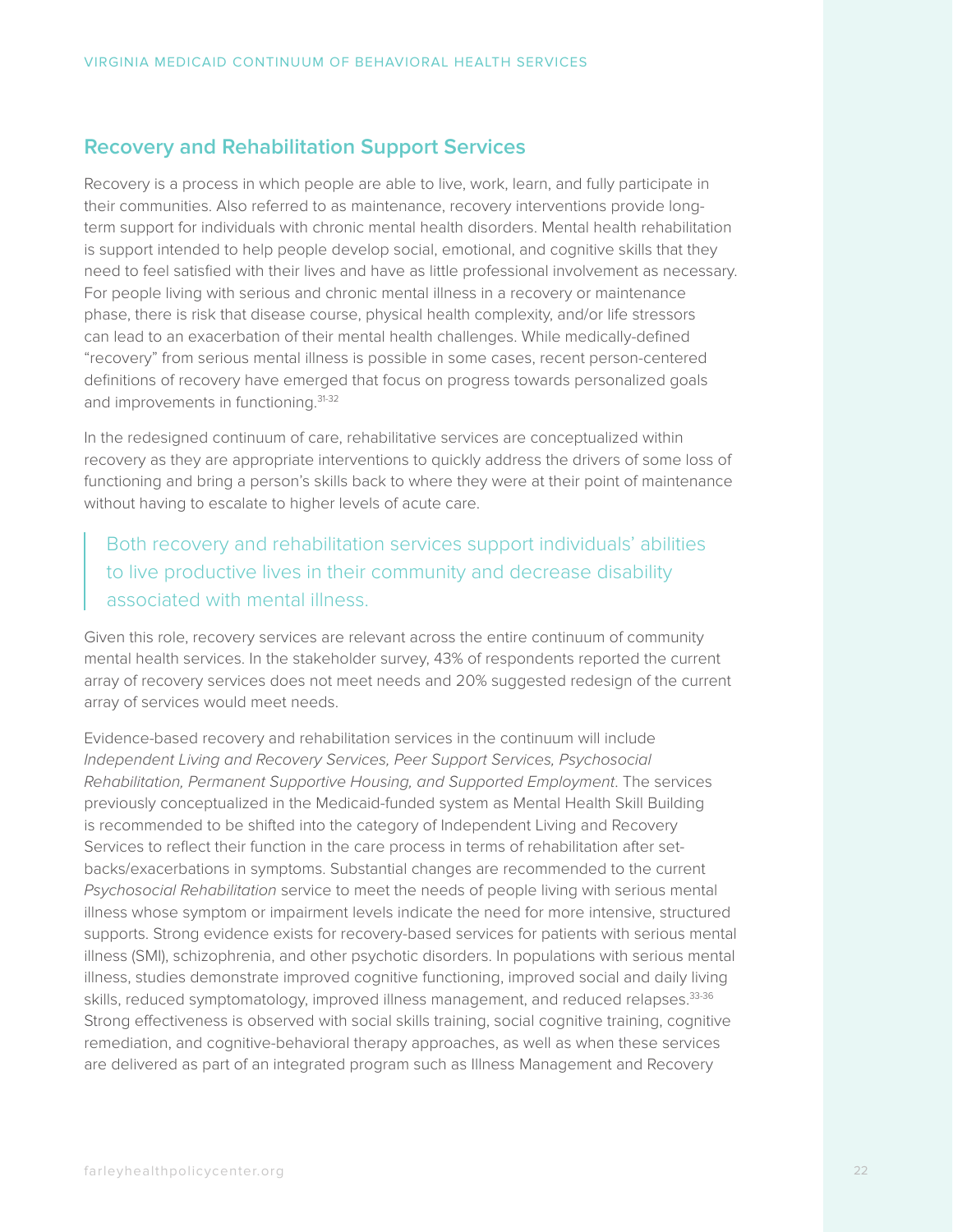(which has been implemented by peers as well as professionals and as an element of Assertive Community Treatment) and Integrated Psychological Therapy (a small group intervention focused on neurocognitive, social cognitive, social skills, and problem solving skill training).<sup>37-38</sup> Implementation planning for these services will include agency and stakeholder collaboration to determine best-fit EBPs for use in the redesigned system.

#### **INDEPENDENT LIVING AND RECOVERY SERVICES**

Independent Living and Recovery Services is a direct service in the redesigned continuum that helps adults with serious mental illness enhance their capacity to successfully accomplish a task or goal. Previously conceptualized as Mental Health Skill Building Services, this new conceptualization recognizes that for those with SMI, recovery is a long-term process with evolving needs based on life circumstances, stressors, fluctuations in disease course, and physical health complications.

## Strength-based supports for long-term recovery are important for managing risk for escalation in level of care.

Evidence-based skill building interventions within this service should be based on psychoeducational and cognitive-behavioral approaches and assist individuals with developing competencies in self-help, self-care, adaptation to new challenges, or socialization. The goals of this service are to assist in illness self-management, medication management, and management of physical health; improve life skills (for example, activities of daily living and community living skills such as transportation, financial management, shopping, and cooking); and improve cognitive and intellectual skills (for example, learning and organizational skills, attention, and memory), interpersonal and intrapersonal skills, selfhelp and advocacy skills, and skills in functional areas such as employment and education.<sup>63</sup> These services would integrate use of EBPs (e.g., Illness Management & Recovery) for skill-building that could be delivered in community settings by peer supports, QMHPs or LMHPs. To retain key workforce partners, the QMHPs who currently deliver Mental Health Skill Building will receive substantial training and support to transition to providers of the Independent Living and Recovery Services.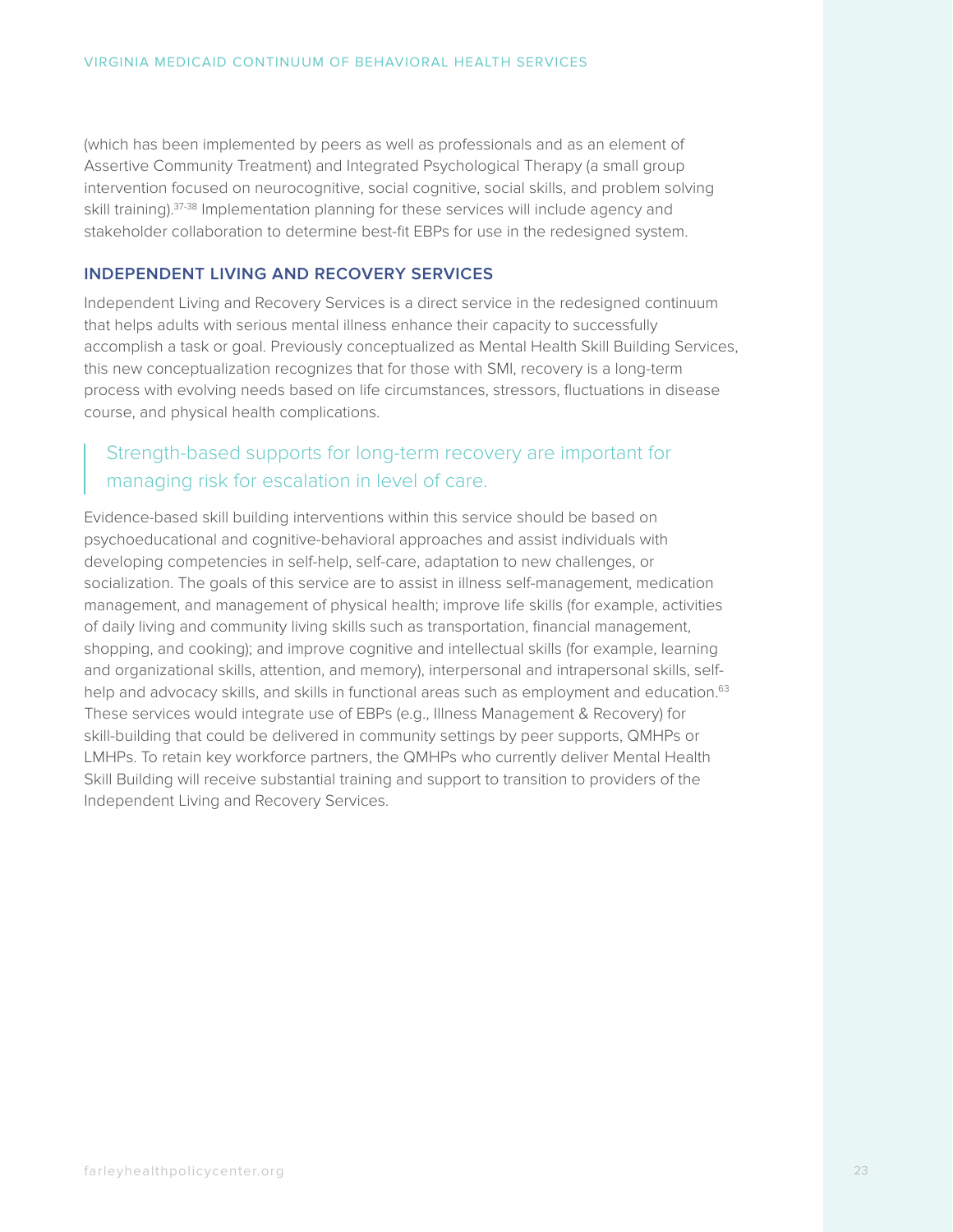#### **PEER SUPPORT SERVICES**

The provision of Peer Support Services facilitates recovery from both serious mental health conditions and substance use disorders. CMS considers peer support services "an evidencebased mental health model of care,"39-40 and both the Substance Abuse Mental Health Services Administration (SAMHSA) and the National Association of State Mental Health Program Directors endorse the use of peer providers as part of a recovery-based treatment for individuals with mental health diagnoses and substance use disorders.<sup>41-42</sup>

Peer support services assist the individual to develop and maintain a path to recovery, resiliency, and wellness. Specific peer support service activities emphasize the acquisition, development, and enhancement of recovery, resiliency, and wellness. Services are designed to promote empowerment, self-determination, understanding, and coping skills through mentoring and service coordination supports, as well as to assist individuals in achieving positive coping mechanisms for the stressors and barriers encountered when recovering from their illness or disorder.

Family support partners is a strength and team-based service whereby the caregiver must be directed exclusively toward the benefit of the Medicaid-eligible youth. Services are expected to improve outcomes for youth with complex needs who are involved with multiple systems and increase the youth and family's confidence and capacity to manage their own services and supports while promoting recovery and healthy relationships.

Experiences of peer support providers as consumers of mental health and substance use services should be embedded in all aspects of the continuum of care. Peer Support Services are delivered by trained and certified peers who have been successful in the recovery process and can extend the reach of treatment beyond the clinical setting into an individual's community and natural environment to support and assist an individual with staying engaged in the recovery process.

Effective July 1, 2017, DMAS expanded the Medicaid benefit to allow for credentialing and reimbursement of Peer Support and Family Support Partner Services. This is in response to a legislative mandate to implement peer support services to eligible children and adults who have mental health conditions or substance use disorders. Peer support services target individuals 21 years or older with mental health or substance use disorders or co-occurring mental health and substance use disorders. Family Support Partners may be provided to eligible individuals under the age of 21 who have a mental health or substance use disorder or co-occurring mental health and substance use disorders, which are the focus of the support with their families or caregivers.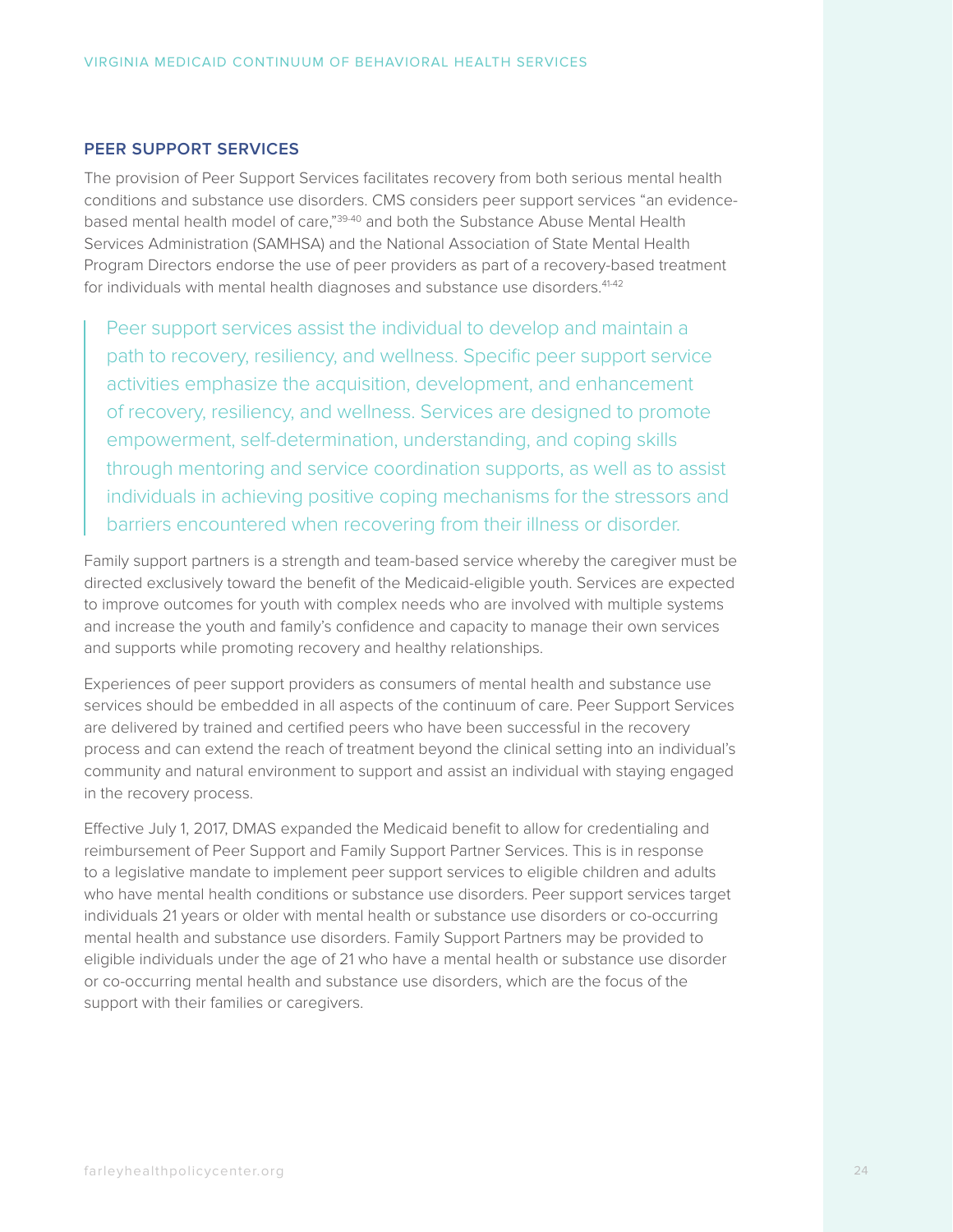Virginia should embed peer recovery supports across the redesigned continuum of care as a core component of the service delivery. In Virginia, Certified Peer Recovery Specialists (CPRS) have the qualifications, education, and experience established by DBHDS and show certification in good standing by U.S. Department of Veteran's Affairs, NAADAC, a member board of the International Certification, and Reciprocity Consortium (IC&RC), or any other certifying body or state certification with standards comparable to or higher than those specified by the DBHDS.

Stakeholders describe peer support services as a current bright spot in behavioral health services. However, they also stated that the reimbursement rate for peer support services does not cover the costs of the service provider's time. In the envisioned continuum, reimbursement rates are commensurate with costs of providing evidence-based services. DMAS and DBHDS should also evaluate the barriers for peer support services currently covered under the Medicaid benefit and solutions to increase the peer workforce and improve service delivery. These solutions could include reviewing the reimbursement rate for peers to ensure that the full costs including supervision are factored into the rate.

#### **PSYCHOSOCIAL REHABILITATION**

This continuum recommends substantial changes to the current Psychosocial Rehabilitation service to meet the needs of people living with serious mental illness whose symptom or impairment levels indicate the need for more intensive, structured supports than available through Independent Living and Recovery Services.

This change is based on the concept that recovery for individuals with SMI is a long-term process with evolving needs based on life circumstances, stressors and fluctuations in disease course and physical health complications.

This revised service should provide a consistent, structured environment for conducting targeted, evidence-based exercises and coaching to restore an individual's ability to manage mental illness. This service should include education to teach the individual about mental illness, substance use, and appropriate medication to avoid complication and relapse and opportunities to learn and use independent living skills and enhance social and interpersonal skills within a consistent program structure and environment. Integrated Psychological Therapy is an example of an EBP that would fall in this category of service.

#### **PERMANENT SUPPORTIVE HOUSING**

SAMHSA describes Permanent Supportive Housing (PSH) as "decent, safe, and affordable community-based housing that provides tenants with the rights of tenancy under state and local landlord tenant laws and is linked to voluntary and flexible supports and services designed to meet tenants' needs and preferences."43 PSH combines affordable housing and flexible, voluntary supportive services to address treatment, rehabilitative, and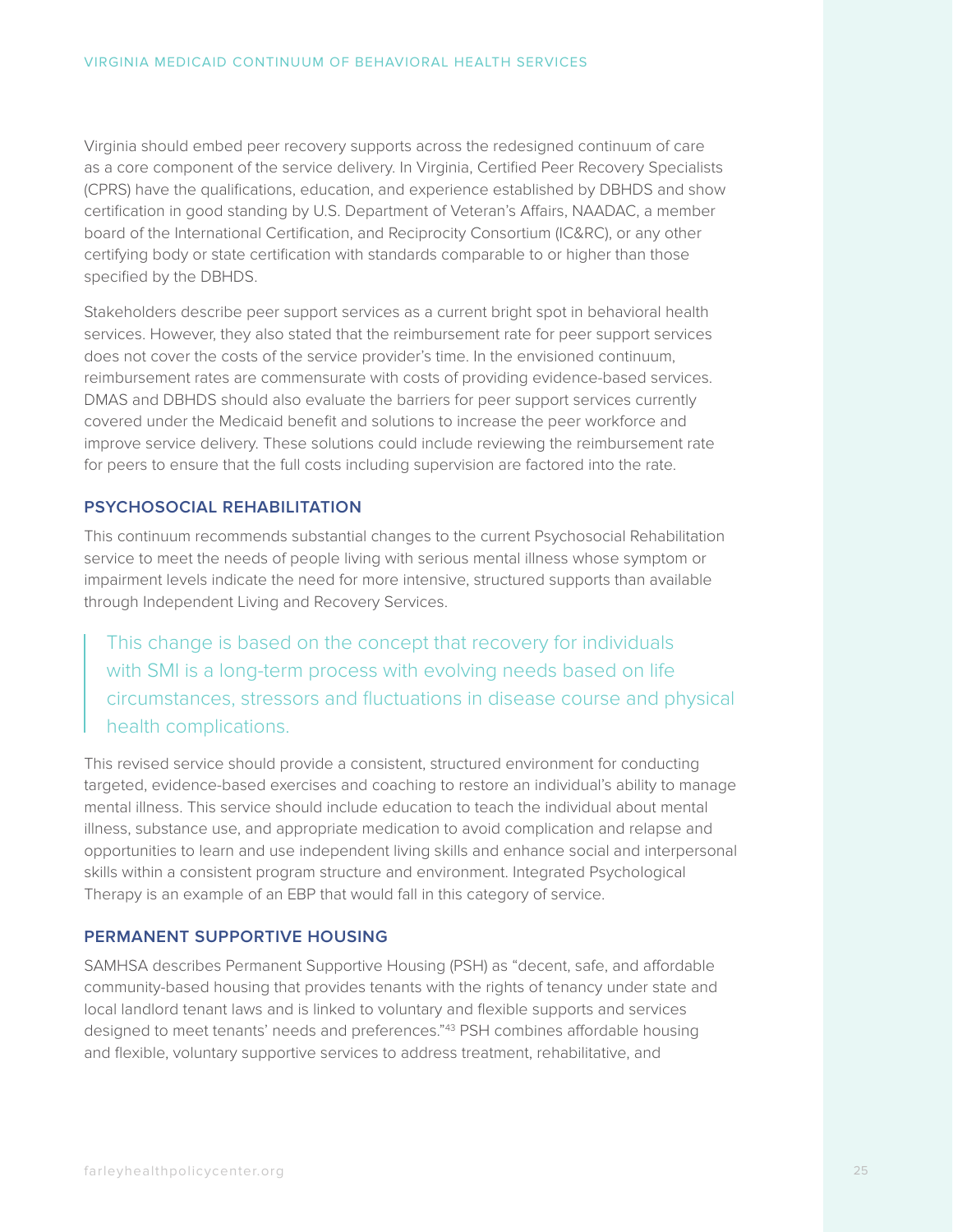recovery support needs of participants with serious mental illness, co-occurring disorders, and complex medical needs so that they can live stably in their communities. Permanent supportive housing is based on the premise that stable housing is a foundation for pursuing other health and social service goals and that housing is intricately linked to health care for vulnerable individuals. As such, applicants for housing are accepted regardless of use of substances, participation in services, or completion of treatment, though they are encouraged to engage in treatment.<sup>44</sup>

Virginia currently has a unique interagency partnership that helps to address the housing needs of citizens. The core partnership consists of Virginia Housing and Development Authority (VHDA), the Department of Housing and Community Development (DHCD), DMAS, DBHDS, and DARS. The partnership has worked towards a collaborative, comprehensive PSH plan.

DBHDS is in the process of building capacity for permanent supportive housing, launched by the onset of general fund dollars for permanent supportive housing allocated by the General Assembly beginning in 2015.

Through FY 2020, \$14 million in funds have been awarded for permanent supportive housing for people with serious mental illness and an additional \$1.5 million specifically targeting pregnant or parenting women with substance use disorders.

DBHDS' PSH program requirements are designed to ensure fidelity to national evidencebased practice standards, and programs target individuals who are currently experiencing homelessness or are unstably housed and are frequent users of institutional, crisis, or emergency services.

Funds cover long-term rental assistance, housing transition and tenancy sustaining services, some case management/peer services, and the administration of rental assistance. Clinical services are provided through existing funds (i.e., state general funds, Medicaid, federal grants, local funds).

Currently about 700 people with SMI are housed through the DBHDS PSH program, which contracts with CSBs and private organizations throughout the state. It is anticipated that new funds will house approximately 400 more people.

Additional housing supports for homeless individuals with serious mental illness are in place through the Projects for Assistance in Transition from Homelessness (PATH), with services provided by CSBs or their subcontractors and funded by federal PATH dollars and local matching funds. Services include street outreach, shelter in-reach, case management, connection to services, and assistance with accessing housing.45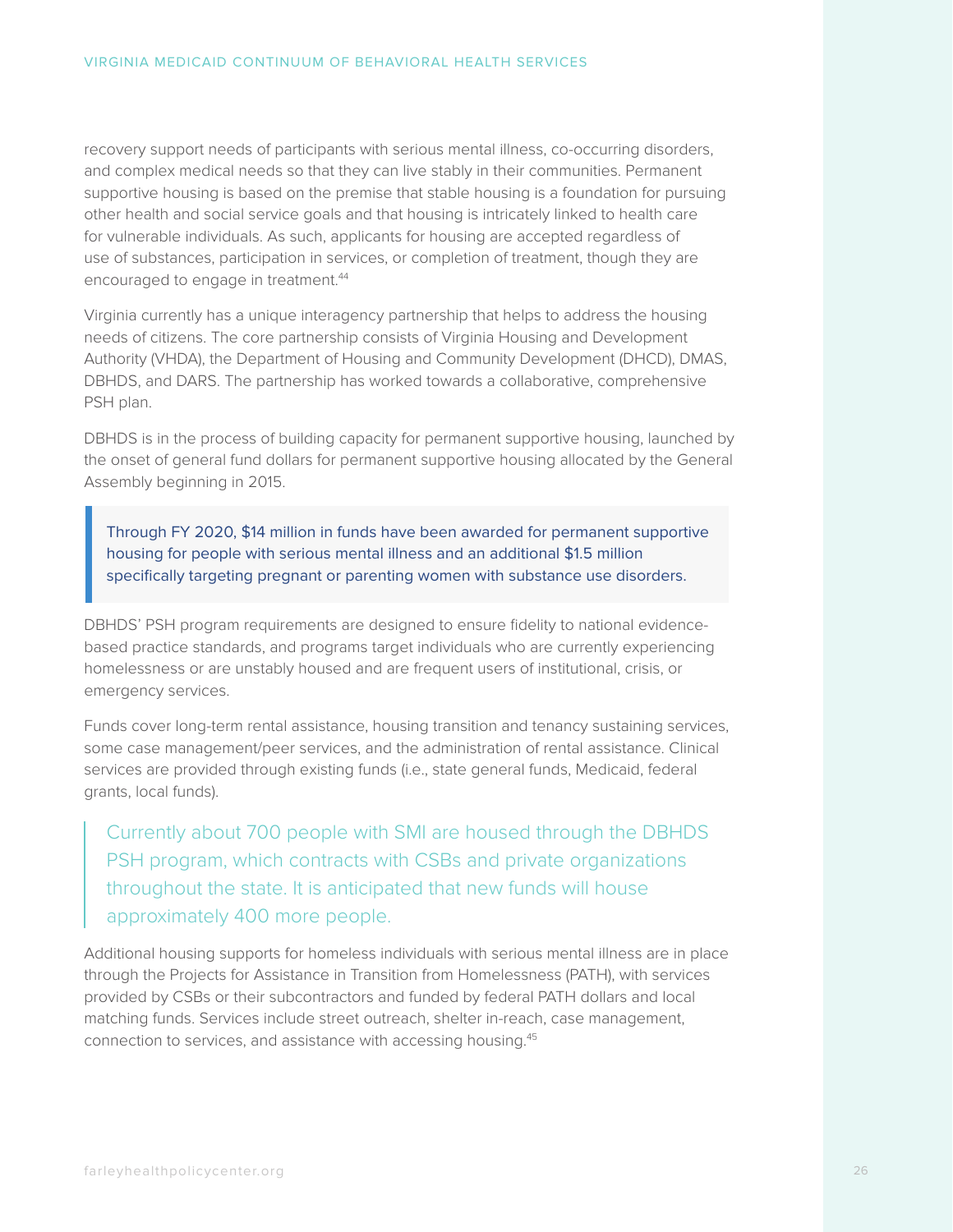Permanent supportive housing has been shown to improve health outcomes, save costs, and promote community integration of individuals who would otherwise need an institutional level of care.44 In Philadelphia, through three Pathways to Housing PSH programs, 89% of 1,200 individuals remained in housing after eight years without using crisis services. Initial costs increased, followed by decreased costs after housing was well-established. Addressing housing along with other social determinants has led to \$15 million annually in savings, which only includes assessment of behavioral health expenditures.<sup>46</sup> In Illinois, a permanent supportive housing program evaluation that included costs of services from Medicaid, mental health hospitals, prisons and county jails, and substance use treatment centers found expenditure decreases of \$5,000 per person, leading to an overall savings of \$854,477 after two years for 177 participants.<sup>47</sup> Frequent Users Systems Engagement in Connecticut targets high utilizers of social services through partnerships across agencies. After one year, the first 120 individuals housed had a 73% reduction in jail days.<sup>48</sup>

There is strong evidence for permanent supportive housing from long-standing Virginia PSH programs as well. Over a period of 20 months, Virginia Supportive Housing's A Place to Start program found a decrease in emergency room visits by 61%, a decrease in inpatient psychiatric hospitalizations by 62%, and decline in emergency room costs of 66%. Providing permanent supportive housing to 50 high needs homeless individuals with serious mental illness in Richmond using an Assertive Community Treatment model paired with long-term rental assistance saved the community \$320,000 over the 20-month period in reduced utilization of emergency response systems.49

#### **INITIAL OUTCOMES OF THE DBHDS PSH PROGRAM**

**700** people housed

## **93%**

have maintained stable housing

**94%** reduction in state hospital bed days

**74%** reduction in local hospital inpatient bed days

**48%** reduction in jail stays

The redesigned continuum should include a robust Medicaid housing supports benefit that helps individuals with mental illness and/or substance use disorder obtain and maintain stable housing.

DMAS already included a proposal for Medicaid housing supports developed with DBHDS, DHCD, and VHDA in an 1115 Medicaid Demonstration Waiver that was submitted to CMS on November 20, 2018, that would enhance the continuum if approved and funded.<sup>50</sup>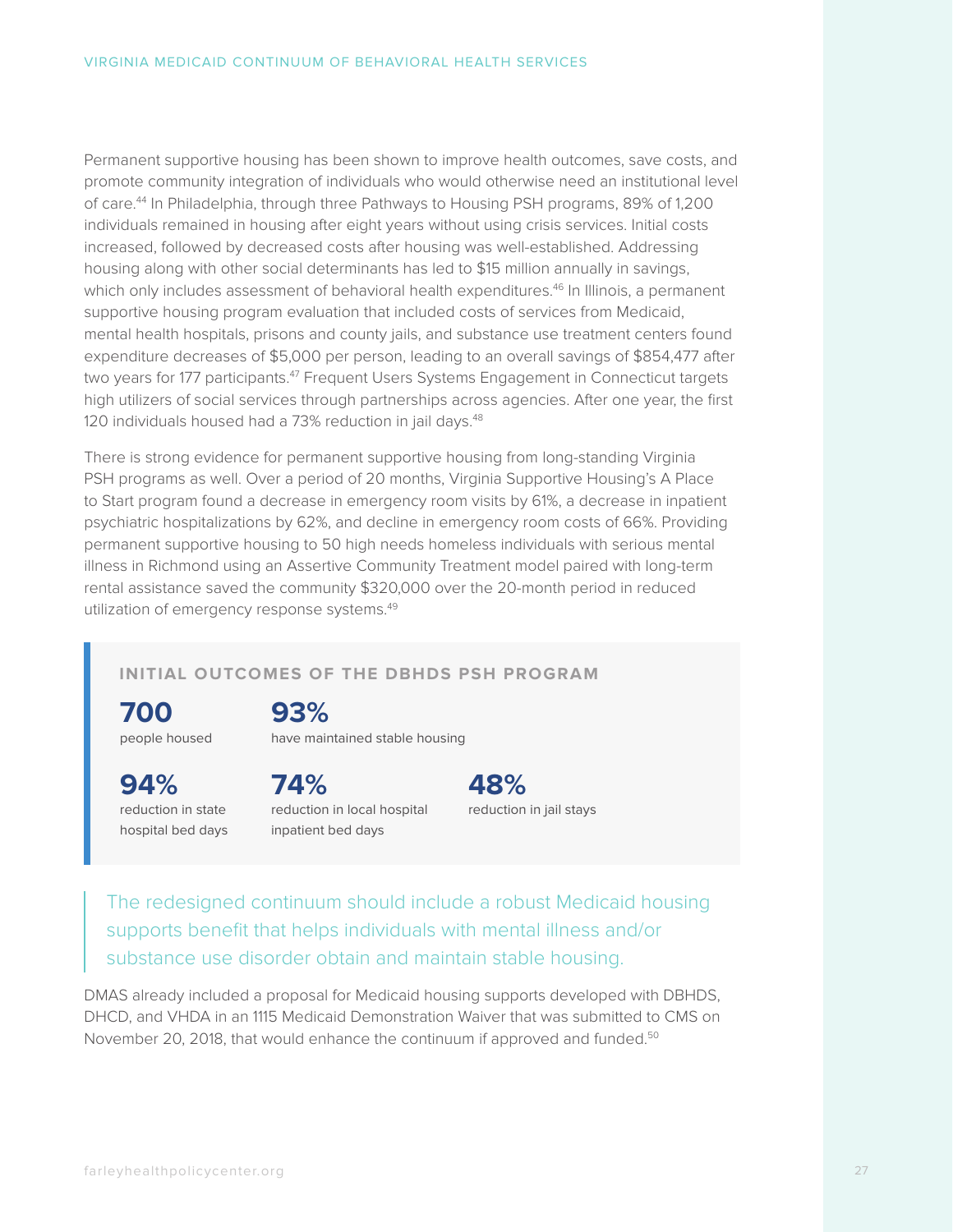With this waiver, Virginia is seeking authority to pilot a housing support benefit that would provide Medicaid coverage of housing transition and sustaining services for Medicaidcovered adults (ages 18 or older) in the currently eligible or expansion populations who have a Serious Mental Illness, Substance Use Disorder, or serious and complex medical condition. Individuals must have at least one of the following risk factors:

|   | chronic homelessness;                                                                                                                            |
|---|--------------------------------------------------------------------------------------------------------------------------------------------------|
|   | history of frequent or lengthy stays in an institutional setting, institution-like setting,<br>assisted living facility, or residential setting; |
|   | frequent Emergency Department visits or hospitalizations;                                                                                        |
|   | history of involvement with the criminal justice system; or                                                                                      |
| h | frequent turnover or loss of housing as a result of a behavioral health symptom.                                                                 |

The Medicaid benefit would cover housing supports services that are determined to be necessary for an individual to obtain and reside in an independent community setting and are tailored to the goal of maintaining an individual's personal health and welfare in a home and community-based setting. These would include:

- **• Individual Housing Transition Services**, inclusive of community transition services, that provide housing supports and linkages for individuals with disabilities and long term services and supports needs who are experiencing chronic homelessness.
- **• Housing and Tenancy Sustaining Services** that are provided to individuals who are already residing in housing in the community, for the purpose of maintaining tenancy.

These services, if approved by CMS and funded by the General Assembly, will be phased in across the six Medicaid Managed Care regions of the Commonwealth.

DMAS should work with DBHDS, DHCD, VHDA, and the Medicaid MCOs to coordinate the Medicaid housing supports benefit with other state and federal funding sources with the goal of ensuring that the greatest number of individuals with SMI and SUD receive PSH with wraparound Medicaid support services that enable them to obtain and maintain stable housing.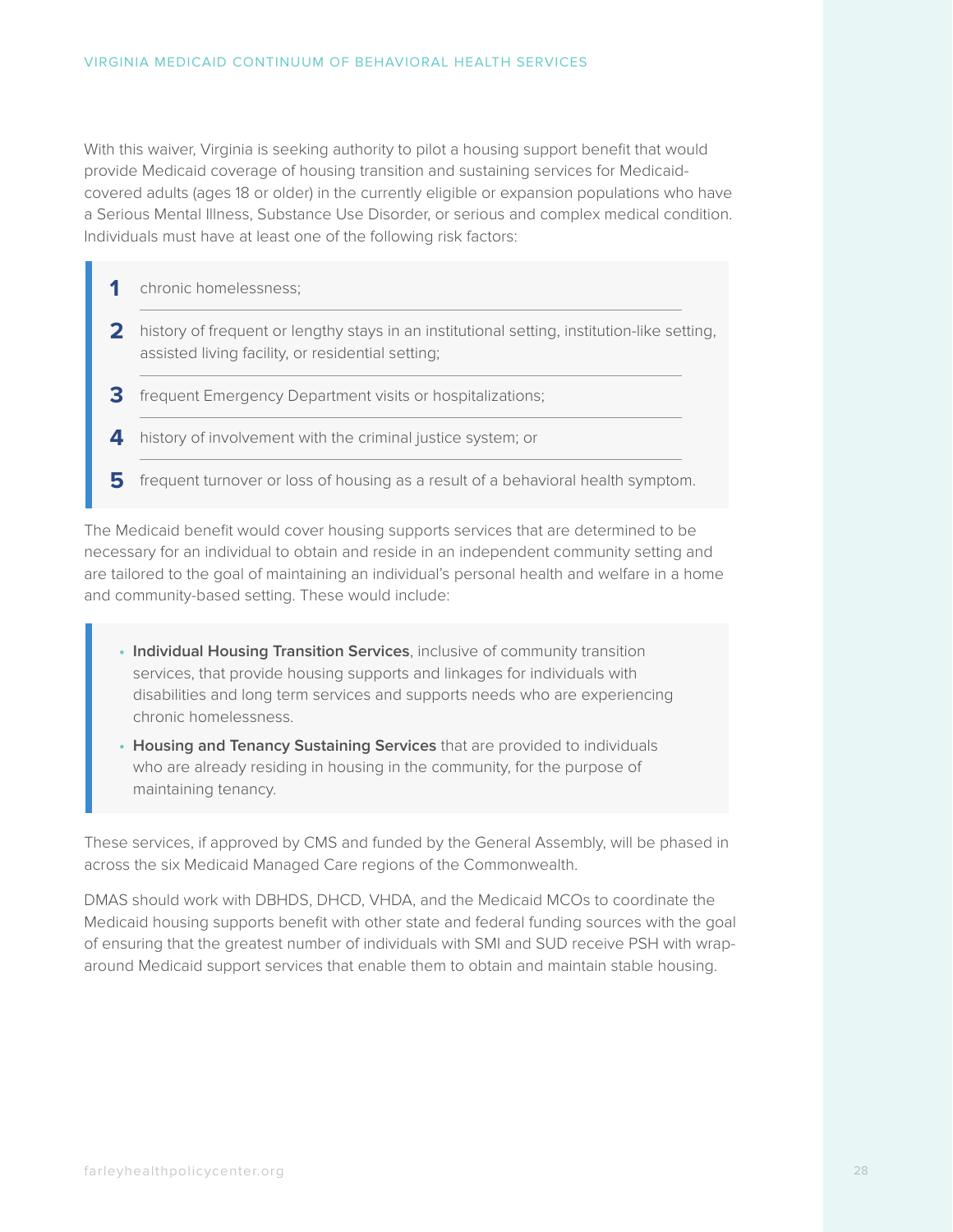#### **SUPPORTED EMPLOYMENT**

Supported employment refers to paid, competitive employment with integrated and ongoing supports. Individual Placement and Support is an evidence-based supported employment practice characterized by rapid job search, good job fit, and supports to maintain employment that focus on preparation for competitive employment, time-unlimited supports, and tailoring to individual needs, talents and preferences.<sup>51</sup>

Clubhouses are evidence-based programs that include employment services. These community-based centers for individuals with mental illness are structured around a work-ordered day, with members working alongside staff to operate the Clubhouse. Employment services include supported employment, transitional employment, and independent employment.<sup>51</sup>

Individual Placement and Support and Clubhouse programs have also been adapted to include supported education for young adults. Existing tools to assess fidelity include the Individual Placement and Support Fidelity Scale. Clubhouses are accredited by Clubhouse International for meeting evidence-based quality standards.

The rate of unemployment among people receiving state behavioral health services is three times that of the general population.<sup>51</sup> Most vocational rehabilitation programs are not tailored to individuals with serious mental illness.<sup>52</sup>

#### **IN INDIVIDUAL PLACEMENT AND SUPPORT PROGRAMS**

## **60%**

of individuals with serious mental illness will succeed in working



## **24%**

of individuals not in a supported employment program

Some evidence suggests that Individual Placement and Support is associated with better symptom control, quality of life, self-esteem, and social functioning. Specific components of Individual Placement and Support are associated with positive outcomes including integration of vocational and mental health services, rapid job search, eligibility based on client choice, competitive employment, time-unlimited support (though needs vary by individual), and zero-exclusion criterion (services for all clients regardless of substance use or criminal justice history).53

The redesigned continuum should also include a robust Medicaid employment supports benefit for the individuals with mental illness or substance use disorder. As modeled in other states, financial incentives may be provided for Clubhouses, an intensive psychosocial treatment for individuals with serious mental illness, who are certified by Clubhouse International with a proven employment track record as evidenced by employment outcomes. Employment specialists should also achieve competencies reflective of national best practice in supported employment, such as those developed by the Association of Community Rehabilitation Educators (ACRE) and the Association of Persons Supporting Employment First (APSE).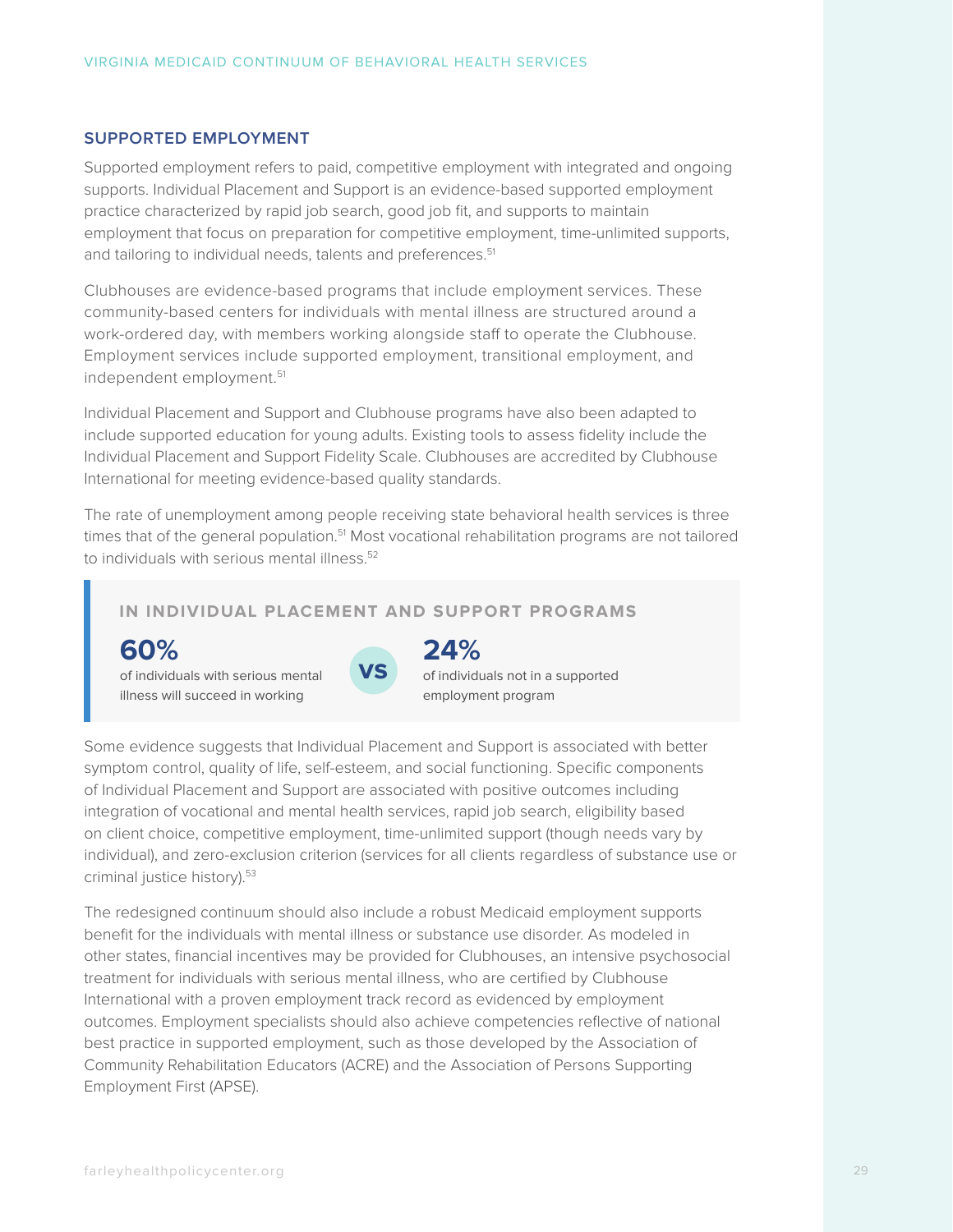DMAS already included a proposal for Medicaid employment supports developed with DBHDS, the Chief Workforce Development Advisor, and the Department of Aging and Rehabilitative Services (DARS) in the 1115 waiver application submitted to CMS. In the waiver, Virginia also requests authority to pilot an employment support benefit that would provide Medicaid coverage of housing transition and sustaining services for Medicaid-covered adults (ages 18 or older) in the currently eligible or expansion populations who have a Serious Mental Illness, Substance Use Disorder, or serious and complex medical condition.

Individuals must have at least one of the following risk factors:

- **1** unable to be gainfully employed for at least 90 consecutive days due to a mental or physical impairment;
- **2** an inability to obtain or maintain employment resulting from age, physical/sensory disability, or moderate to severe brain injury;
- **3** more than one instance of inpatient or outpatient SUD in the past two years; or
- **4** at risk of deterioration of mental illness and/or SUD.

The Medicaid benefit would cover employment support services that are determined to be necessary for an individual to obtain and maintain employment in the community. They could include any of the following components:

- **• Educational Services** including subsidies for industry certification or subsidies for industry licensure
- **• Pre-Employment Services** including pre-vocational/job-related discovery or assessment; person-centered employment planning; individualized job development and placement; job carving; benefits education and planning; and transportation
- **• Employment Sustaining Services** including career advancement services; negotiation with employers; job analysis; job coaching; benefits education and planning; transportation; asset development; and follow-along support

These services, if approved by CMS and funded by the General Assembly, will also be phased in across the six Medicaid Managed Care regions of the Commonwealth. DMAS should work with DMAS, DARS, and the Chief Workforce Development Officer to coordinate the Medicaid employment supports benefit with other state and federal funding sources while bolstering existing evidence-based programs such as certified Clubhouses and stimulating the development of new programs to help individuals with SMI and SUD obtain and maintain stable employment.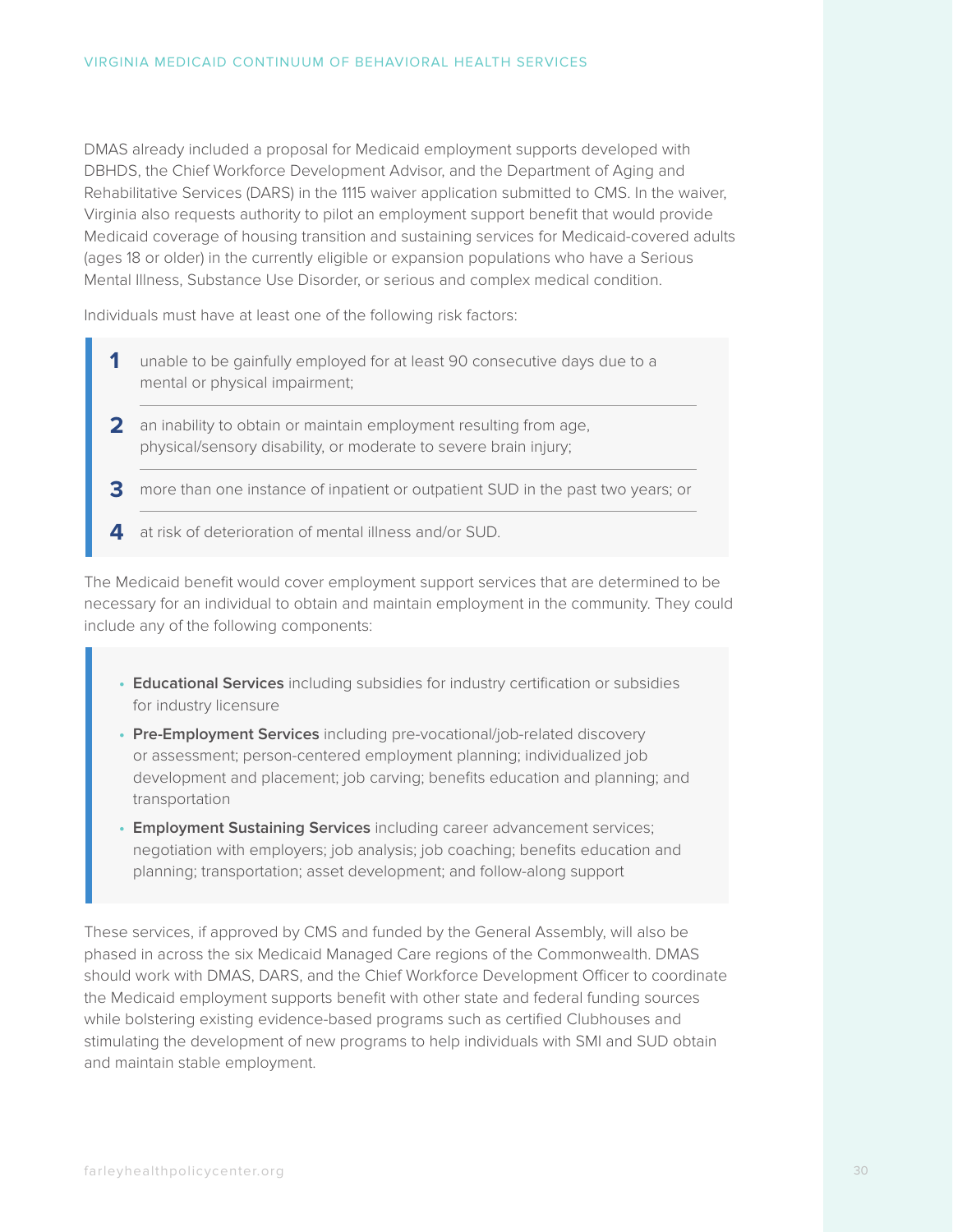## **A Redesigned Continuum of Behavioral Health Services**

## **Early Childhood Promotion and Prevention Services**

Promotion and Prevention services build resilience within mental well-being and protect against the development of more acute or severe problems; they are the equivalent of "seat belts" for the behavioral health system that prevent future accidents. Promotion and prevention services are applicable across the lifespan as mental health issues can arise at any point in people's lives.

## **4%**

of Virginia Medicaid spending on behavioral health services is directed towards promotion and prevention

In the stakeholder survey, 47% of respondents reported that the current array of Medicaid-funded services in this category does not meet the needs of members, and an additional 19% reported the service array is inadequate to meet needs and requires redesign.

#### **Description and Rationale**

When applied to the sensitive milestones of early childhood and the perinatal period, promotion and prevention services include home visitation, comprehensive family programs, and early childhood education and intervention.

#### **HOME VISITATION PROGRAMS**

Home visitation programs deliver family support and child development services in natural environments and include EBPs such as Nurse Family Partnership, Healthy Families America, and Parents as Teachers. In the Nurse Family Partnership, registered nurses or paraprofessionals with the same length of training work one-on-one with first-time mothers starting in early pregnancy through the child's second birthday with aims to improve prenatal health while reducing child maltreatment and injury-related healthcare visits.<sup>54</sup>

#### **COMPREHENSIVE FAMILY PROGRAMS**

teach caregivers skills to bolster family resilience in managing trauma, preventing abuse, and managing emerging disruptive behaviors in young children. These programs include EBPs such as Healthy Families and The Incredible Years. Healthy Families America (HFA) is the signature program of Prevent Child Abuse America. It is rooted in attachment theory and is a highly family- and strength-centered approach to assessment of adverse childhood events and risk for maltreatment, home visitation support, and ongoing monitoring of maternal depression and childhood developmental milestones during the first 5 years of life. Incredible Years-Parents is a group-based parenting program that strengthens parents' skills to promote their children's social, emotional, and academic competence.<sup>54</sup>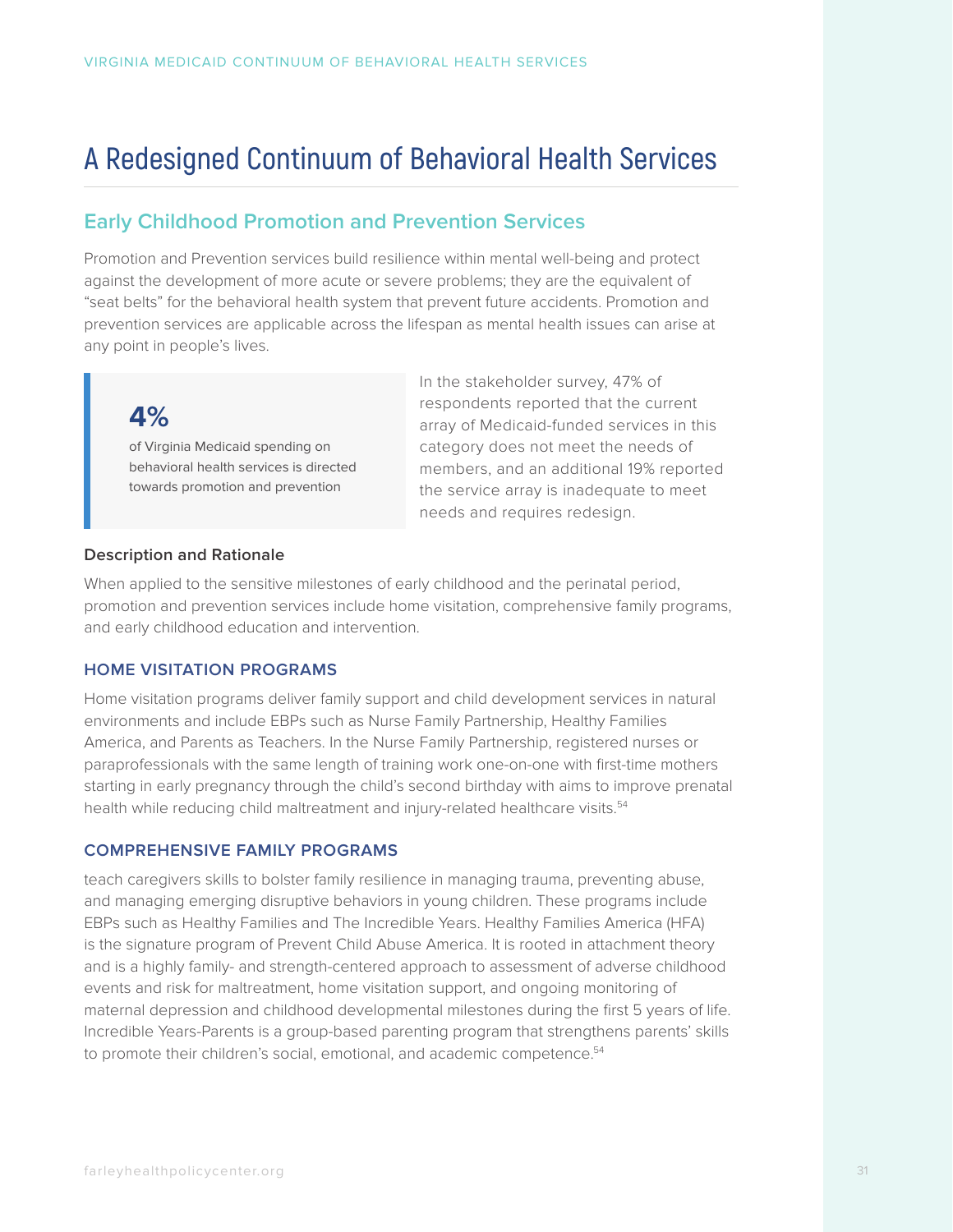#### **EARLY CHILDHOOD EDUCATION PROGRAMS**

Early Childhood Education programs, such as Early Intervention Part C, Head Start/Early Head Start, provide early learning, health, and family well-being services to vulnerable young children. Head Start preschool programs primarily serve 3- and 4-year-old children. Early Head Start serves infants, toddlers, and pregnant women. Early Intervention / Part C serves infants and toddlers through age 2 with developmental disabilities and delays.

Virginia stakeholders identified that home visitation and comprehensive family programs are key service areas for Medicaid support. Home visitation programs increase school readiness, enhance parents' ability to support children's development, improve child health and development, and improve family economic self-sufficiency. Comprehensive family programs improve parent-child relationships, increase children's prosocial behavior, and decrease child maltreatment.55 Early childhood education programs such as Head Start/Early Head Start improve school readiness, enhance cognitive and language development, lead to positive parenting styles, and significantly reduce children's risk of falling in at-risk ranges of developmental functioning.<sup>56-57</sup>

Economic benefits from early childhood prevention programs can be found in school, social welfare, workforce, and criminal justice domains.

**COST-BENEFIT ANALYSES SHOW A RANGE OF SAVINGS**

**\$1,400 - \$240,000**

per child

With greatest savings from services delivered to disadvantage children and families

**RETURN ON INVESTMENT TO SOCIETY**



Programs that include longer follow up, require a larger investment (over \$40,000 per child), and focus on home visiting or parent education yield the largest economic returns. Services that combine early childhood intervention and education also yield significant economic returns.58 In Virginia, an MCO pilot of home visitation and case management services for high-risk pregnant women and infants saved an average of \$2,287 per pregnancy.<sup>59</sup>

#### **Recommended Service Model**

Given the significant dearth of current Medicaid funding for promotion and prevention services, the redesigned continuum recommends significantly expanded funding and capacity for the delivery of these services across the lifespan. Alignment of services across agencies and organizations will be key to leveraging resources for maximal impact in the early childhood and perinatal period. Multiple federal sources of funding exist for complementary aims, including IDEA Part C Early Intervention funds, the Families First Prevention Services Act (FFPSA) of 2018, time-limited (for 1 year) Title IV-E funding, and the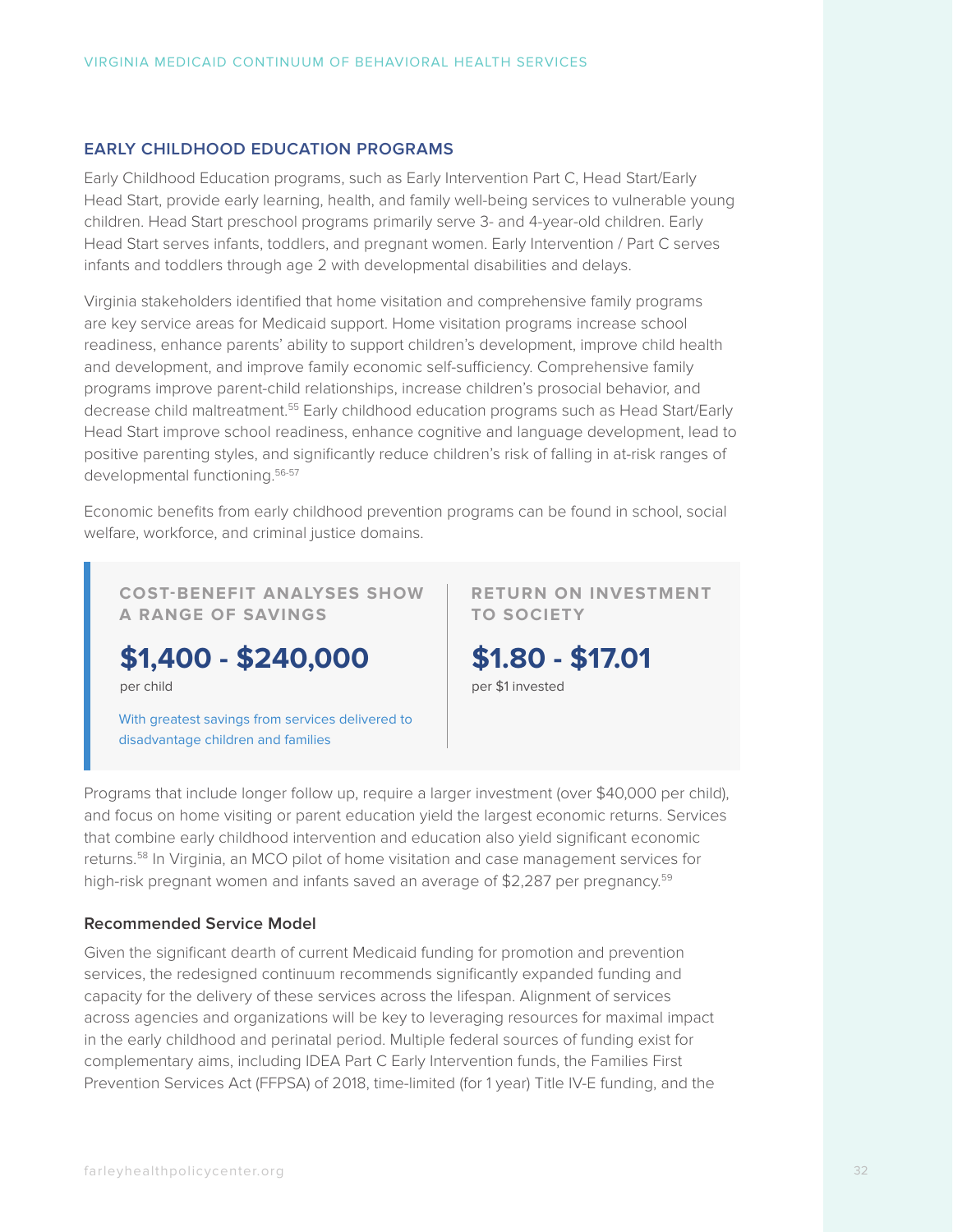federally-funded Maternal, Infant and Early Childhood Home Visiting program. The Virginia Children's Services Act of 1993 created a blended funding pool to meet health-related social needs of at-risk youth and families from multiple funding streams from the Department of Social Services (DSS), Department of Juvenile Justice (DJJ), Department of Education (DOE), and DBHDS, administered by the Office of Children's Services (OCS). Funding redesign would benefit from strategic braiding of these various funds for coverage of aligned prevention programs offered more widely across the Commonwealth.

The system would benefit from adoption of home visiting programs aligned with those selected for FFSPA implementation and consideration of means to better fund and provide coordination of resources for current implementations of home visiting programs operated through Virginia Department of Health and coordinated by Early Impact Virginia (Resource Mothers for pregnant teens; Maternal, Infant and Early Childhood Home Visiting Program for pregnant women, families, and at-risk parents of children birth to age 5; and Healthy Start Loving Steps for African American and Hispanic families at risk of life stressors) and similarly, Healthy Child Care Virginia and Project Seed which are aimed at supporting early childcare providers.

## Funding redesign should consider use of Targeted Case Management to allow Medicaid to reimburse for home visiting services.

Virginia could adapt the Kentucky Medicaid model that reimburses CPT codes billed for assessments, home visits by nurses and social workers, and home visits by paraprofessionals employed by the Kentucky Department of Health in the Health Access Nurturing Development Services (HANDS) home visiting program. Implementation of the prevention programs should consider use of interdisciplinary team-based approaches that include, LMHPs, QMHPs, and peer recovery supports for caregivers all working within their scope of practice.

### **Outpatient and Integrated Care**

Outpatient and Integrated Care refers to treatment services for a broad population with a high symptom level or diagnosable mental, emotional, or behavioral health problem, inclusive of mild to moderate needs. Services within Outpatient and Integrated Care include traditional outpatient psychotherapy and medication management, integrated behavioral health and primary care, and school-based mental health services.

#### **APPROXIMATELY**

**4%**

of Virginia Medicaid behavioral health spending goes to outpatient services

In the stakeholder survey, 74% of respondents reported the current array of treatment services does not meet needs or requires redesign to do so.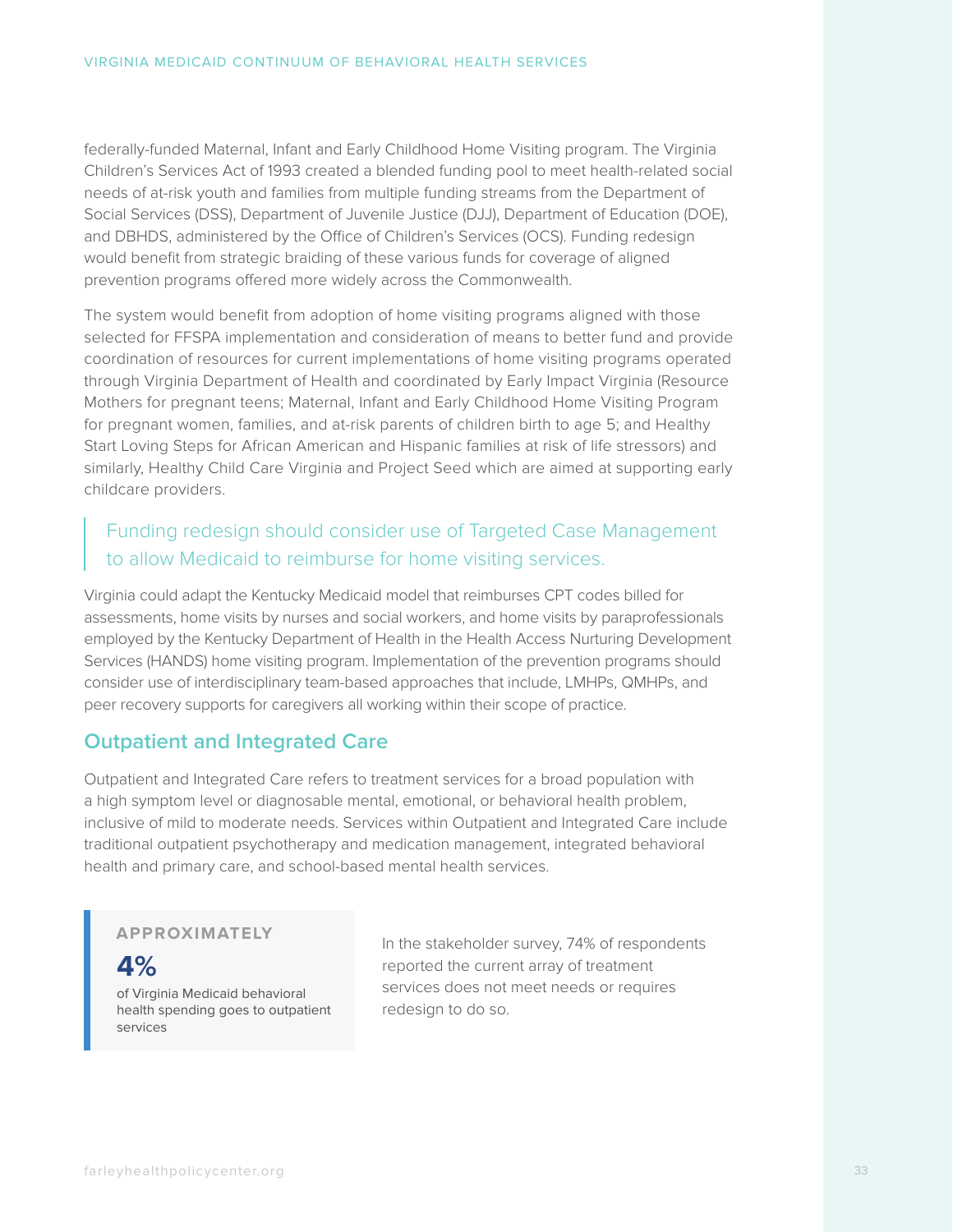### **OUTPATIENT SERVICES – PSYCHOTHERAPY AND MEDICATION MANAGEMENT**

#### **Description and Rationale**

Outpatient services such as psychotherapy and medication management are essential for individuals with mild, moderate, and severe behavioral health conditions. A robust and diverse research base exists for traditional outpatient psychotherapies with variation in the strength of evidence across diagnostic problem area and intended age group. Available repositories for traditional EBPs include the Substance Abuse and Mental Health Services Administration, the American Psychological Association, PracticeWise, and resources from the Virginia Commission on Youth (see Appendix B). Systems are also available to support the implementation of evidence-based practices, such as Managing and Adapting Practice.

Evidence-based psychotherapies may be delivered in a variety of settings, including home, schools, and other community settings; through clinicians on high fidelity wraparound teams; residential treatment settings; and inpatient settings.

These services are most commonly delivered by Licensed Mental Health Professionals (LMHPs), both masters and doctoral-level, or by a Qualified Mental Health Professional (QMHP) under the supervision of a LMHP. Outpatient EBPs have also been implemented with peer supports or unlicensed team members supplementing with additional community-based support for practicing skills and translation to the family and home environments.

#### **Recommended Service Model**

To build a full continuum of care, it is essential that Virginia expand the capacity and accessibility of outpatient services. This is aligned with one of the goals of STEP-VA, and redesign seeks to support that goal through funding support across diverse delivery settings. The system would benefit from the implementation of outpatient services that include trauma-focused EBPs that are aligned with those to be selected for use within FFSPA as well as those that seek to address the most common mental health problem areas for Virginians across the lifespan. The selection of those EBPs should be driven by data regarding the demographics and problems areas served by Medicaid, and the menu of practices will be established as part of implementation planning alongside stakeholders.

Redesigned outpatient care would also benefit from integration of the Managing and Adapting Practice (MAP) System to guide evidence-based practice adaptations.

MAP includes use of a meta-analytic database of evidence-based interventions distilled to the practice element level, a set of decision-guidance frameworks for creating and delivering modular treatment plans to address multiple mental health problems in one course of care, and a clinical dashboard system for monitoring individual treatment progress.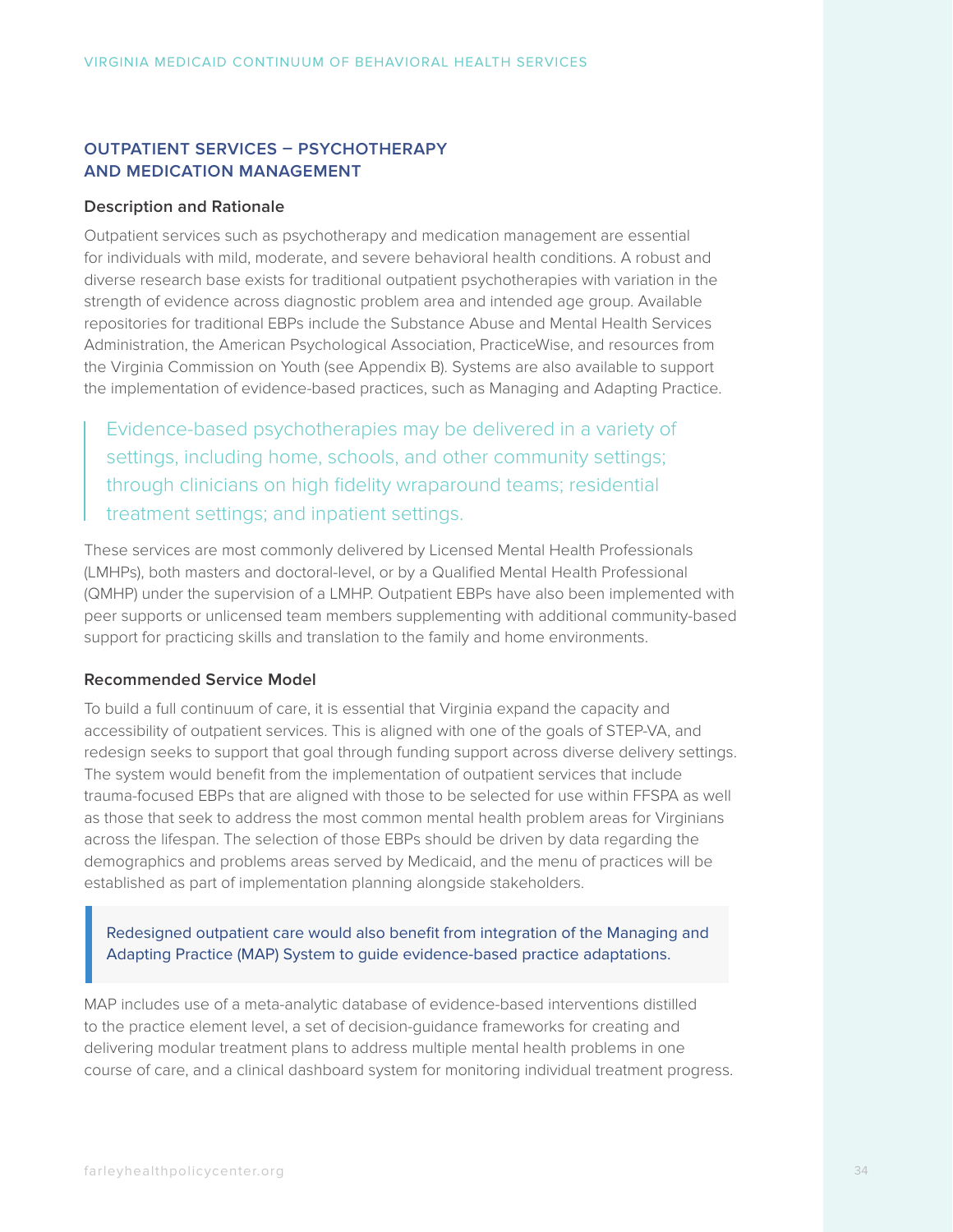MAP is applicable across a diverse service array and can be applied with standard EBPs or modularized versions that are adapted to address complex mental health co-morbidities. MAP has been implemented in a variety of other service systems and states with strong outcomes.<sup>60-61</sup>

The current Virginia Medicaid reimbursement rates for licensed mental health professionals (LMHPs) who can deliver these evidence-based interventions such as MAP in outpatient settings are significantly lower than Medicare and commercial insurers.

As a result, the Joint Legislative Audit and Review Commission (JLARC) noted that Medicaid members have more difficulty accessing care, such as outpatient mental health, given the low percentage of LMHPs who treat Medicaid patients.<sup>2</sup> Including higher reimbursement for LMHPs across the continuum to address geographic disparities is critical to ensure that Medicaid members have access to outpatient services. Rate increases should apply to services such as psychiatric evaluations; medication management; individual, family, and group therapies for mental health conditions and substance use disorders; and psychological testing. Enhanced rates for EBP implementation have been explored in several systems including the Philadelphia Medicaid-funded system and should be explored as an option to promote uptake and fidelity in Virginia.62-63

#### **SCHOOL-BASED SERVICES**

#### **Description and Rationale**

School-based behavioral health services are "any program, intervention, or strategy applied in a school setting that was specifically designed to influence students' emotional, behavioral, and/or social functioning."64

These services are essential because children spend the majority of their time in school and often first present with behavioral and emotional symptoms in schools. Schools need the trained mental health clinicians and evidence-based programs to address children's mental health needs at the time they present to prevent delays in treatment and the unnecessary worsening of symptoms and suffering of children.

Within a continuum of services to be provided within school settings, the Multi-Tiered System of Supports (MTSS) offers a framework for integrating youth, schools, families, and communities in providing services that meet student needs in the right setting, with the right services, and with the best qualified personnel.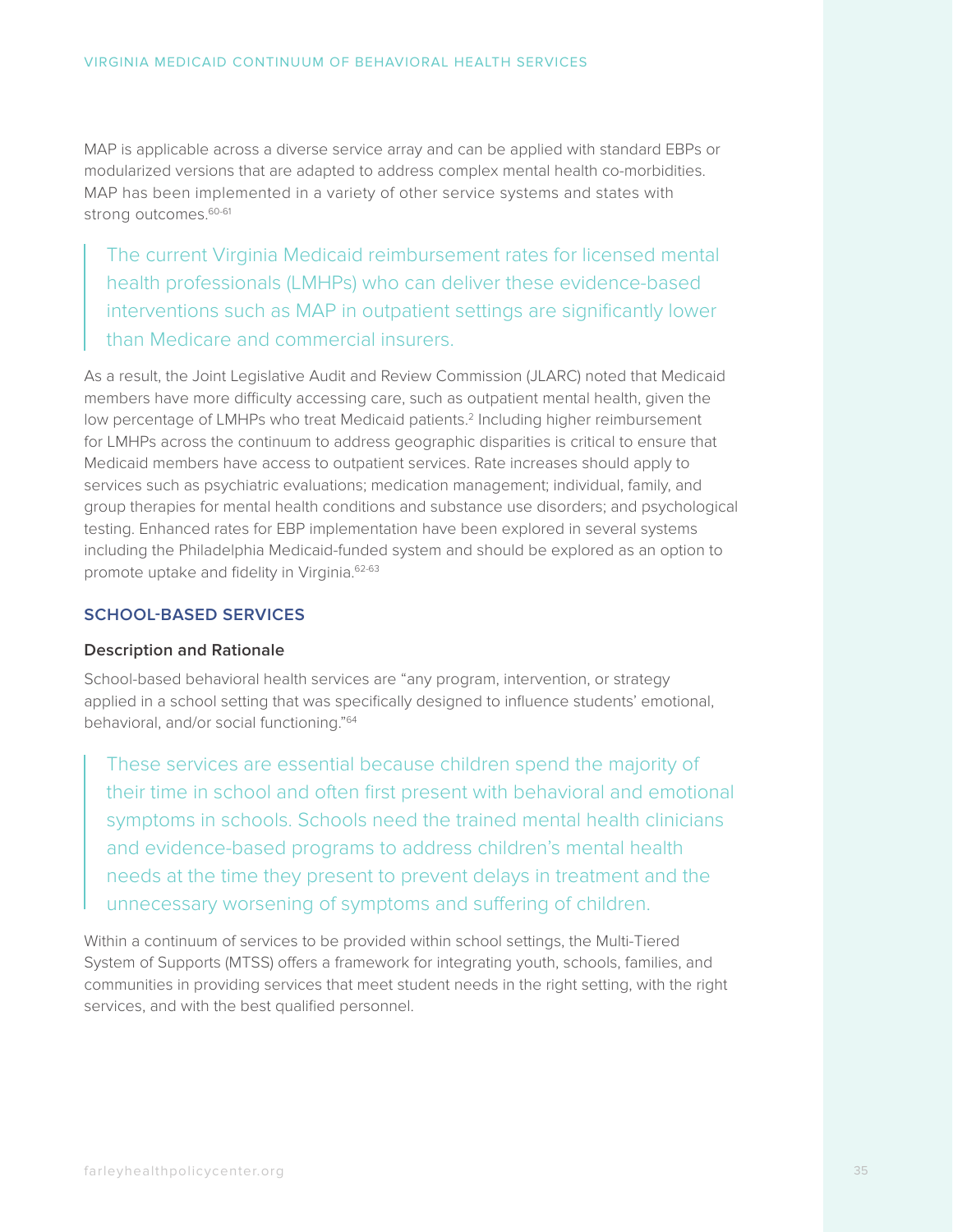The Virginia Tiered Systems of Supports is based on this framework and provides supports tailored to the specific needs of students including:<sup>64</sup>

#### **TIER 1**

**Universal Supports for all (80-90% of students):** Provides interventions that decrease behavior problems and improve academic success to the entire school. These interventions may include trauma and mental health screening; violence prevention; problem solving; empathy skill building curricula; trauma-informed mental health training for parents, caregivers, and school staff; and suicide prevention training.

#### **TIER 2**

**Targeted Intervention for some (5-10% of students):** Provides targeted services to students who demonstrate emergent mental, emotional, or behavioral problems or risk factors. Targeted services include case management and referrals to community supports, evidence-based group intervention to address specific mental health conditions, and school crisis team participation.

#### **TIER 3**

**Intensive Intervention for few (1-5% of students):** Provides more intensive, individualized interventions for highest risk students experiencing mental health challenges. School personnel collaborate with mental health providers and families to provide a coordinated system of care. The focus is promotion, prevention, and intervention to reduce symptoms. Services are most successful when they are collaboratively provided as either intensive school interventions with community support or intensive community interventions with school support.

School-based health centers (SBHCs) are primary care clinics located on elementary, middle, and high school campuses. Most SBHCs provide a combination of primary care, mental health care, substance abuse counseling, case management, dental health, nutrition education, health education, and health promotion. These centers emphasize prevention and early intervention, and usually operate as a partnership between the school district and a community health organization, such as a Federally Qualified Health Center (FQHC), health system, or the local health department.

Universal school-based strategies promote mental health well-being and prevent mental health problems. For example, Positive Action, a universal elementary and middle schoolbased intervention, reduces grade retention, suspensions, and absenteeism; improves reading and math proficiency; increases socio-emotional and character development; lowers self-reported substance use, violence, and bullying; increases peer and school self-esteem; and lowers depression and anxiety.<sup>54</sup>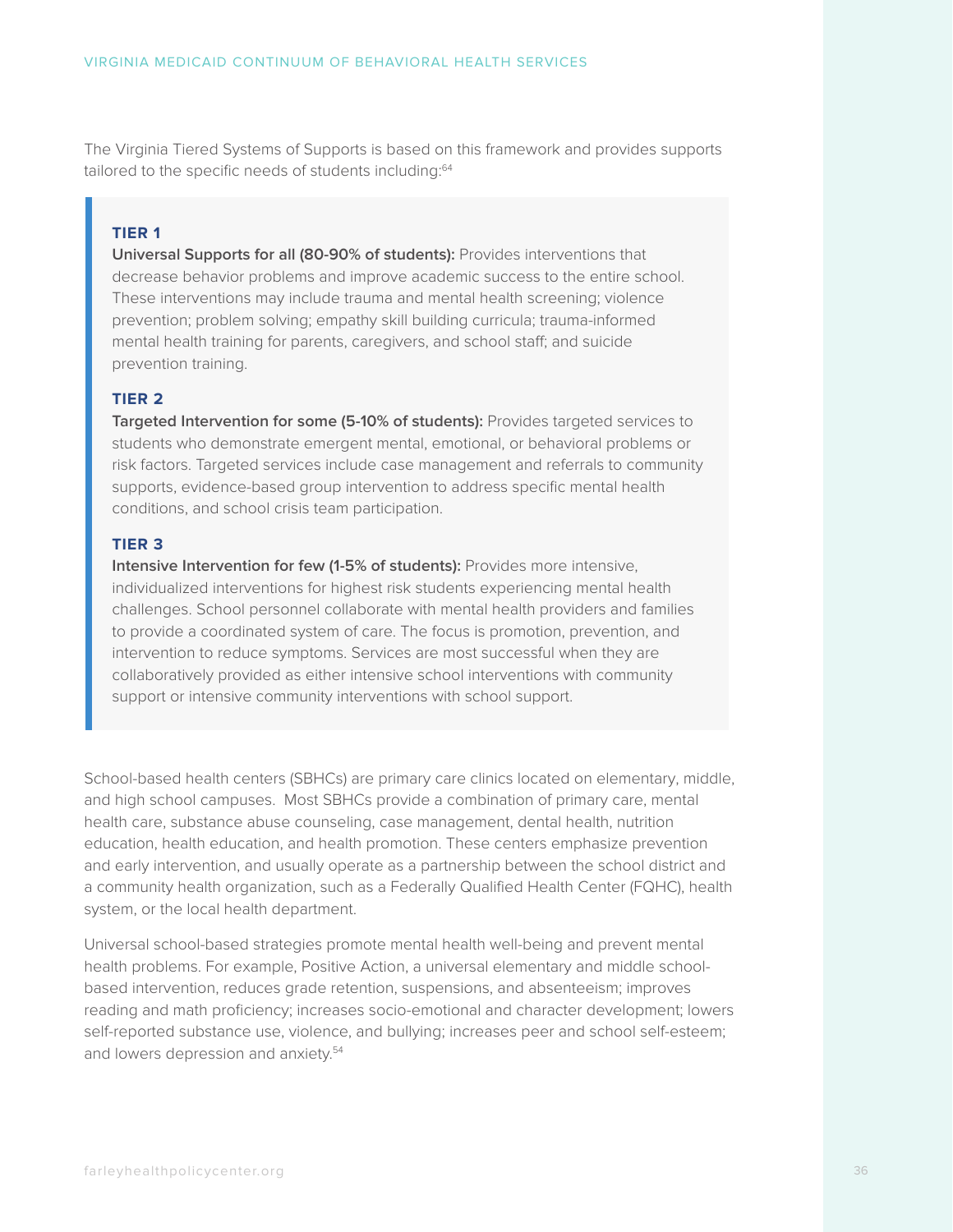Availability of lower acuity in addition to intermediate and higher acuity services in schoolbased settings expands access to a broader population of youth with behavioral health needs. Children and adolescents with access to mental health services in school (through school-based health centers) are 10 times more likely to seek care for mental health or substance abuse than those who do not.<sup>65</sup> A systematic review of the economic cost and benefits of school-based health centers demonstrated the economic benefit exceeds the intervention cost, with the benefit-cost ratio ranging from \$1.38-\$3.05 return for every \$1 invested. Additionally, school-based health centers led to a net savings to Medicaid, ranging from \$30-\$969 per visit.<sup>66</sup> Project AWARE schools in Virginia have observed an increase in students served by school-based mental health professionals; increase in the number of students who were referred to community-based behavioral health services actually receiving services; and decreases in office discipline referrals, in-school suspensions, and out of school suspensions.<sup>67</sup>

Medicaid reimbursed school-based behavioral health supports in Virginia are primarily through the current Therapeutic Day Treatment services within the CMHRS service array.



The average age of initial authorization for TDT was six years and the average age of all recipients of TDT was ten years.

## The average length of stay for this service was reported as 405 days, with children receiving an average of 39 units per month, which equates to as high as 30 hours per week of treatment.

Overwhelmingly, the primary diagnoses for children in this service are Attention Deficit Hyperactivity Disorder (ADHD) and Oppositional Defiant Disorder (ODD). Additionally, there is no current requirement in the regulations that children receiving this service also are assessed for needs under IDEA. There is not outcome related data available for this service resulting in variable delivery and quality of the service. There is a strong evidence base and range of treatments and interventions for this targeted demographic of children and diagnoses that commonly present at this age. Specifically, ADHD is the most researched child mental health condition in the past 20 years, and the evidence around the treatment and interventions for this condition and its co-morbidities are not present in the current TDT treatment model with respect to level of intensity and duration, treatment interventions, medications, and family-child interventions.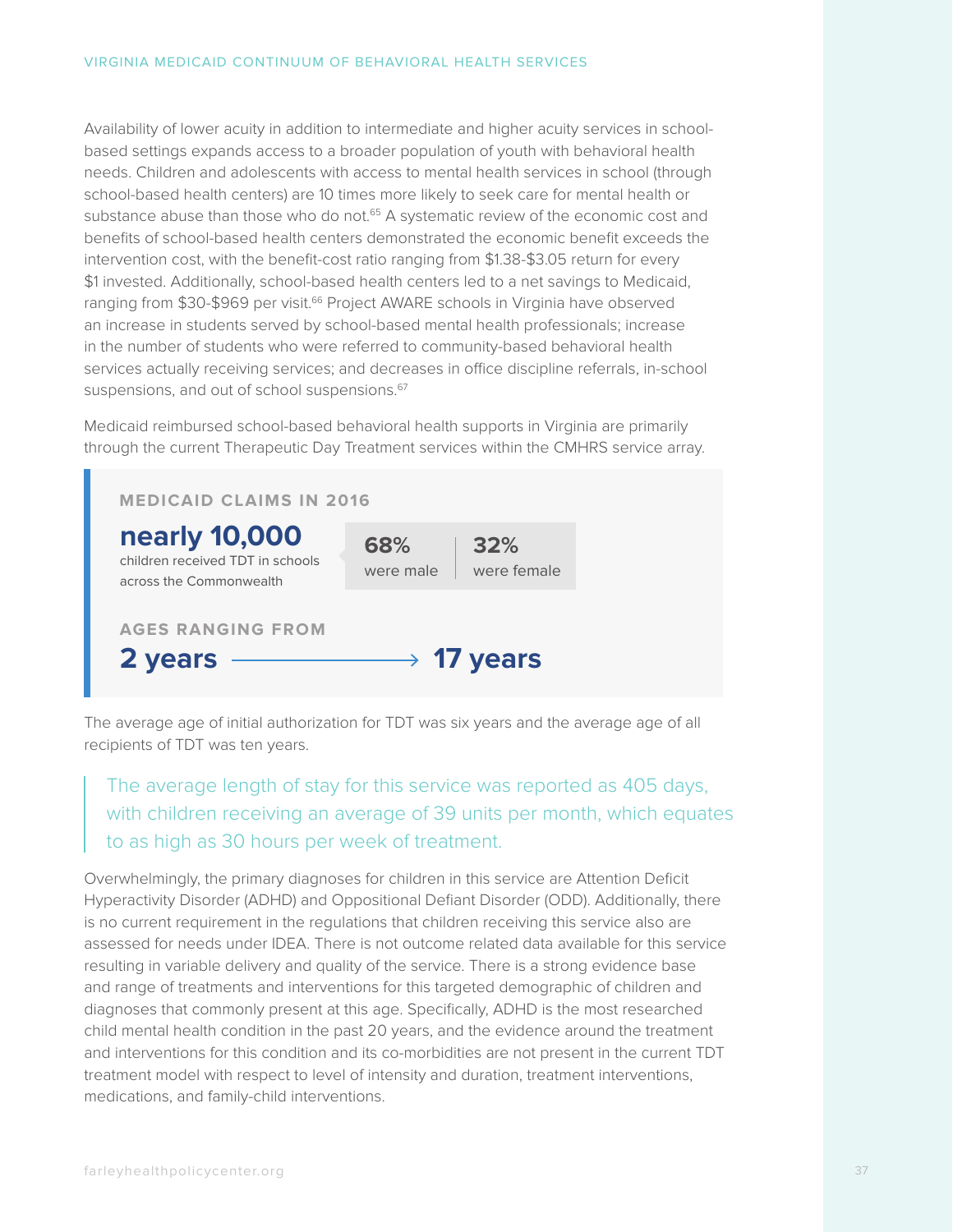#### **Recommended Service Model**

Due to the overwhelming evidence of the effectiveness of school-based services and imperative to deliver services in the settings where children primarily present with mental health issues, the redesigned continuum should significantly expand Medicaid funding for all school-based behavioral health services. Currently, DMAS uses an Administrative Claiming process to draw down 45% matching federal funds while the localities pay 55% of the costs for direct services in a Medicaid-covered student's Individualized Education Program. The DMAS-DBHDS team will continue to work with DOE to identify the best strategy to provide behavioral health services to youth in school settings that also best supports the learning environment.

To expand access to school-based services, DMAS should follow the Massachusetts School-Based Health Centers model and remove the requirement that the service be in the Individualized Education Plan (IEP) to be reimbursed by Medicaid. DMAS should also add additional covered services and behavioral health provider types who can deliver these services in schools. School-based behavioral health centers should serve as the foundational structure in a coordinated, tiered system of supports to ensure that the interventions delivered are individualized and evidence based.

DMAS should also request State General Funds as matching funds instead of requiring localities to pay 55% of the costs, to remove the financial burden from cash-strapped school districts with limited resources. This would allow Medicaid and FAMIS to fully reimburse the following services in schools that are currently covered but require local matching funds:

- Evidence-based practices delivered by Licensed Mental Health Professionals, including licensed professional counselors, licensed psychiatrists, licensed psychologists, licensed educational psychologists, licensed clinical social workers, licensed marriage and family therapists, and licensed school psychologists
- Grade-level physical, mental, and behavioral health screenings provided by licensed professional nurses and registered nurses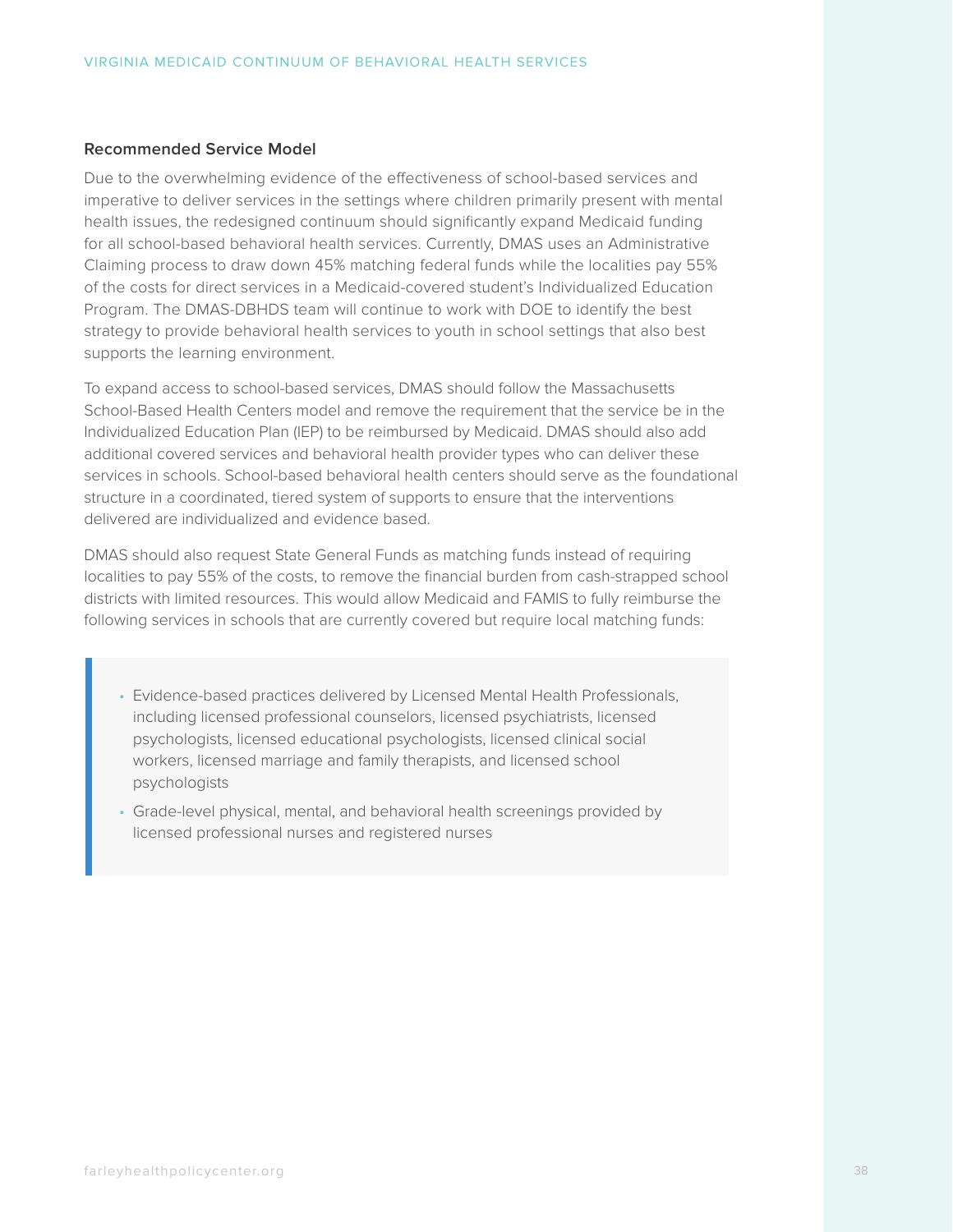If schools receive full Medicaid funding for these services, they will have the resources to hire additional behavioral health clinicians as staff and expand the services they provide.

To fully support the DOE's Virginia Tiered System of Supports and robust evidence-based services available to all Medicaid and FAMIS covered children in schools, DMAS should also add coverage of the following school-based services:

- Evidence-based practices delivered to Medicaid and FAMIS members within all three tiers of the Virginia Tiered System of Supports with requirements for fidelity and use of standard definitions
- Applied Behavior Analysis services for individuals with an autism spectrum disorder and other neurocognitive developmental disorders by licensed Applied Behavior Analysts, licensed Assistant Applied Behavior Analysts, and autism specialists

DMAS, DBHDS, and VDH should also work with FQHCs, CSBs, health systems, private providers and local health departments to encourage the development of school-based health centers that are co-located on school campuses and staffed by primary care and behavioral health clinicians who address the comprehensive prevention and treatment needs of children and adolescents.

In addition, the new continuum should ensure that the school-based mental health clinicians offer extended therapeutic afterschool programs to youth who need more intensive interventions. Youth with moderate to serious behavioral health needs will also need support during the summer through therapeutic summer programs. Evidence-based extended therapeutic afterschool and summer programs are comprised of core components, and the service intensity is equivalent to an Intensive Outpatient Program (further described below), with the primary distinction of being in a school setting. This allows improved coordination and communication and access to this level of service acuity.

Finally, schools should be supported in leveraging telehealth to access appropriate evidence-based services and licensed behavioral health providers including psychiatrists and psychologists while ensuring linkage and collaboration with students' primary care providers and caregivers who have challenges in coming to the school for involvement in care. Schools should be recognized by DMAS as originating sites for telehealth and receive the Medicaid originating site facility fee to fund the necessary equipment and staff time.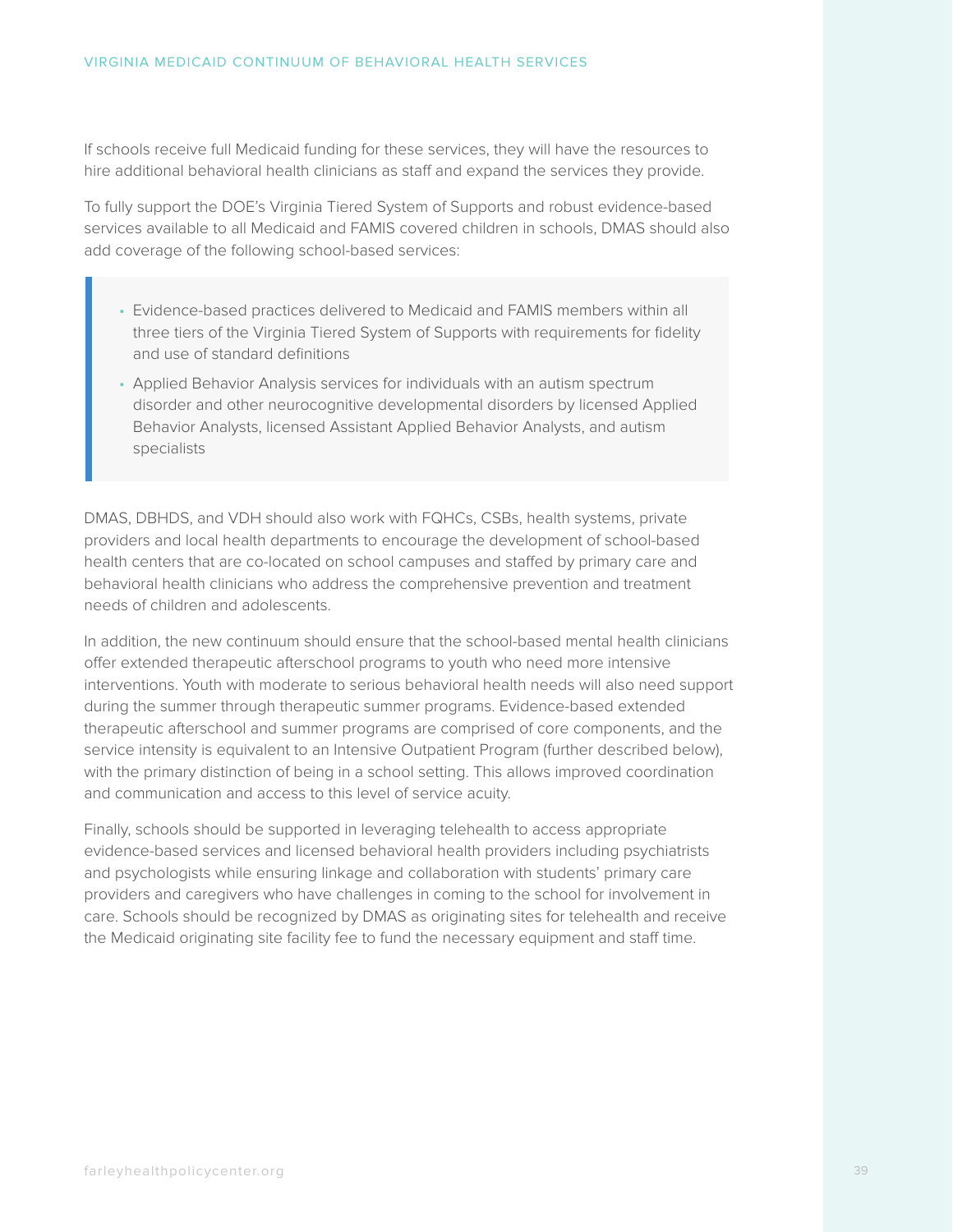When schools receive full Medicaid funding for the full array of prevention and treatment services, they will have the resources to hire additional behavioral health clinicians as staff and expand the services provided on-site by school staff. They will also be able to develop partnerships with FQHCs, CSBs, health systems, private providers and health departments to open school-based health centers that can provide a robust array of services.

This robust array of fully-funded school-based prevention and treatment services will decrease the need for Therapeutic Day Treatment provided by private providers not employed by the schools and allow schools to transition away from Therapeutic Day Treatment (TDT) and towards evidence-based services for students with serious emotional disorders in school.

The transition from TDT to comprehensive school-based services will occur over time as the current TDT workforce receives ample training and support shifting towards more evidencebased intervention and service delivery.

#### **INTEGRATED BEHAVIORAL HEALTH AND PRIMARY CARE**

#### **Description and Rationale**

Integrated behavioral health and primary care is the care that results from a practice team of primary care and behavioral health clinicians, working together with patients and families, using a systematic and cost-effective approach to provide patient-centered care for a defined population. This care may address mental health and substance abuse conditions, health behaviors (including their contribution to chronic medical illnesses), life stressors and crises, stress-related physical symptoms, and ineffective patterns of health care utilization.<sup>68</sup>

Integrating behavioral health and primary care leads to coordinated, comprehensive care and is important to meet the needs of the members with mild to moderate behavioral health needs who are most commonly seen in primary care. Integrated care reduces barriers to access by treating individuals with early behavioral health symptoms immediately when they present, which prevents delays in treatment and worsening of symptoms. It also decreases referrals of individuals with mild to moderate illness to specialty mental health settings, which creates more capacity to serve patients with more severe mental health problems.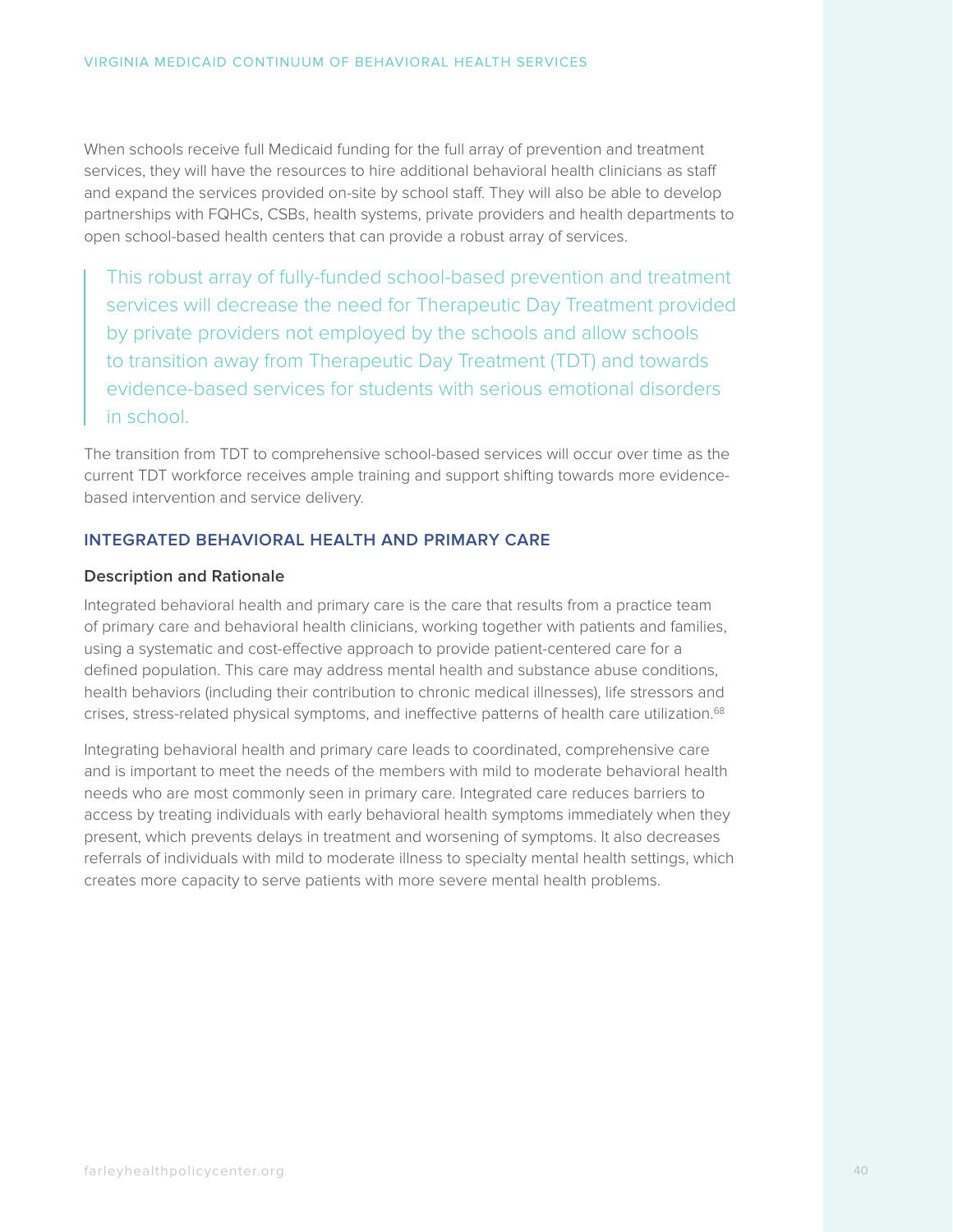Integration of primary care into behavioral health setting is also important to meet the primary care needs of the population with Serious Mental Illness. This is a key component of the STEP-VA program. A number of CSBs have already established fully integrated primary care clinics, and primary care screenings will be implemented in all CSBs. Increasing access to primary care in the settings where individuals with SMI seek care is critical because of the high prevalence of chronic physical disease among individual with SMI, which results in premature mortality and significant decreases in life expectancy.69

Integrated behavioral health models include the Primary Care Behavioral Health model, Collaborative Care model, Certified Community Behavioral Health Clinics, or a hybrid approach (see Appendix A for additional model definitions). Coordinating care between primary care and external behavioral health services is also an important component of integrated care. Advanced behavioral health training for primary care providers through programs such as Project ECHO<sup>44</sup> can maximize their capacity to take care of patients' mental health needs.

### **INTEGRATION OF SERVICES IMPROVES OUTCOMES**

## **66% of youth**

have a better behavioral health outcome if received integrated care<sup>70</sup>

#### **COLLABORATIVE CARE IN COMPARISON TO USUAL CARE**

**31% of adults**

with depression have improved outcomes

## **41% of adults**

with anxiety have improved outcomes<sup>71</sup>

Integrated behavioral health has also been shown to reduce health care costs; typical cost savings from practices using the collaborative care model range from 5%-10% of total health care costs over a 2- to 4-year period.72

This evidence is particularly robust for adults with depression. In a study of safety-net primary care clinics, broad application of behavioral health interventions (i.e., including services such as counseling for weight loss, insomnia, medication adherence, etc. in addition to targeted mental health conditions like depression) led to an estimated \$500,000 decrease in costs from decreased inpatient utilization, or a net savings of \$66,667 per year after accounting for behavioral health clinician salary.<sup>73</sup> In a payment pilot providing three practices with an annual calculated amount to cover the costs of integrated care, net savings to public payers totaled over \$1 million after 18 months, or a \$2:1 return on investment.<sup>74</sup> Youth with serious behavioral health disorders who received integrated care for one year had a 32% reduction in emergency room costs and 74% reduction in psychiatric inpatient service costs.<sup>75</sup>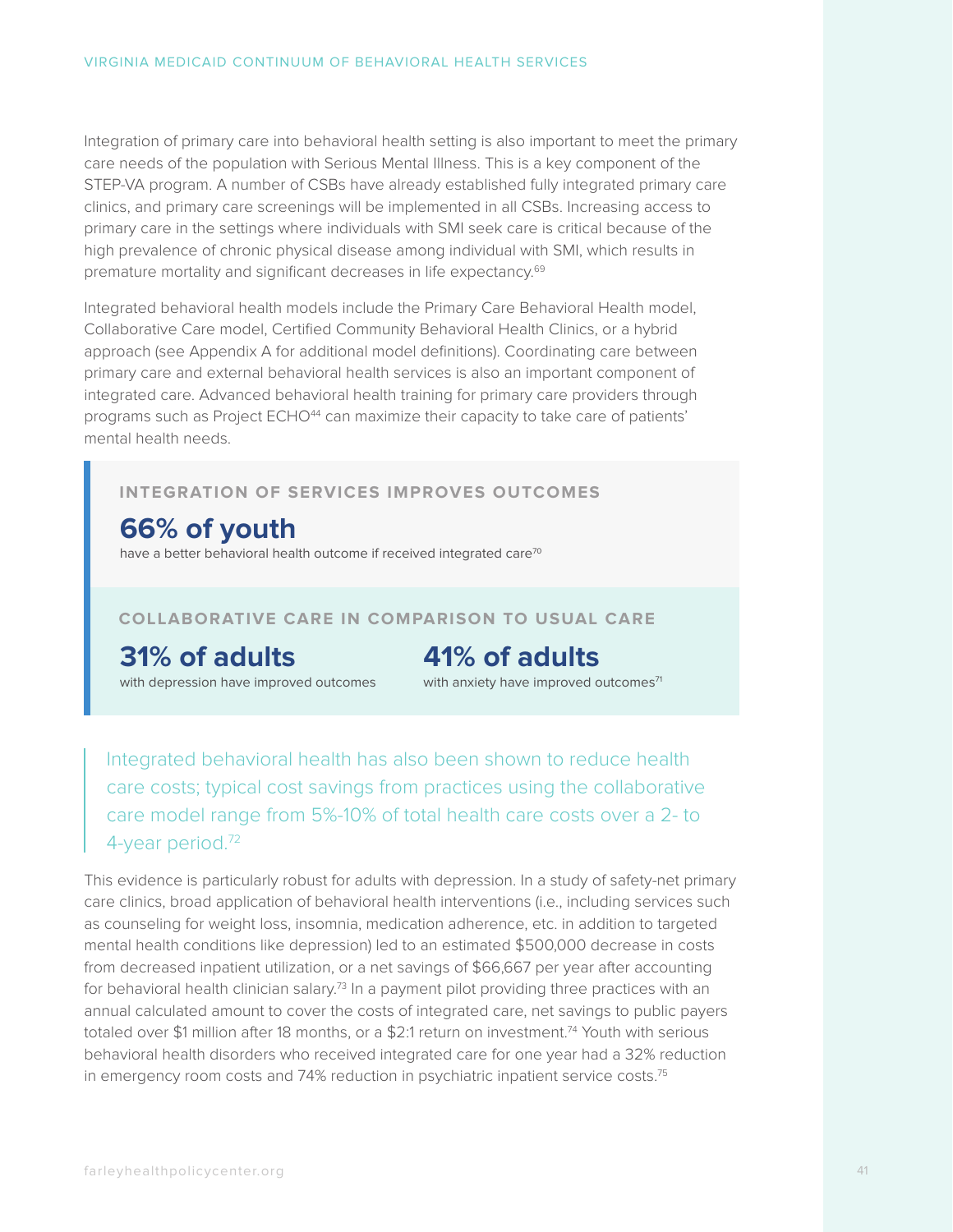Members with comorbid chronic physical and behavioral health conditions are some of Virginia Medicaid's most expensive members,<sup>76</sup> offering the opportunity for significant cost reductions by improving care management and outcomes. While only one in five Medicaid beneficiaries had behavioral health diagnoses in 2011, those with comorbidities of physical and behavioral health conditions accounted for almost half of all Medicaid expenditures, with more than \$131 billion spent on their Medicaid-covered services. Integrated behavioral health and primary care models are critical to meet the behavioral and physical health needs and control the costs of this complex population.

#### **Recommended Service Model**

The redesigned continuum will need to create strong incentives for primary care providers to implement integrated behavioral health care models to meet the needs of the large number of Medicaid members with behavioral health conditions who present in primary care. DMAS and DBHDS should develop value-based payment (VBP) models that promote the integration of behavioral health (BH) and primary care through financial incentives for integrated practices that achieve better cost and quality of care outcomes for Medicaid members. Common features of integration that should be incentivized include:77-78

- **• Coordination** Integration of on-site care managers into care team, which involves actions such as warm-hand offs or email and phone support to patients
- **• Co-location** Access to a BH specialist available on-site in the primary care practice as a member of a care team
- **• Consultation** Prompt access to BH specialist to engage patient needs, including brief focused therapy, co-consultation visits with both the primary care and BH providers present, or timely telehealth consultations
- **• Integrated Care** Co-located BH specialist is part of a broader, interactive team addressing the patient's physical and behavioral health needs, care coordination, follow-up, and facilitation of access to necessary care outside the team (Primary Care Behavioral Health model).

To ensure fidelity to evidence-based models and flexibility to meet the unique needs of different practice settings, DMAS and DBHDS should develop a limited menu of qualifying VBP options for integrated primary care and behavioral health models tailored for practices of varying levels of size and sophistication. Features specified by DMAS should include measures of accountability (e.g., emergency department utilization), characteristics of integration (e.g., co-consultations with both primary care and behavioral health providers), and structure of financial incentives.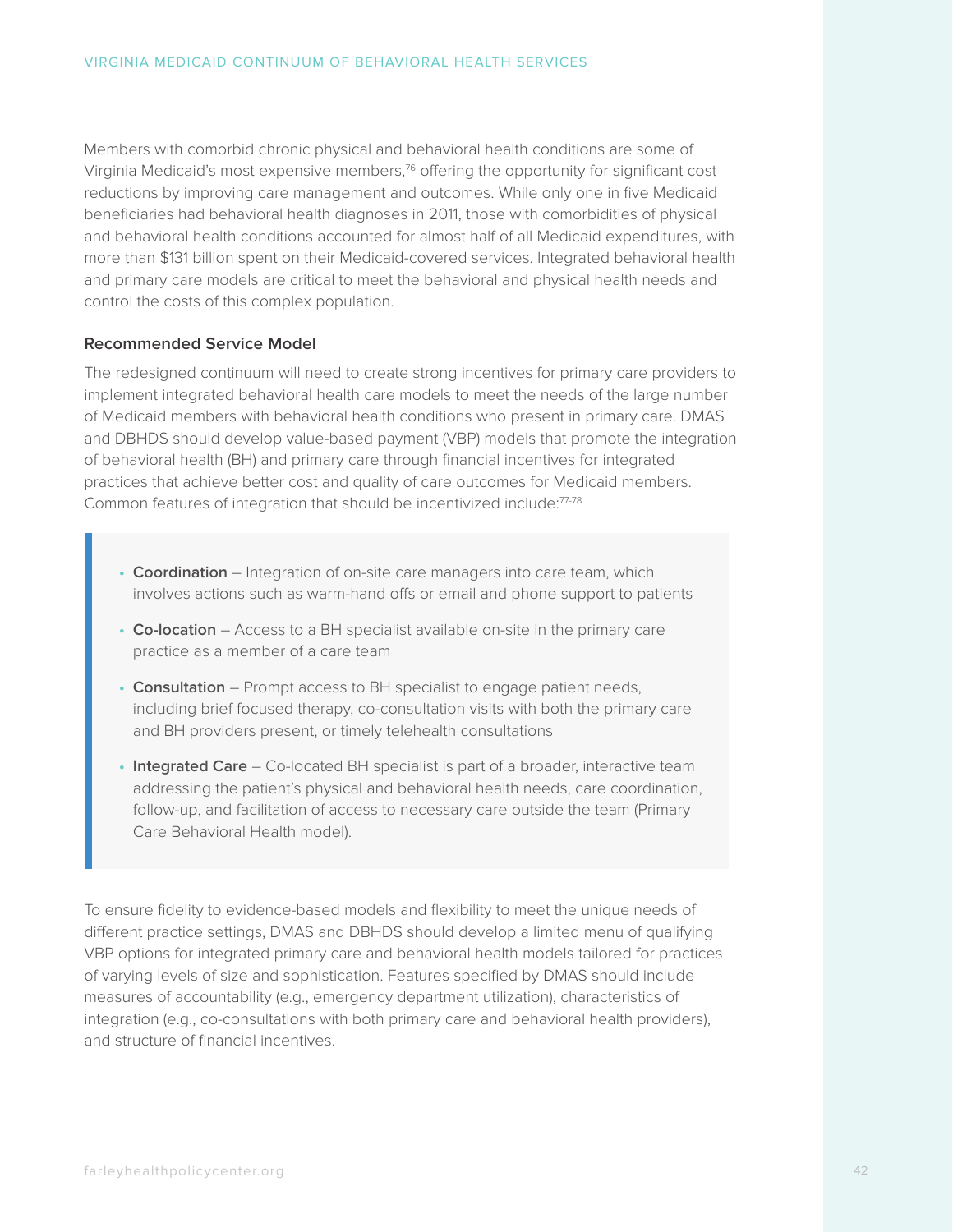The redesigned continuum could also include VBP models such as Medicaid behavioral health homes that offer enhanced reimbursement to support integrated primary care. This would provide a sustainable funding mechanism for the CSBs and other private providers that have hired primary care clinicians while creating a payment model to incentivize additional private and public behavioral health providers to provide integrated primary care.

Telemental health is a core component of integrated behavioral health and primary care because it facilitates psychiatry and psychology consults for primary care providers and patients.

DMAS should add coverage of the Behavioral Health Care Coordination codes to promote integrated BH in primary care. These codes are used by Medicare and New York Medicaid to allow primary care clinicians to bill for monthly services provided using the Psychiatric Collaborative Care Model, an approach that enhances "usual" primary care by adding two key services, care management for patients receiving behavioral health treatment and regular psychiatric inter-specialty consultation to the primary care team, particularly regarding patients whose conditions are not improving.

The Virginia Mental Health Access Program (VMAP) is also an essential program in the redesigned continuum to support integrated behavioral health in pediatric primary care clinics through a robust consultation and care coordination model. Medicaid reimbursement of the Behavioral Health Care Coordination codes would also help ensure the sustainability of this important program.

## **Intensive Community-Based Support**

#### **Description and Rationale**

Intensive community-based support services are intended to provide targeted, concentrated interventions for people in their home or other community settings to address mental health problems that require more comprehensive care than is offered in outpatient service alone. Intensive community supports are at the same time vital services for people transitioning from high-acuity settings like residential centers, group homes, and hospitals who would still benefit from more than traditional outpatient follow up. Intensive community-based support services help stabilize emotion dysregulation and decrease disruptive behaviors to prevent out-of-home placements. These services play an important role in integrating family, friends, and community members in the treatment and recovery process and in allowing for skills rehearsal in people's real life environments. Intensive home-based therapy aimed at reducing out-of-home placements is associated with decreased placement costs, decreased hospitalization, decreased incarceration, and decreased out-of-home placement.<sup>54,79</sup> Stakeholders have endorsed the need for greater use of evidence-based practices within Intensive Community-Based Support service delivery, training, and skill development for qualified mental health providers (QMHPs), and consistency in implementation and in expectations of providers.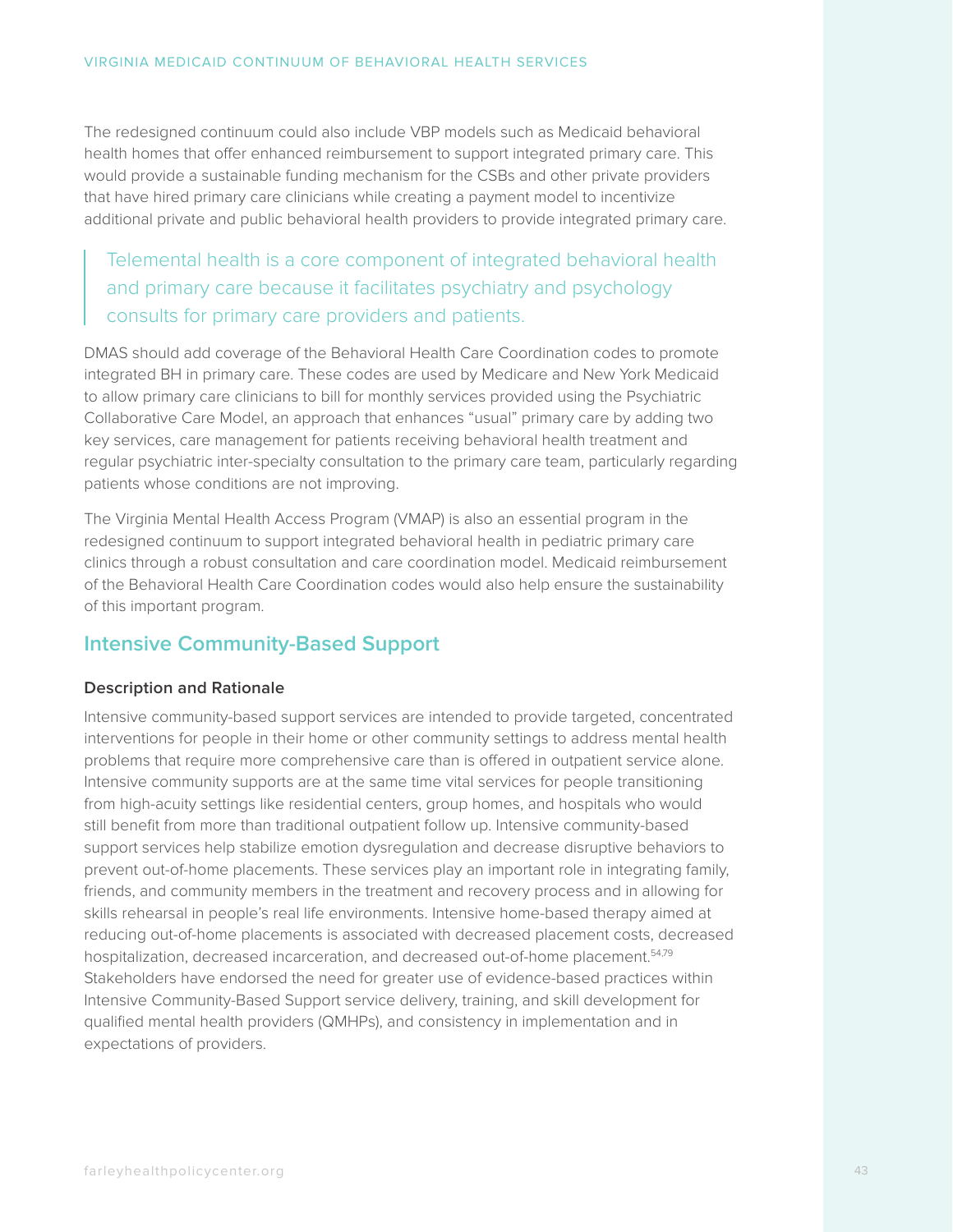#### **Recommended Service Model**

The delivery of intensive, community-based services within the new continuum will include a selection of evidence-based programs relevant to community settings to allow for treatment focus and intensity level that are suited to the needs of each person across the lifespan. This service category will include a new, Intermediate or Ancillary Home-Based Service (youth/adults), Multisystemic Therapy (youth), Functional Family Therapy (youth), High Fidelity Wraparound (youth), Intensive Community Treatment (youth/adults), and Assertive Community Treatment (adults). While not included in this initial recommendation, redesign will consider the best way to fund Therapeutic Foster Care to support the FFSPA implementation moving forward and integrate necessary service categories as planning evolves. There is a robust research base for the diagnoses most frequently experienced by people participating in this level of care, and redesign seeks to bring that strong evidence into action in our behavioral health system.

#### **INTERMEDIATE OR ANCILLARY HOME-BASED SERVICE**

It is recommended that the redesign of community-based services include an additional, intermediate level of home-based intervention. This service would support access to intermediate levels of mental health intervention or ancillary home-based support for those persons whose level or type of symptoms would benefit from:

- **1** more intensity than the traditional weekly hour of outpatient therapy affords and/or
- **2** ability to conduct intervention and/or behavioral rehearsal/activation of skills learned either with the licensed clinician or with an unlicensed professional in the home or community environment.

This type of service would also be of benefit in supporting transitions between levels of care. One example of this would be if a family is participating in an evidence-based Parent Management Training in a group at a school-based clinic (e.g., Incredible Years), an LMHP or QMHP could come to the home 2-4 hours per week to support the caregiver in practicing and problem solving adaptation of the skills in real-world situations in the natural environment. Another example would be a transitional aged youth patient participating in exposure and response prevention for Obsessive Compulsive Disorder in an integrated care or traditional outpatient program who would benefit from home-based rehearsal of the very challenging demands of skill rehearsal in their daily lives in order to speed treatment progress and generalization of the habituation response outside of the therapy room. A final example would be an adult struggling with hoarding and participating in cognitive-behavioral outpatient care who would benefit from support in the actual home where the hoarding behaviors occur in order to monitor, assess, and facilitate treatment progress.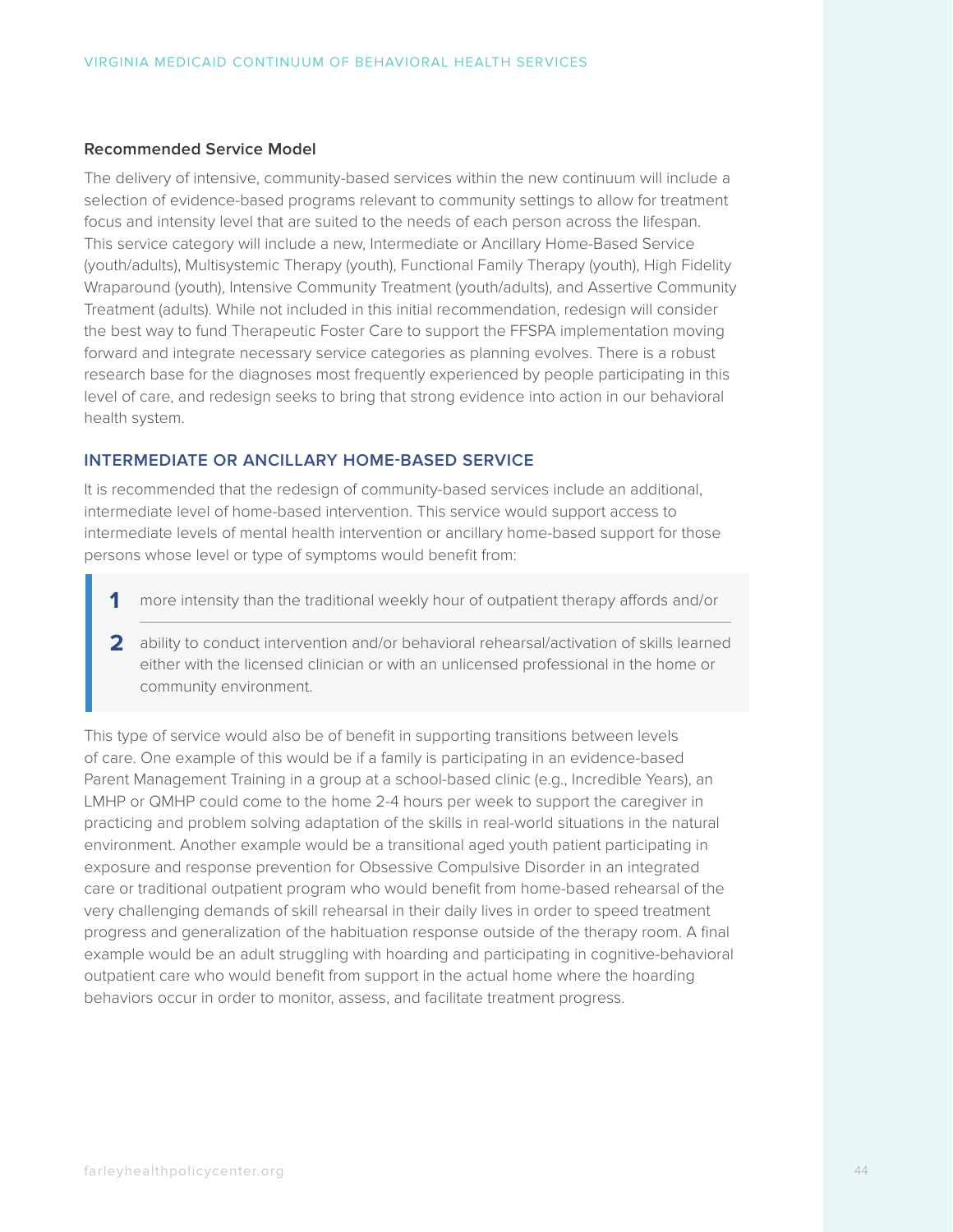#### **MULTI-SYSTEMIC THERAPY**

Multi-Systemic Therapy (MST) is an evidence-based program based on a social-ecological theoretical framework that was originally designed for youth with serious antisocial behavior and juvenile offenders but has since been shown to be effective with others including with families with child welfare involvement, youth in psychiatric crisis (suicidal ideation, psychosis), youth with severe emotional disorders, and youth with comorbid physical health problems.80

## MST strives to promote behavior change using the strengths of the systems with which the youth is involved (e.g., family, peers, school, neighborhood) to facilitate change.

Intervention strategies include strategic/structural family therapy, behavioral parent training, and cognitive behavioral therapies. The usual duration of MST treatment is approximately four months, with at least one weekly home visit. MST has been shown to produce positive outcomes within areas of conduct, delinquency and criminal behavior, externalizing and problematic behavior, illicit drug use, internalizing behavior, positive social/prosocial behavior and violence, as well as produce short and long-term reductions in out-of-home placements for juvenile offenders.<sup>54</sup>

#### **FUNCTIONAL FAMILY THERAPY**

Functional Family Therapy (FFT) is a short-term (approximately 30 hours) family-based therapeutic intervention for youth at risk for institutionalization and their families. It is applied in five phases (engagement, motivation, relational assessment, behavior change, and generalization) and designed to improve within-family attributions, family communication, and supportiveness while decreasing intense negativity and dysfunctional patterns of behavior.54,81

## Program outcomes observed with FFT include reductions in delinquency, criminal behavior, and illicit drug use.

Additionally, FFT has resulted in decreases in recidivism and out-of-home placement and improvements in family interaction patterns.<sup>54,79</sup>

#### **HIGH FIDELITY WRAPAROUND**

High Fidelity Wraparound (HFW) is a process led by a facilitator where multiple systems come together with the child and family to create a highly individualized plan to address complex emotional needs. The process is team-based care and keeps the youth and family at the center of service planning. HFW is a process that seeks to prevent out-of-home placements or can provide a transition from out-of-home placements by coordinating a single plan of care and wrapping other needed services including natural and peer support. Other services may be received under the HFW process include evidence-based programs such as MST, Trauma-Focused Cognitive Behavioral Therapy, or Parent-Child Interaction Therapy.82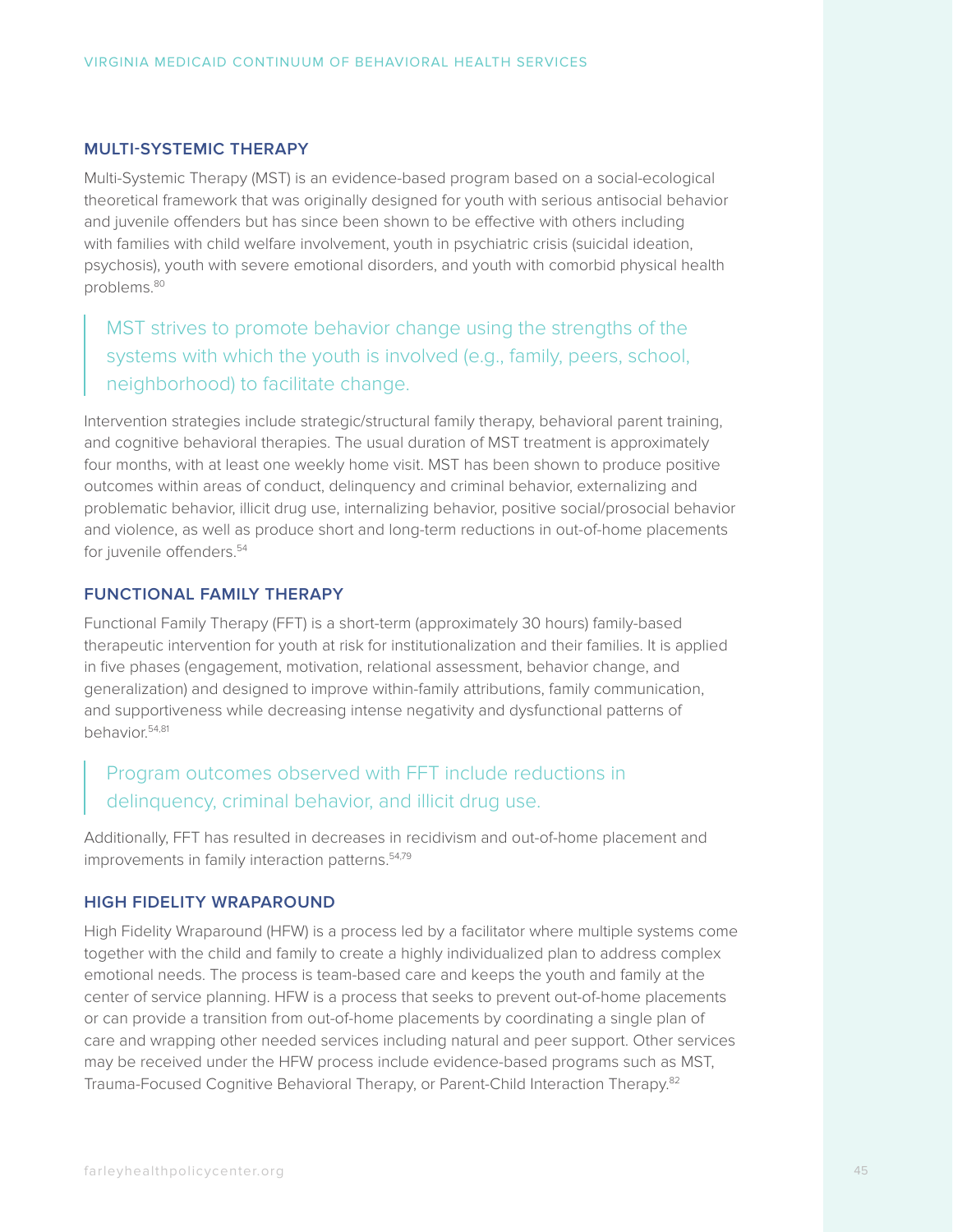The National Wraparound Implementation Center describes four phases to implement wraparound services with high fidelity.

#### **PHASE 1**

Engagement and team preparation to establish trust and a shared vision among the family and wraparound team;

#### **PHASE 2**

Initial care plan development following a high-quality planning process and incorporating the youth and family input;

#### **PHASE 3**

Implementation of initial wraparound, continuous review of progress and successes, and continued building of team cohesiveness and mutual respect;

#### **PHASE 4**

Transition plans are made out from formal wraparound to a mix of formal and natural supports in the community (including transitions to services and supports in the adult system if appropriate). <sup>83</sup>

A moderate level of evidence exists for high fidelity wraparound services, with some variation in the literature. Outcomes observed for high fidelity wraparound services include better behavioral, functional, and child welfare outcomes.<sup>84</sup> When implemented with fidelity, wraparound services can help overcome barriers to accessing effective services and supports for youth with complex needs and/or multiple agency involvement.

#### **INTENSIVE COMMUNITY TREATMENT**

Intensive Community Treatment (ICT) is a team-based, client-centered, intensive mental health service that adheres to evidence-based practice designed to serve individuals with severe mental illness. ICT services include psychiatric assessment, counseling, medication management, and care coordination activities through a designated multidisciplinary team of mental health professionals. ICT is part of the current service array; however, it is limited in population and scope. The model of service provision has effective indications in other existing interdisciplinary, team-based care in the Commonwealth. Programs that provide early intervention for severe mental illness, such as schizophrenia and bipolar disorder, are needed to reduce long term morbidity associated with these conditions, such as repeat psychiatric hospitalizations, decreased incidence of co-occurring conditions, and recurrence of severe episodes of symptom exacerbation. One such example is Coordinated Specialty Care (CSC), an evidence-based, standardized treatment for first episode psychosis, which is currently provided by eight CSBs to transitional age youth, ages 16-25 years, who have emerging serious mental illness.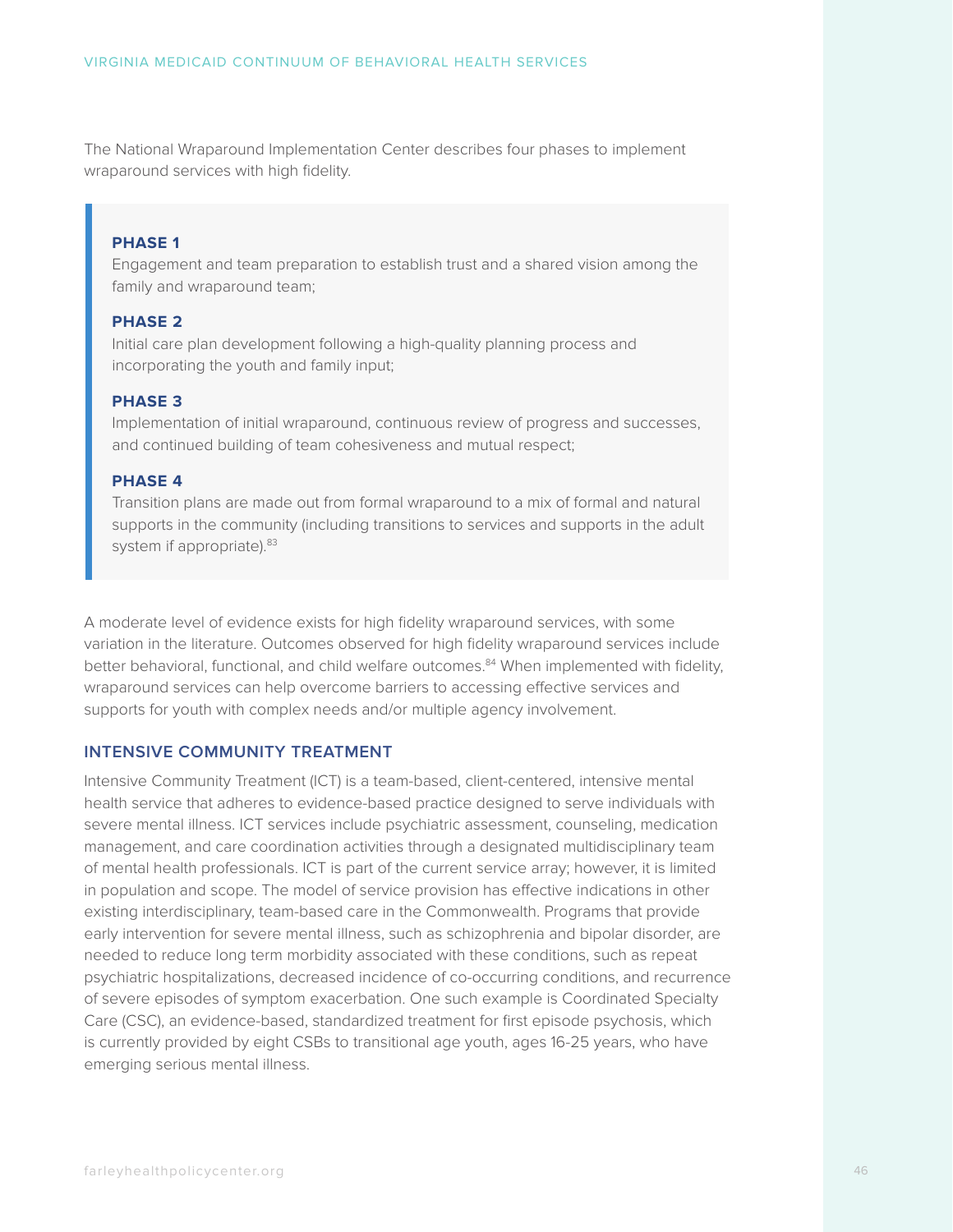First episode of psychosis is often an indicator of the emergence of serious mental illness such as schizophrenia, and evidence indicates that high intensity interventions provided at this stage of illness change the long term trajectory of the disorder towards reaching recovery goals effectively. People can and do experience recovery; yet, treatment at this stage is often inadequate.

Statistics indicate that 70% of people who seek mental health care drop out after their first or second visit,<sup>85</sup> indicating that patient engagement is not achieved and results in significant negative consequences. Inadequate and delayed treatment of schizophrenia costs the U.S. economy an estimated \$155.7 billion a year in direct health care costs, unemployment, and lost productivity of caregivers.<sup>86</sup>

Virginia uses a combination of Mental Health Block Grant set-aside funds and state funds to support CSC programs. States with strong CSC program implementation such as Oregon and New York have achieved statewide expansion through a combination of annual allocation of state funds, SAMHSA funding, commercial insurance, and Medicaid coverage. For the Commonwealth to achieve statewide expansion, Medicaid support is needed. This impact of evidence-based, high intensity treatments for early stages of SMI will result in decreasing the overall burden on inpatient psychiatric facilities.

#### **ASSERTIVE COMMUNITY TREATMENT**

Assertive Community Treatment (ACT) is an intensive, client-centered, recovery-oriented evidence-based practice designed to serve individuals with severe and persistent mental illnesses who have not benefited from traditional outpatient treatment.<sup>87</sup> ACT enables individuals experiencing severe symptoms and impairments to live and receive psychosocial rehabilitation in the community. Unlike ICT, ACT teams specifically serve individuals who have experienced severe and persistent psychosocial dysfunction, repeated hospitalizations or crises, or involvement in the criminal justice system. ACT is mainly indicated for people who have transferred out of an inpatient setting but would benefit from a similar level of care and are able to be served in a less restrictive environment and experience a higher quality of life.

ACT effectively meets the needs of individuals with severe and persistent mental illness who are discharged from state psychiatric facilities and overall reduces hospitalization by 20%.<sup>88-89</sup>

The main goals of ACT are to: 1) keep mentally ill people in contact with services in the community; 2) reduce hospital admissions and inpatient costs among this population and; 3) improve social functioning and quality of life for this population.<sup>90</sup> Comprehensive evidence for ACT strongly supports it as a widely implemented community-supported treatment model.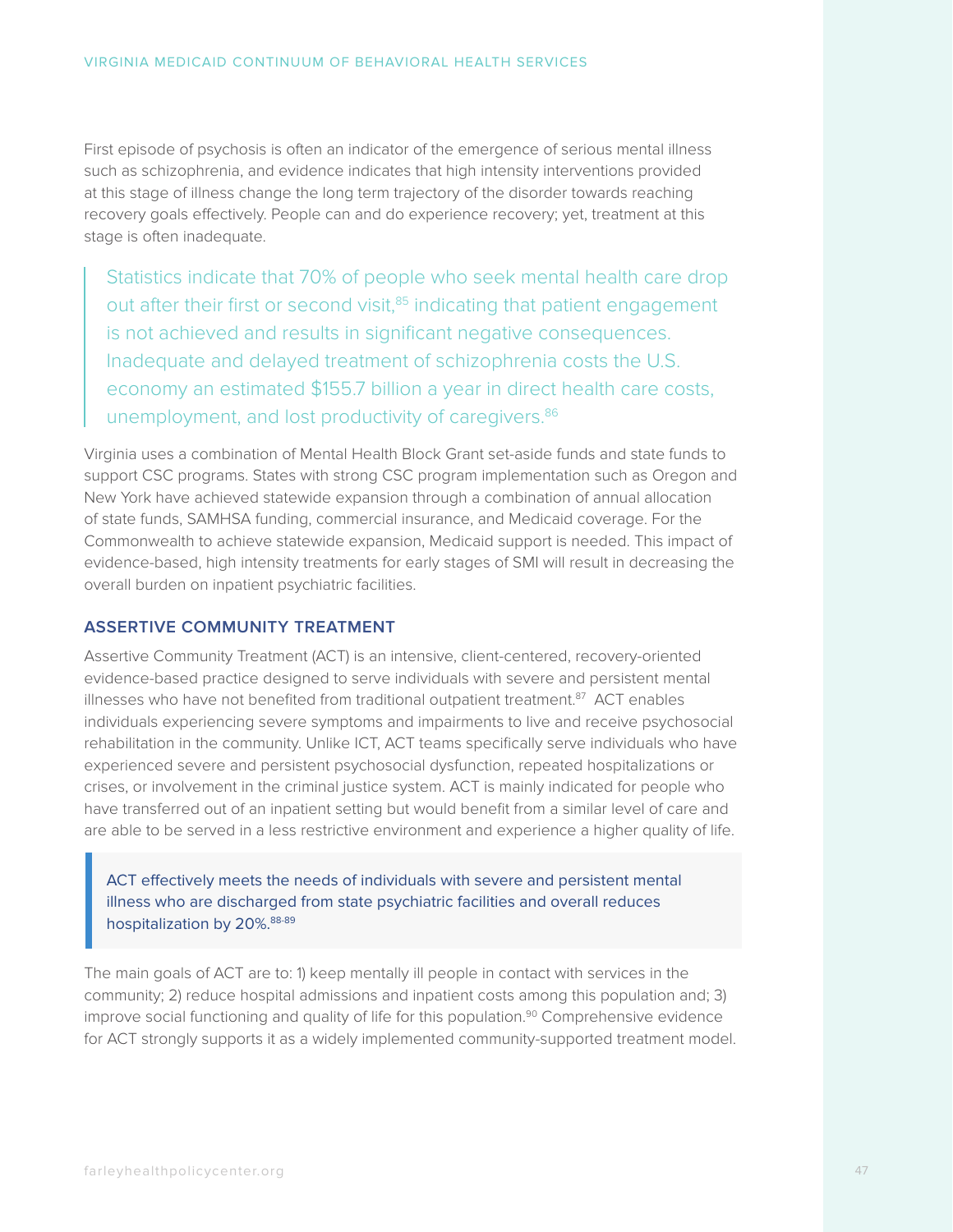Several systematic reviews have documented its effectiveness in keeping those with serious mental illness (SMI) adaptively functioning in the community, out of the hospital, and not engaging in criminal behavior. ACT has a strong theoretical foundation and defined model that team members and program structure adhere to. The practice components of ACT are:

- Multidisciplinary staffing including full-time psychiatrist
- Team-based approach with shared caseloads
- Integrated mental and physical health services
- Low client-staff ratios
- Contacts for clients in the community
- Multiple weekly client meetings
- Assertive outreach, such as delivering medications
- Focus on symptom management and everyday adaptive problems in functioning
- Ready to access in times of crisis (24/7)
- Individualized services, including: individual assessment and treatment planning; case management; crisis intervention; individual supportive therapy; medication prescription and monitoring and delivery; substance abuse services; work-related services; support for activities of daily living (ADLs); social, interpersonal relationship skill building; education, support, and consultation to client family and support; and coordination of hospital admissions and discharges.

Virginia currently operates 30 teams (25 Programs of Assertive Community Treatment or *PACT*, five Intensive Community Treatment) out of 27 of 40 CSBs. In order to achieve statewide expansion and availability of this highly effective, evidence-based service at every CSB in the Commonwealth, funding strategies through Medicaid need to be further explored. This is a service that can directly impact state psychiatric hospital census without resulting in lower levels of institutionalized or congregate care such as residential facilities and group homes. Mental health advocates describe this service as a "hospital without walls."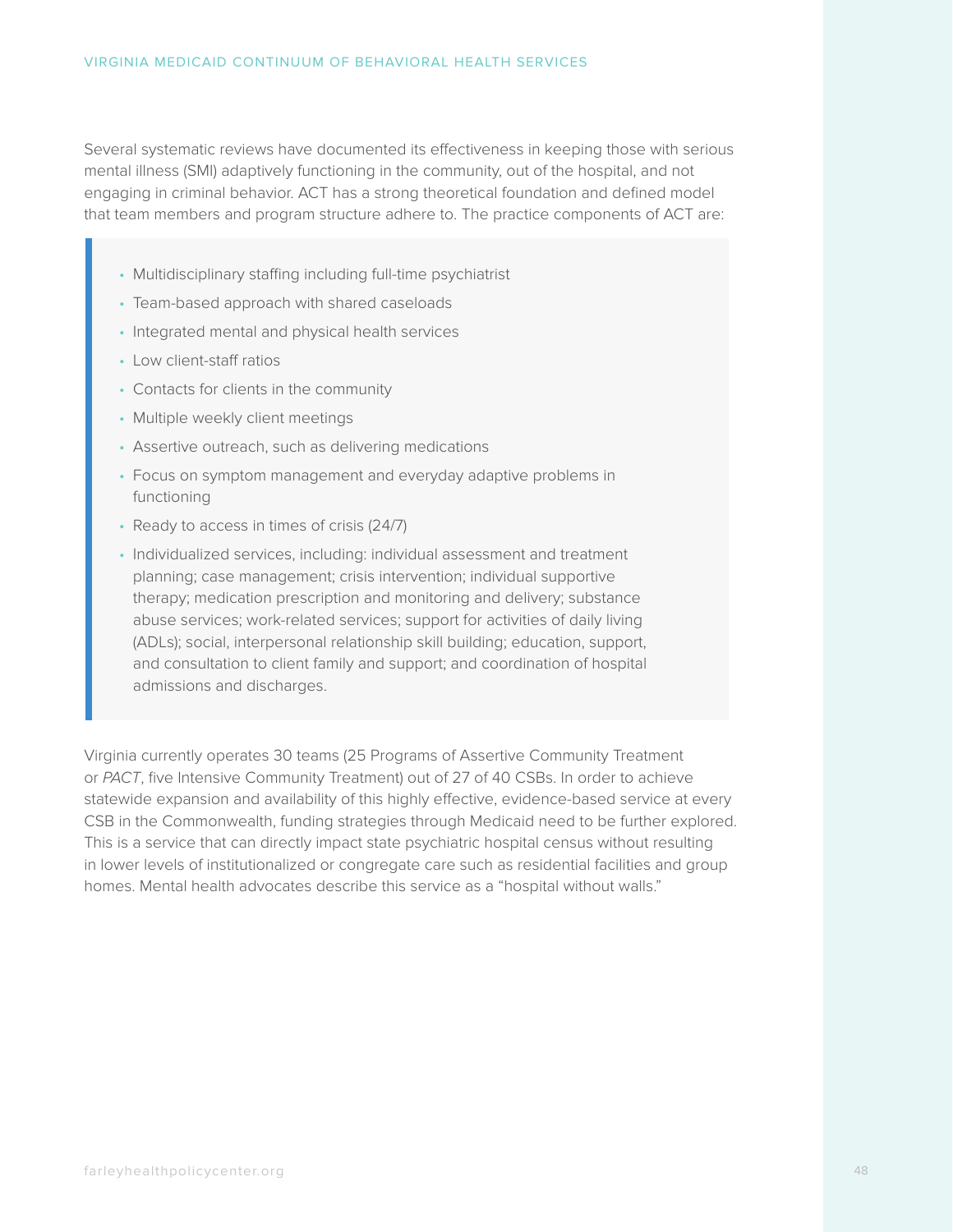## **Intensive Clinic/Facility-Based Support**

Intensive Clinic/Facility-Based Support services provide an intermediate level of care to individuals requiring a higher intensity of services than usual outpatient care in a less restrictive environment than residential treatment or inpatient hospitalization. These services include intensive outpatient treatment and partial hospitalization for children, adolescents, and adults. Both intensive outpatient and partial hospitalization provide alternatives to members at risk of psychiatric hospitalizations or residential placement and prevent institutionalization. They are also important to provide intensive supports to adults and youth transitioning from a psychiatric hospitalization or residential placement back to the community who need intensive group support for stabilization.

#### **INTENSIVE OUTPATIENT PROGRAMS**

Intensive Outpatient Programs (IOPs) are structured, outpatient programs that allow individuals to remain integrated within their daily lives by attending school or work, yet provide more intensity than routine outpatient care. Therapy and counseling are highly emphasized to attain or support progression towards symptom and functional improvement. The number of hours that patients participate in IOP vary depending on individual needs, but typically range from 6-30 hours per week, spread over 3 to 5 days.<sup>91</sup> With respect to substance abuse IOP for adults, ASAM defines IOP as 9 hours per week.

The length of treatment at this level of care is often cited as 90 days as programs focus on maintaining existing social functioning. However, IOPs offer increased flexibility with respect to the intensity and duration of services and may be an entry point for behavioral health treatment, a stepdown level of care from higher acuity services, or a step-up level of care when routine outpatient treatment is unsuccessful.

The components of IOP treatment include increased intensity of individual, group, and family therapy, educational programming, development or strengthening of social supports, increased participation in positive recreational activities, and medication management.

Medication management should be available but less emphasized in IOP, and most patients maintain their own established psychiatric provider. Evidence exists that intensive outpatient programs are effective in combination with an assertive outreach component.<sup>92-93</sup> Patients with strong family and/or social supports also are well-suited for this level of care. Youth programs may be based in school, clinical, or hospital settings.<sup>88,89</sup>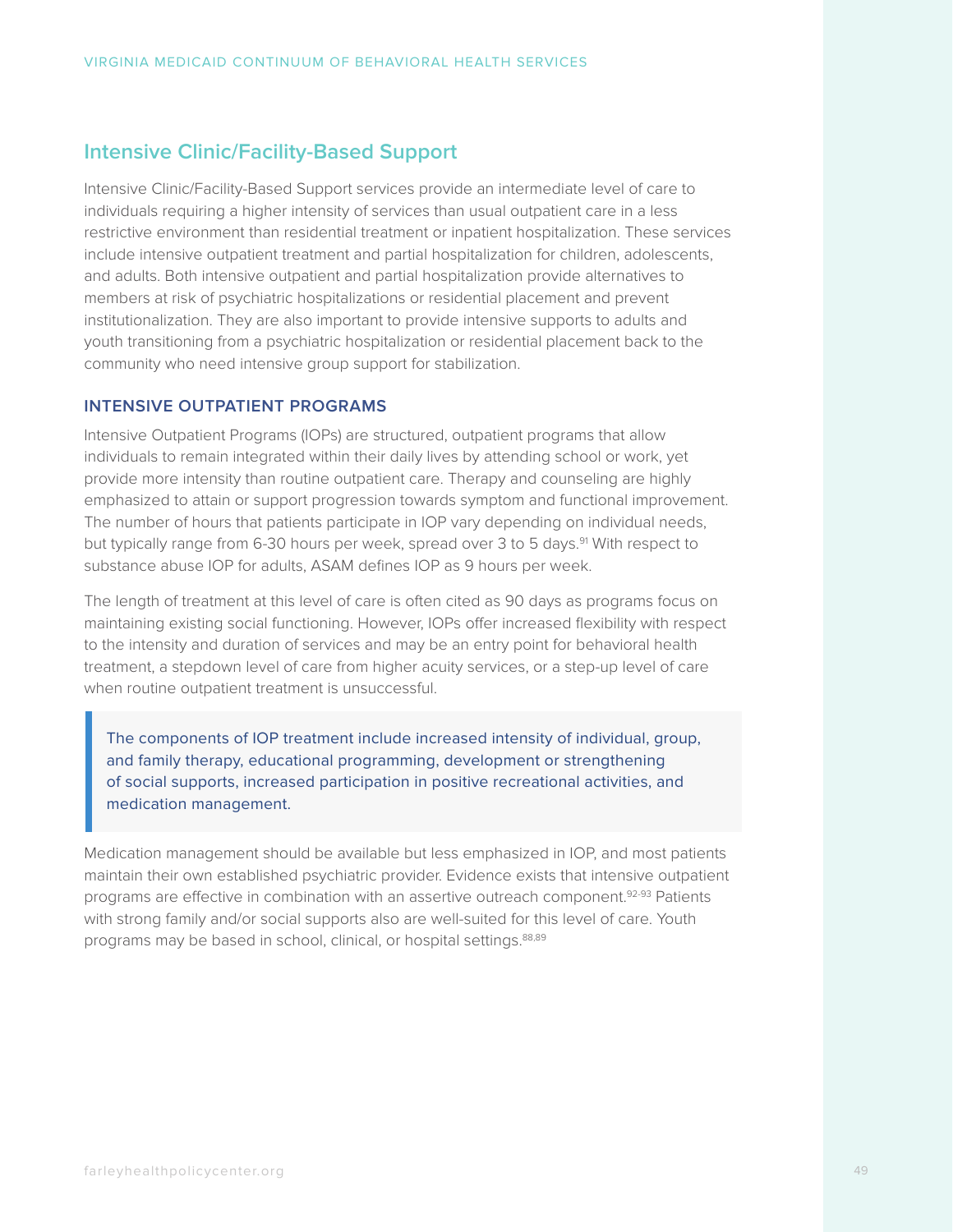IOPs are a critical component for behavioral health treatment and have good evidence for specific conditions such as eating disorders, Avoidant Restrictive Feeding Intake Disorder, Obsessive Compulsive Disorder, hoarding, and somatic disorders such as conversion disorder, and individuals with co-morbid physical and mental health conditions. IOPs for individuals with medical non-adherence due to the presence of co-morbid psychiatric conditions, such as diabetes and depression, sickle cell disorder and chronic pain, and co-occurring mental health and substance used disorders, are needed throughout the Commonwealth. Repeated hospitalizations due to treatment non-adherence for chronic health conditions are significant drivers of health care spending, and the rates of co-morbid mental health disorders compound this.

In the U.S., patients with diabetes represent about 9% of the population, but account for approximately 25% of hospitalizations, with the prevalence of depression in adults with uncontrolled diabetes estimated to be 30%.<sup>94-96</sup> Less restrictive options that include early intervention services are needed to address the needs of individuals with medically complex and behavioral health needs.

#### **Recommended Model**

As the redesign is recovery focused and aims to meet the treatment needs of individuals in the least restrictive environment, the redesigned continuum should include a new Mental Health Intensive Outpatient Program (IOP) service for children, adolescents, and adults. The IOP should include options for intensive outpatient programming as aligned by evidence base for specific disorders such as those listed above.

The ARTS program increased the evidence-based practices, provider qualifications, units, and reimbursement rates for the IOP service for members with Substance Use Disorder (SUD) based on the national American Society of Addiction Medicine (ASAM) criteria. As a result, the number of IOPs treating Medicaid members with SUD increased from 49 prior to the ARTS program to 136 programs that are ARTS IOPs and meet ASAM criteria.

Aligning the new Mental Health IOP service with the existing provider qualifications, units, and reimbursement rates for ARTS IOP services for adults and adolescents would allow clinics and hospitals to expand their existing ARTS IOP programs to add Mental Health IOP programs that can more effectively treat adults and adolescents with co-occurring SUD and mental illness. This would also allow rapid expansion of IOP programs due to the existing ARTS IOP program infrastructure and workforce employed by these programs.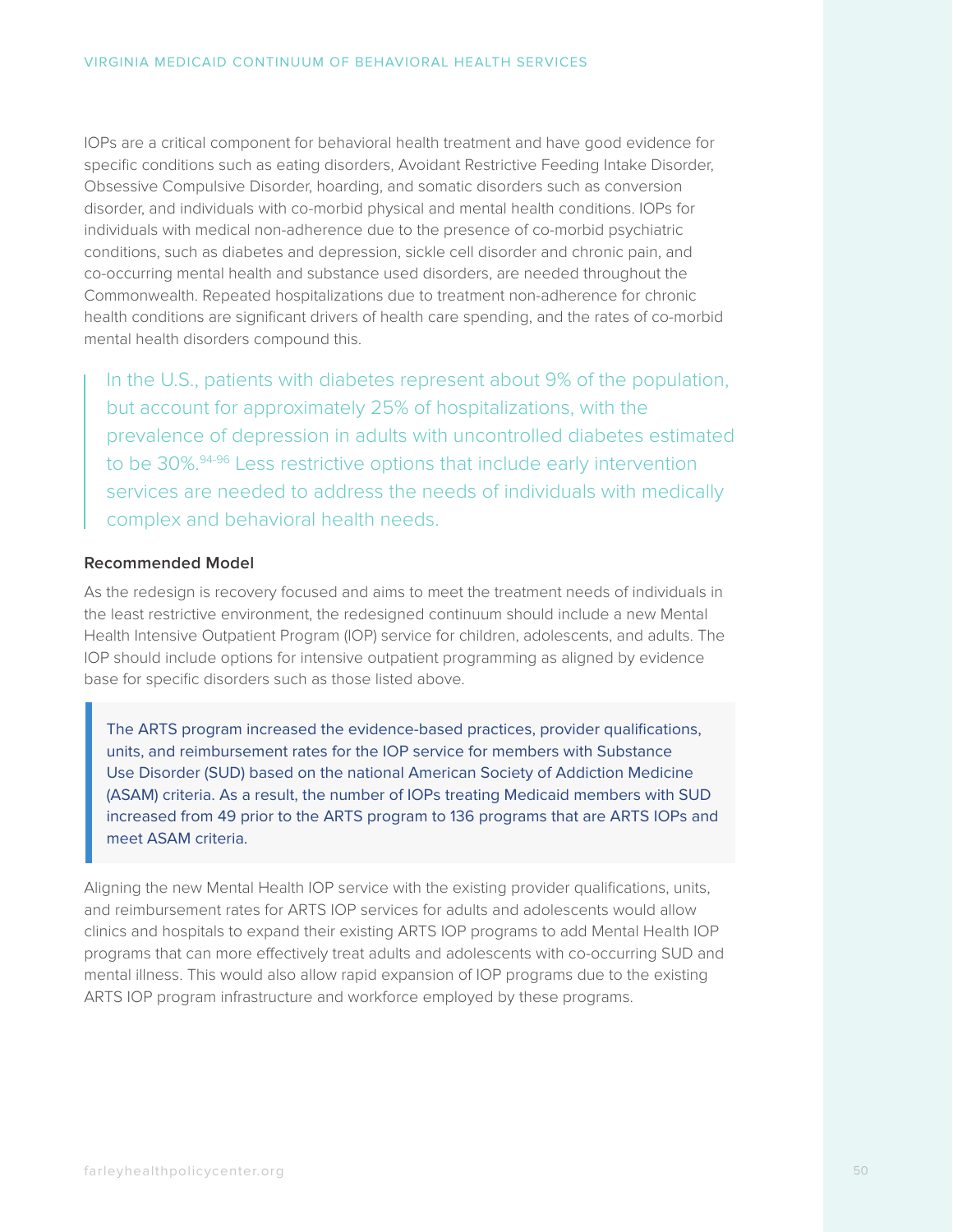The Mental Health IOP service definition should incorporate national evidence-based best practices. This includes integrated modalities of treatment to effectively treat co-occurring disorders and the use of certified or qualified mental health professionals to provide the various interventions needed for therapeutic, psychosocial support, and the use of educational consultants for children and adolescents to increase and support community linkage.

#### **PARTIAL HOSPITALIZATION PROGRAMS**

#### **Description and Rationale**

Partial hospitalization programs (PHPs) refer to time-limited, non-residential, ambulatory programs that deliver services on a level of intensity similar to inpatient programs but not on a 24-hour basis. Components of treatment may include therapeutic milieu; nursing services; psychiatric evaluation; medication management; and individual, group, and family therapy.97-98

PHPs work best as part of a community continuum of mental health services. The focus remains on ensuring community linkage and close adherence to the daily life experiences of the patient.

To be an appropriate candidate for partial hospitalization, patients typically experience a mental health disorder that results in acute and severe dysfunction in multiple areas of daily life, yet should be stable enough to be medically unsupervised for periods of time, including overnight at home; able to remain safe to themselves and others; and able to participate and benefit from intensive, structured therapies. Patients discharged from PHP either step up to inpatient hospitalization if their acuity and safety concerns escalate, or step down to less intensive services in the community.

The American Association of Partial Hospitalization developed a set of standards for partial hospitalization programs that include the following requirements: minimum of 20 hours per week over a minimum of 5 days per week, use of a highly structured clinical program that emphasizes goal-directed interventions, and takes place within a stable therapeutic milieu. At least 65% of scheduled program hours should involve treatments that are targeted to the patients' presenting problems. Staffing is multidisciplinary, and there is a minimum staff to patient ratio of 1:4. Psychiatrists provide supervision and input tailored to patient needs and are available 24 hours a day.<sup>99-100</sup> The average length of stays at this level of care is 4-6 weeks. These youth programs may be based in clinic or hospital settings.<sup>101-102</sup> Adult programs can be based in clinic or hospital settings.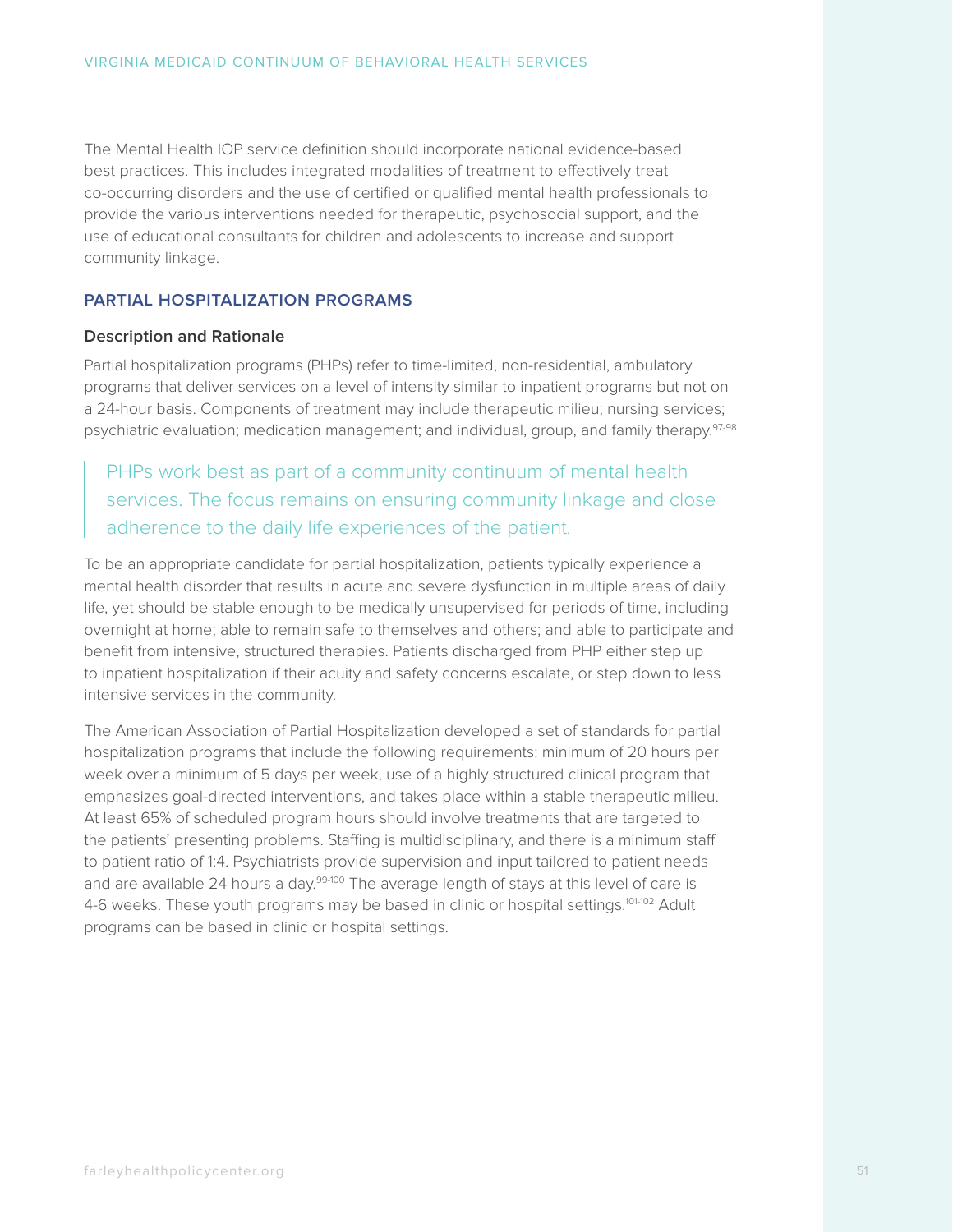The effectiveness of the inclusion of partial hospitalizations within a continuum of behavioral services are evidenced through outcomes. Outcomes associated with partial hospitalization include prevention of full hospitalization, shorter treatment duration, and more rapid improvement in mental state for individuals with serious mental illness. Greater improvements in social functioning and higher patient and family satisfaction have also been associated with partial hospitalization compared to full hospitalization.<sup>103</sup> Partial hospitalization programs for children and youth are associated with improved outcomes in several domains: academic and behavioral improvement; reduction in or delay of psychiatric hospital placement; return to less restrictive school placements; and decreased symptom severity.<sup>102,104-105</sup> Evidence supports partial hospitalization for individuals with psychotic disorders, anxiety disorders, mood disorders, borderline personality disorder, and eating disorders.106-108

Partial hospitalization is a cost-effective form of treatment and has shown to be less expensive than full hospitalization. Estimates range from partial hospitalization saving 20% of total costs per patient to being twothirds the cost of full inpatient hospitalization.<sup>106,109</sup>

The costs of partial hospitalization are offset by a resulting long-term decreases in inpatient and emergency department utilization.<sup>103,110</sup> Partial hospitalization is also more cost effective and less expensive than full hospitalization for pediatric populations.<sup>101</sup>

#### **Recommended Model**

The redesigned continuum should include a new Partial Hospitalization Program (PHP) service for children, adolescents, and adults. The provider qualifications, units, and reimbursement rates for this service should fully align with the criteria for the ARTS Partial Hospitalization Program. A new Mental Health PHP service for children should be added to the continuum.

The ARTS program created a new PHP service for adult and adolescent members with Substance Use Disorder (SUD) with evidence-based practices, provider qualifications, and units based on the American Society of Addiction Medicine. As a result, the number of PHPs treating Medicaid members with SUD increased from 0 prior to the ARTS program to 24 programs that are ARTS PHPs and meet ASAM criteria.

Aligning the new Mental Health PHP service with the existing ARTS PHP provider qualifications, units, and reimbursement rates will allow clinics and hospitals to quickly expand their existing ARTS PHP programs to add Mental Health PHP programs that can more effectively treat adults and youth with co-occurring SUD and mental illness.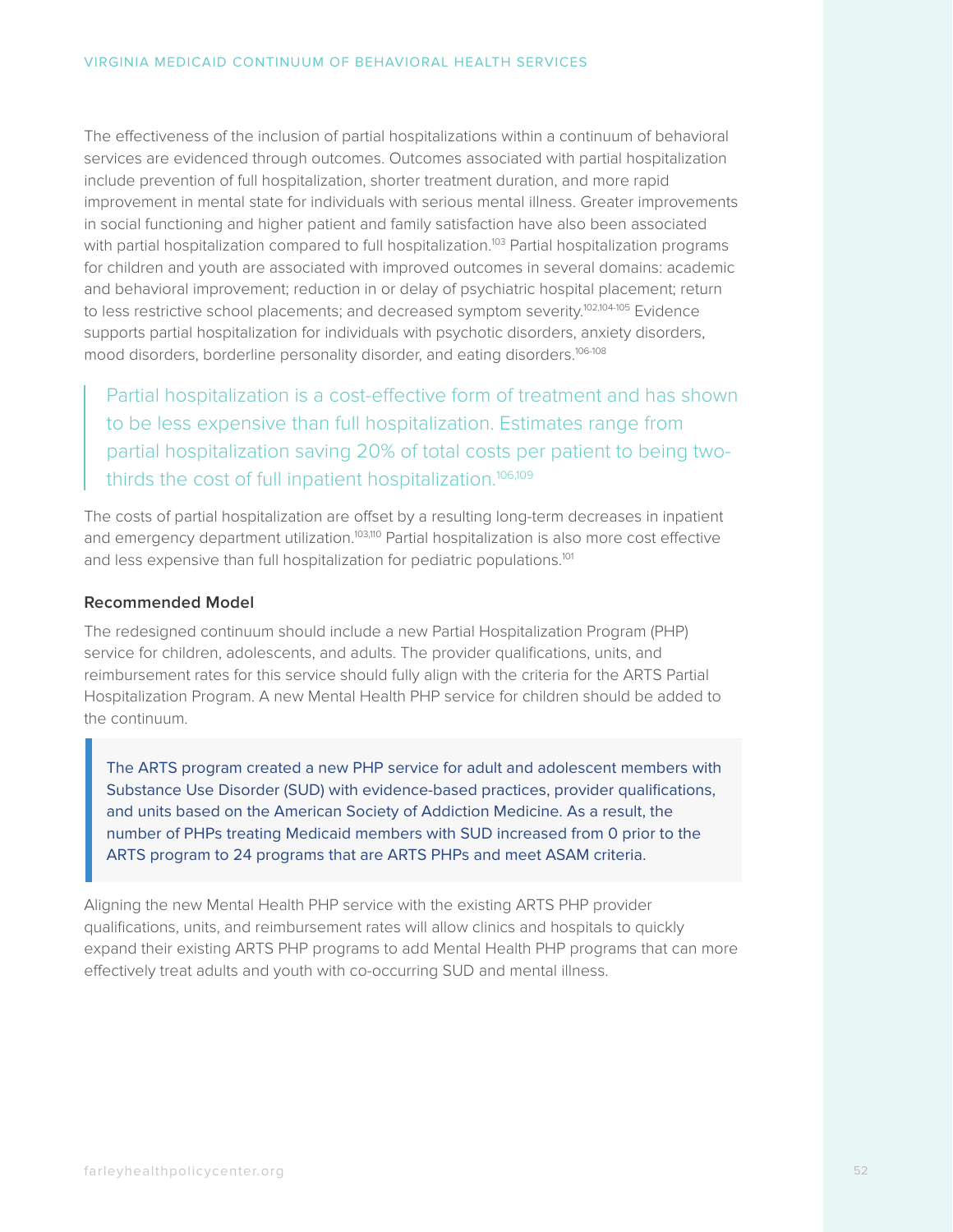The Mental Health PHP service definition should incorporate the national evidence-based best practices noted above. Ability to participate in group therapy is a key component of effective treatment at the IOP and PHP level of care. PHP, as compared to IOP, requires increased availability of psychiatry medical services. A stable and accessible home environment also increases success to community transition, therefore PHP programs are typically within one hour of an individual's residence.<sup>111</sup>

The current Medicaid-reimbursed Day Treatment service is rarely utilized because it is not structured or reimbursed at rates that allow for intensive treatment. It will be phased out and replaced by Partial Hospitalization Programs.

### **Comprehensive Crisis Services**

#### **Description and Rationale**

Crisis Services assist individuals currently experiencing or having recently experienced a mental health crisis. These services include 23-hour crisis stabilization, short-term crisis residential stabilization services, mobile crisis services, 24/7 crisis hotlines, warm lines, and peer crisis services. 23-hour crisis stabilization provides individuals in crisis with up to 23 hours of supervised care to de-escalate the severity of their crisis or need for hospitalization. Short-term crisis residential stabilization services provide continuous 24-hour observation and supervision for individuals who are in crisis but do not require inpatient services. Mobile crisis services provide a rapid response to crisis, with assessment and definitive treatment conducted in the community, outside of a health care facility. 24/7 crisis hotlines are direct services delivered via telephone that provides a person in crisis with immediate support and referrals. This support includes problem-solving and coping skills. Warm lines are direct services delivered via telephone by trained mental health peers and those also in recovery.

#### All of these services have a strong level of evidence and are associated with positive health and cost-effectiveness outcomes.

More limited evidence suggests improved symptom ratings with peer crisis services, which are services delivered by individuals with personal experience with mental illness in supportive community settings.<sup>112</sup>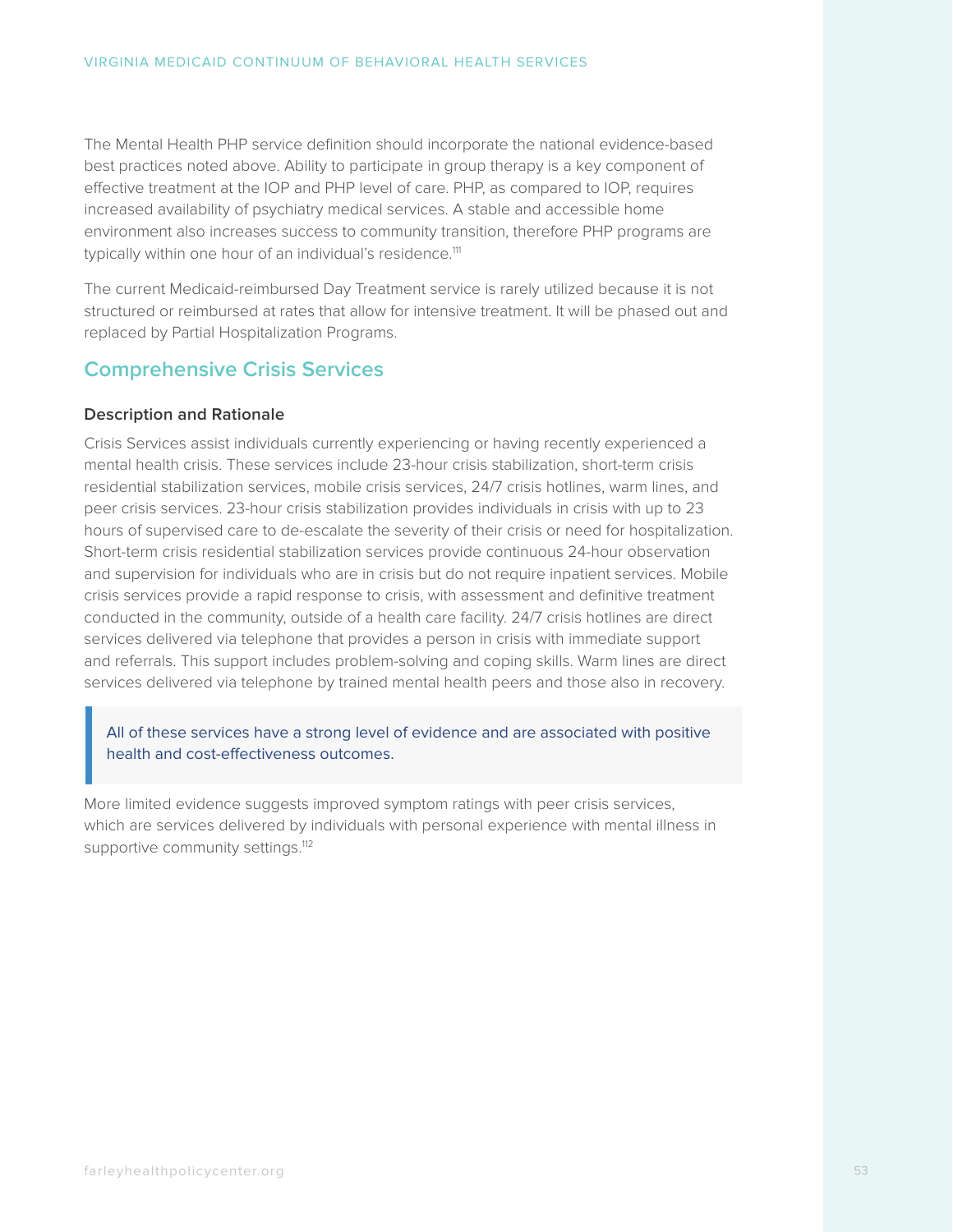#### **Recommended Service Model**

It is also recommended that current rates and regulations for crisis intervention and mobile services be assessed as increased access to outpatient services may have implications for the community need for mobile crisis services. Some people who have not yet entered services on the continuum may have their initial contact of support be through the form of a crisis service. STEP-VA is also committed to assuring access for comprehensive crisis services and will incorporate crisis services, including crisis stabilization and mobile crisis services, as part of the spectrum of care provided by CSBs.

Within the Medicaid-funded behavioral health system, it is recommended to maintain crisis stabilization services and assure that their regulations reflect the new service additions and redesigns for recovery, rehabilitation and community-based services.

It is also recommended that current rates and regulations for crisis intervention and mobile services be assessed as increased access to outpatient services may have implications for the community need for mobile crisis services. Redesign within crisis services should also consider the role for peer supports in provision of these services. In considering the evaluation of access of crisis services outside of emergency rooms, redesign implementation planning should consider other states' approaches to comprehensive crisis for Medicaid-covered individuals across the lifespan (e.g., Masshealth Emergency Services Program / Mobile Crisis Intervention).

### **Group Home and Residential Services**

Group home and residential treatment facilities provide 24-hour structure and mental health and substance use disorder treatment to individuals with serious emotional and behavioral health needs or individuals with substance use disorders who meet the ASAM multidimensional assessment criteria for this level of care. This level of care may be within community settings or hospital-based. Specialized group home and residential treatment services, such as those for substance use disorders, eating disorders, developmental disorders, and sexual offenders, are also recognized within this level of care due to the attention and adherence to evidence-based treatment modalities that are effective for specific disorders, but are limited throughout the Commonwealth.

In July, 2017, DMAS in collaboration with Magellan of Virginia (BHSA), implemented the Independent Assessment, Certification, and Coordination Team (IACCT), a locality-based, standardized approach to assess a child's comprehensive behavioral health needs. The IACCT is comprised of the child and family, clinical providers, educators, primary care physicians, care coordinators, and case managers who collaborate and assist with meeting the child and family's needs through an array of treatment options ranging from outpatient therapies to residential treatment. All individuals under age 21 years who are seeking group home or residential level of care have a single point of entry through the IACCT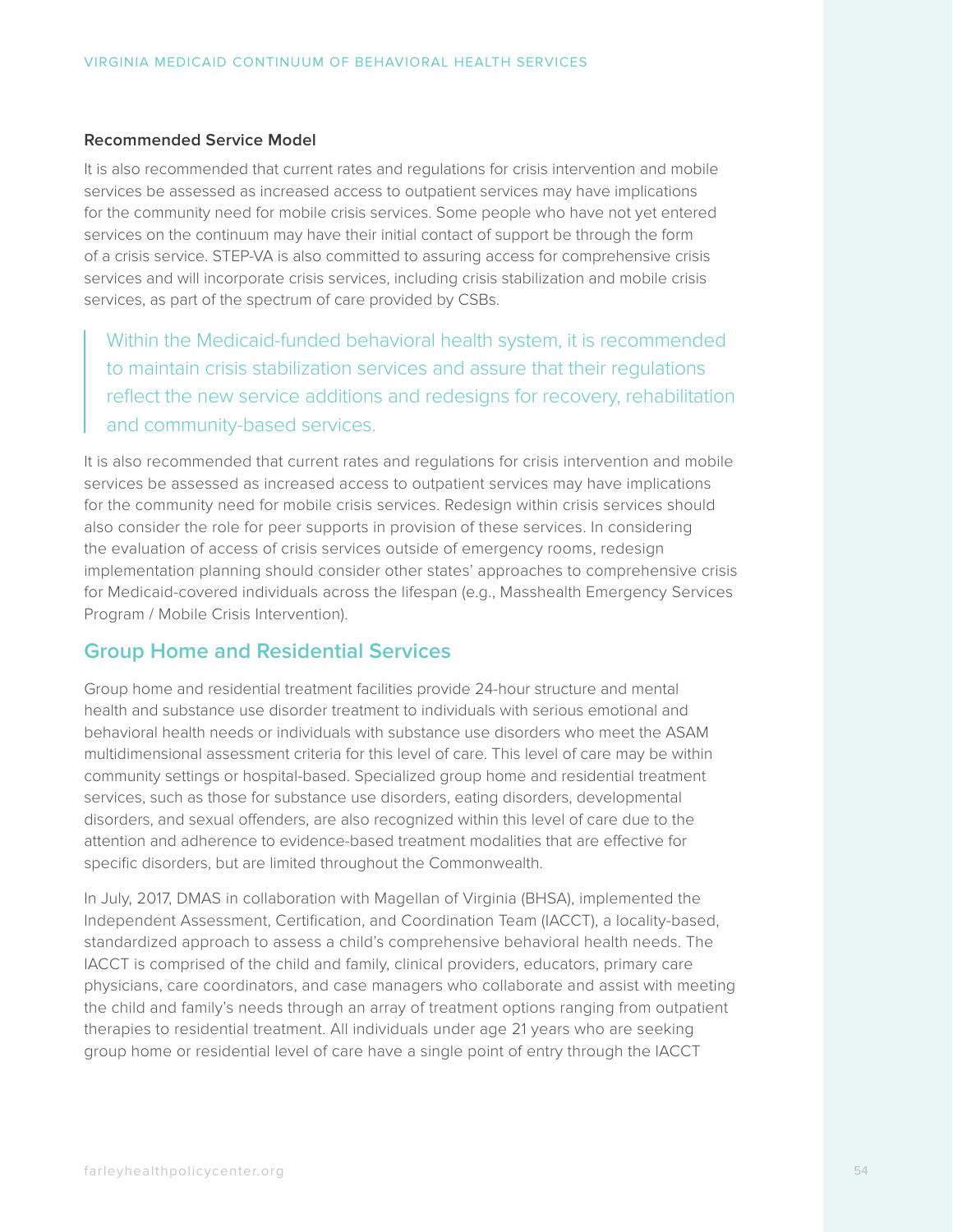of their locality. In collaboration with the local Family Assessment and Planning Team (FAPT), a child may enter these levels of care with educational funding through FAPT, the Department of Education, or scholarships with Medicaid funding all medically necessary treatment provided. Aligning the initial point of entry and funding streams for group home and residential treatment services is critical; however, this has not yet been achieved in the Commonwealth and poses significant challenges related to optimizing resources, access and consistency, establishing goals, and impacting long term outcomes.

Research indicates that positive outcomes for children with severe behavioral and emotional disturbance and their families result from operationalizing values consistent with community-based system of care approaches in all settings.<sup>113</sup> Residential-specific research shows improved outcomes with shorter lengths of stay, increased family involvement, and stability and support in the post-residential environment.<sup>114</sup>

One example of an evidence-based framework is The Building Bridges Initiative which aims to achieve positive long term outcomes including reducing average length of stay, maintaining community tenure post-discharge, supporting families, reducing psychiatric symptomatology, and improving psychosocial functioning.<sup>113</sup> In addition to aligning the assessment process and funding streams, recommended models include short term residential treatment, enhanced reimbursement for high-fidelity, evidence-based, treatment programs, and removal of barriers that prevent community services from being initiated within group homes or residential facilities to promote transition of skills from facility to community.

Medicaid behavioral health redesign presents an opportunity to incorporate the evidencebased treatment modalities offered in multiple settings that are currently limited in adolescent and pediatric group home and residential settings.

Effective treatment at this level of care can have a significant impact on reduction of the reliance on state psychiatric facilities to meet the needs of children and families with complex behavioral health needs.

Group home and residential services are within the continuum of services but specific redesign recommendations are beyond the scope of this document. It is recommended that more specific attention is given to evaluate this service due to the complex funding streams. DMAS and DBHDS should work with the Office of Children's Services and Department of Social Services to establish agreed upon evidence-based treatments and outcomes that align with the overall redesign as well as efforts of the FFPSA. DMAS should also work with the Medicaid MCOs to transition this carved out service into Medicaid Managed Care, which would allow the MCOs to provide comprehensive care coordination across all levels of services.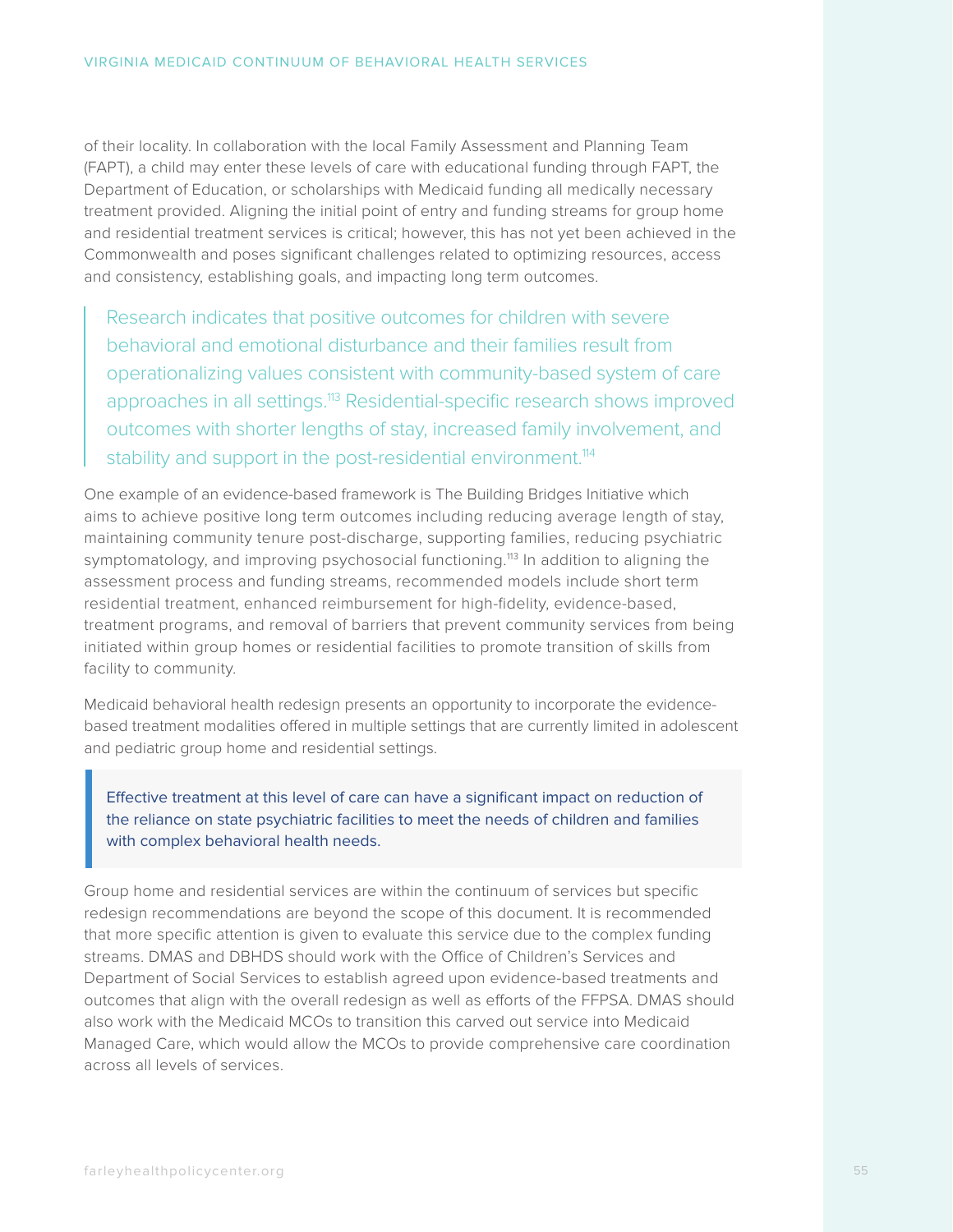In addition, the redesigned continuum should add a new adult mental health residential treatment service that is carved into Medicaid Managed Care. This level of care would create an alternative to hospitalization and an important step-down option for individuals leaving private and state psychiatric hospitals. The provider qualifications and reimbursement structure for this benefit could be modeled after the ARTS Residential Treatment Service for individuals with Substance Use Disorder with the services including a number of the evidence-based practices described throughout this continuum. Moving forward quickly with the implementation of behavioral health redesign would position DMAS to successfully apply for and obtain the new Medicaid 1115 waiver that would draw down new federal Medicaid matching funds for adult mental health residential and inpatient treatment.

After DMAS obtained the ARTS waiver and expanded coverage of SUD residential treatment from pregnant women to the entire Medicaid population with a SUD, the number of residential treatment providers participating in Medicaid increased from 4 to 94.

If Medicaid adds coverage of mental health adult residential treatment, many of the existing residential mental health providers in the Commonwealth that are accepting commercially insured individuals would likely accept Medicaid members, and the ARTS residential providers could quickly increase capacity by adding mental health programs.

### **Inpatient Hospitalization**

Inpatient psychiatric hospitalization is not a focus of this redesign although is a key aspect of an overall continuum of mental health services. Individuals who require inpatient level of care, whether voluntary or involuntarily committed, like all behavioral health services, are best served in the community in which they reside and receive natural supports. The State Hospital Census Crisis is a significant driver for change of the mental health service array.

**OVER THE PAST 5 YEARS**

**55% increase** in state psychiatric hospital admissions<sup>115</sup>

State facilities are now consistently operating at 95% capacity or higher. It is considered best practice to maintain capacity at 85% or lower.116 At any point in time, approximately 200 individuals in the state hospitals are clinically ready for discharge but remain hospitalized due to lack of housing and

needed services.<sup>8</sup> A robust array of housing, including permanent supportive housing, and a comprehensive continuum of community services is needed to provide meaningful options for community integration for individuals transitioning from inpatient treatment. Several evidence-based practices noted throughout the continuum are applicable in the inpatient setting, and it is recommended to better understand barriers that preclude the ability to provide enhanced services in the inpatient setting.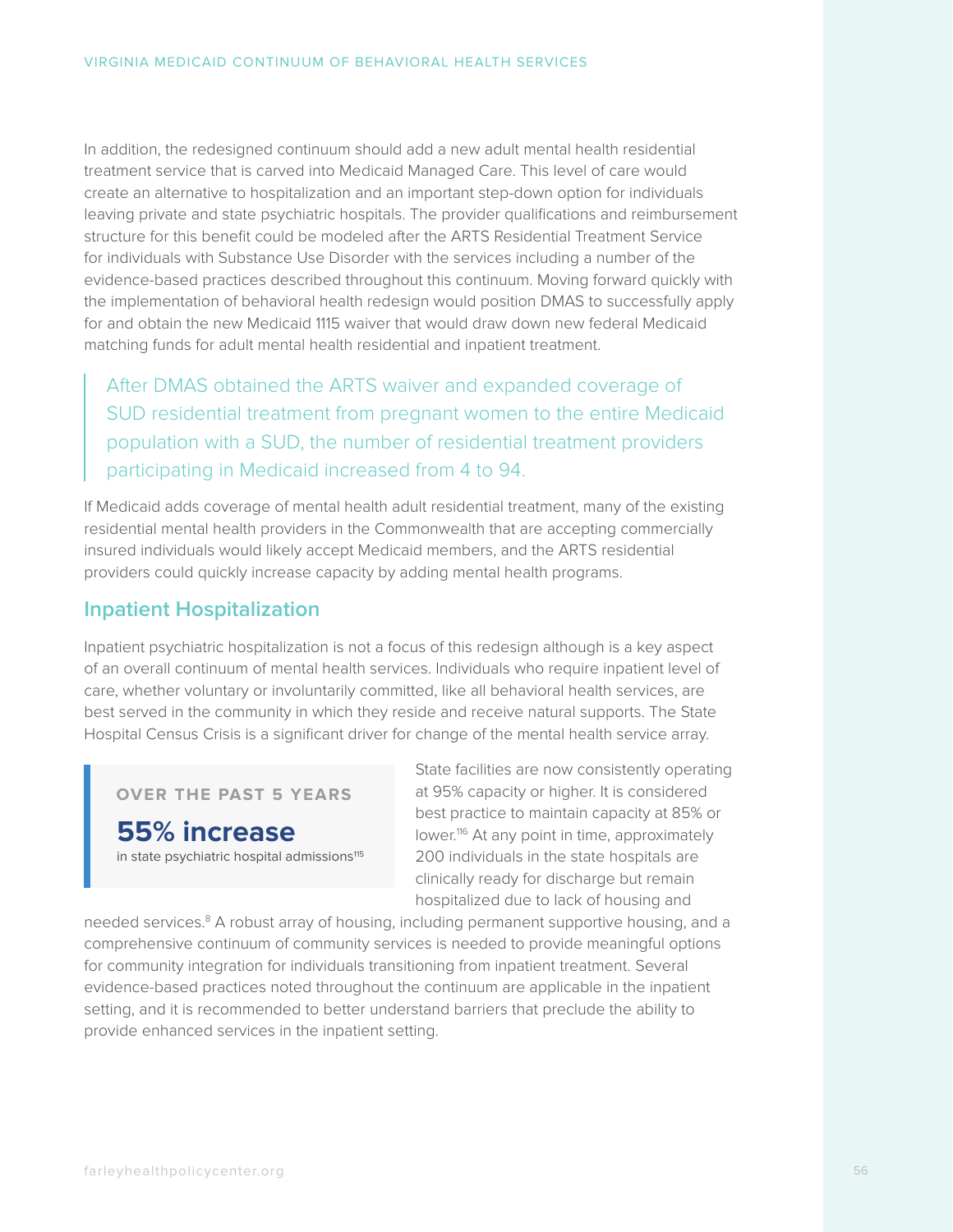## **Conclusion**

Virginia has a strong foundation for Medicaid behavioral health redesign due to the unprecedented interagency alignment of transformation initiatives including STEP-VA, the Medicaid ARTS program, Family First Prevention Act, Juvenile Justice EBP Implementation, Virginia Mental Health Access Program, High Fidelity Wraparound, and Project AWARE/ Tiered System of School Supports. The redesigned continuum draws upon the successful implementation of evidence-based practices by other agencies and embeds these practices across multiple levels of care and settings.

Medicaid behavioral health redesign would provide sustainable Medicaid funding for critical initiatives such as STEP-VA by paying for the essential services in each step for the currently eligible and Medicaid expansion population.

DMAS and DBHDS built upon this strong foundation by convening the Behavioral Health Redesign Workgroup with leaders from multiple agencies as well as stakeholders from providers, Medicaid MCOs, and advocates who identified gaps and bright spots in behavioral health services for the Medicaid population. The input from the Workgroup and over 200 responses to the Farley Center's survey of stakeholders was incorporated into the integrated principles and specific services recommended in this continuum.

The redesigned continuum integrates core principles of building a trauma-informed system, supporting universal promotion and prevention, seamless transitions across levels of care, and a recovery-oriented framework. Key modalities and services are available across the continuum including telemental health, behavioral therapy supports, case management, and a recovery-oriented framework. Evidence-based recovery and rehabilitation services in the continuum include *Independent Living and Recovery Services, Peer Support Services, Psychosocial Rehabilitation, Permanent Supportive Housing, and Supported Employment*.

The continuum incorporates evidence-based practices across an array of services that will provide the appropriate intensity to meet an individual's needs ranging from promotion and prevention to outpatient and integrated care.

Intensive community-based supports and intensive clinic/facility-based supports are structured to provide alternatives to hospitalizations. These services such as *Intermediate Community-Based Services, Multisystemic Therapy, Functional Family Therapy, High Fidelity Wraparound, ICT and PACT Team Support, Intensive Outpatient* and *Partial Hospitalization* will help keep individuals in the community and help with transitioning individuals out of residential and inpatient settings.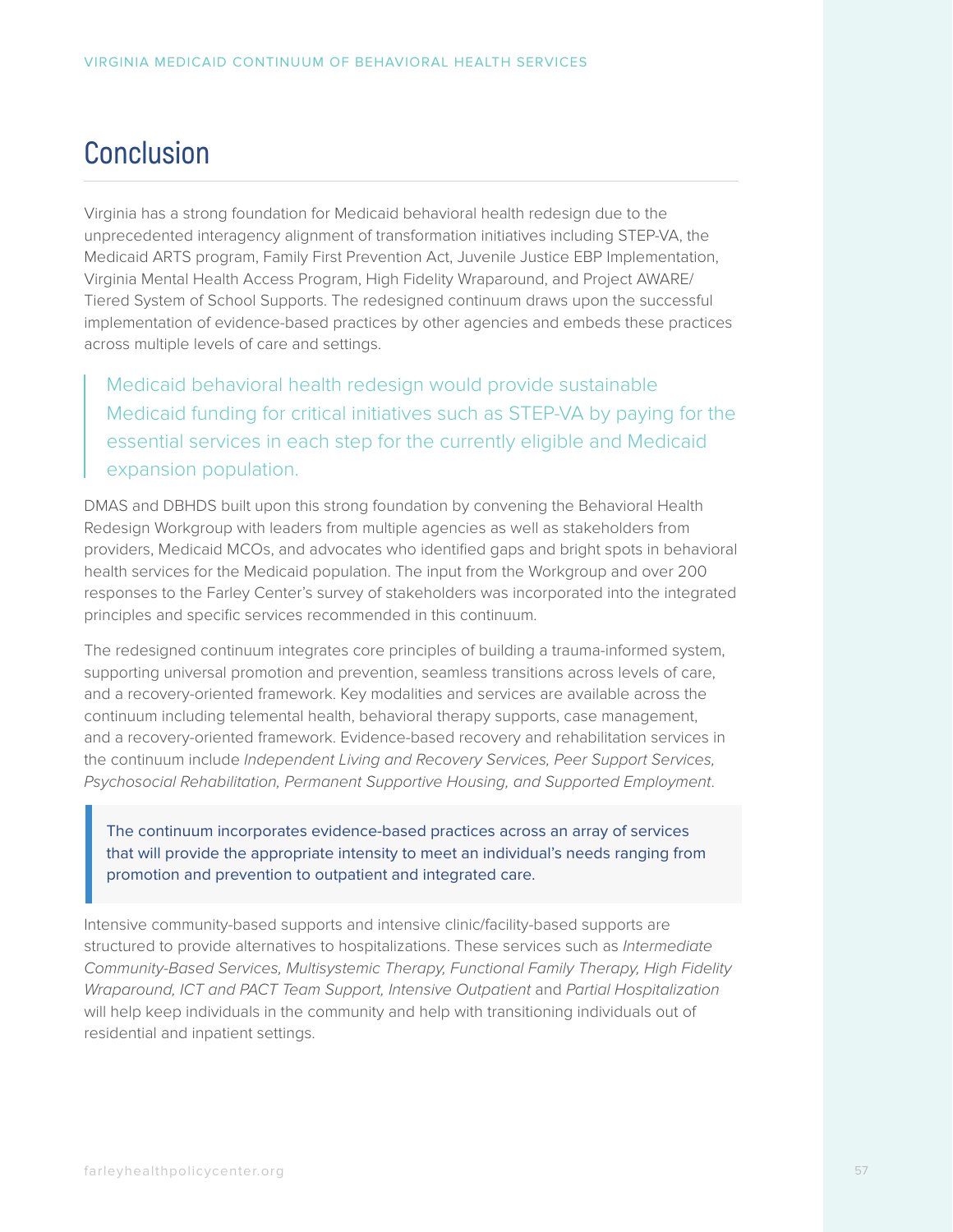High intensity services such as *Comprehensive Crisis Services, Group Home and Residential Services*, and *Inpatient Hospitalization* will be targeted toward the highest need population. The continuum includes a new *Adult Mental Health Residential Treatment Service* that could be funded through a new Medicaid 1115 waiver that would draw down new federal Medicaid matching funds for residential and inpatient treatment. The waiver is contingent on Virginia first moving forward quickly with implementing behavioral health redesign.

DMAS successfully worked with other agencies and stakeholders to design and develop the ARTS benefit and waiver and transform the Medicaid SUD delivery system into an evidence-based continuum. DMAS and DBHDS should use the same approach by continuing to engage the Behavioral Health Redesign Workgroup in designing each service in the continuum, developing a plan for comprehensive workforce training, and implementing the continuum. This Workgroup would also advise on development of an 1115 waiver application to CMS including identifying and adapting evidence-based assessment tools that use clinical assessments to match individuals with SMI and SED to standardized levels of care based on their clinical need. Finally, the Workgroup would also advise on streamlining the credentialing, service authorization, and billing requirements for the new services to decrease administrative burden and achieve efficiencies for providers and MCOs.

The 1115 waiver could draw significant new federal funds to help pay for new services such as adult residential treatment. Even with this additional funding, DMAS will need to perform a comprehensive financial analysis of the cost of the new mental health services proposed for the continuum.

The overall vision of behavioral health redesign is to rebalance Virginia's Medicaid mental health system away from high cost inpatient hospital and residential settings toward lower cost comprehensive outpatient and prevention and promotion services and evidence-based community services. Redirection of funding toward a more robust array of outpatient services, integrated behavioral health services in primary care and schools, and intensive community-based and clinic-based supports will yield improved outcomes and reduce downstream costs of ED visits and hospitalizations to the Medicaid program.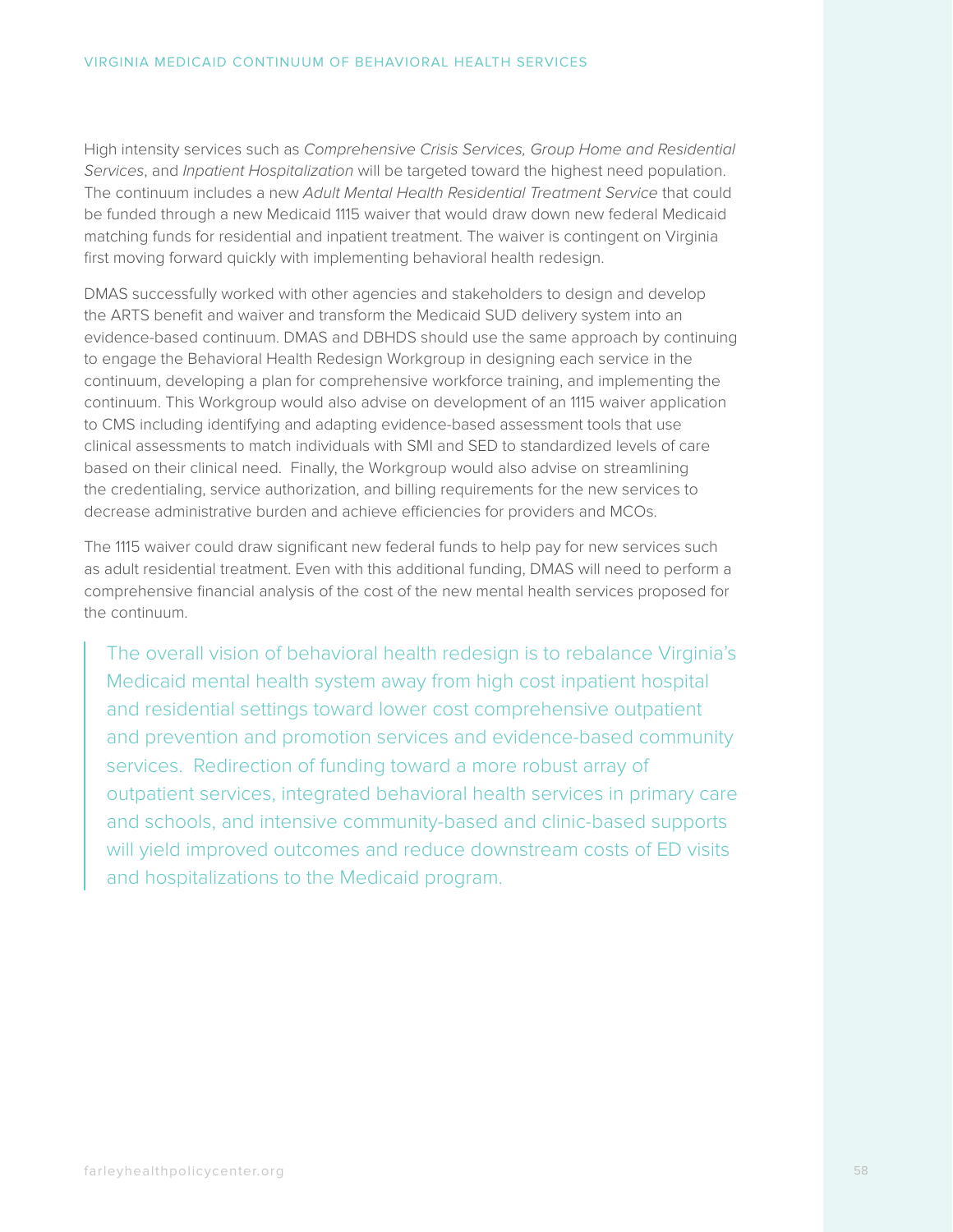DMAS was already directed by the General Assembly to include a Medicaid housing and employment supports benefit in the COMPASS 1115 waiver, and will need to request additional General Funds in the next biennial budget to implement these supports.

DMAS and DBHDS will strive to work within a framework of budget neutrality to ensure that the cost of any new behavioral health services and rate increases will be balanced by new federal dollars, savings from state funds currently spent on state psychiatric hospitals, transitioning away from high cost, non-evidence-based services, and downstream cost savings.

DMAS shall report to the Administration and General Assembly if any additional General Funds will be required to increase the reimbursement rates for Licensed Mental Health Professionals or implement any of the recommended behavioral health services in this continuum.

Implementation of this redesigned continuum by 2020 would position Virginia to dramatically improve outcomes for Medicaid-covered adults and children. Since Medicaid is the primary payor for behavioral health in Virginia, leveraging the redesign of the Medicaid benefit and reimbursement structure could drive improvement of the entire mental health delivery system for all Virginians.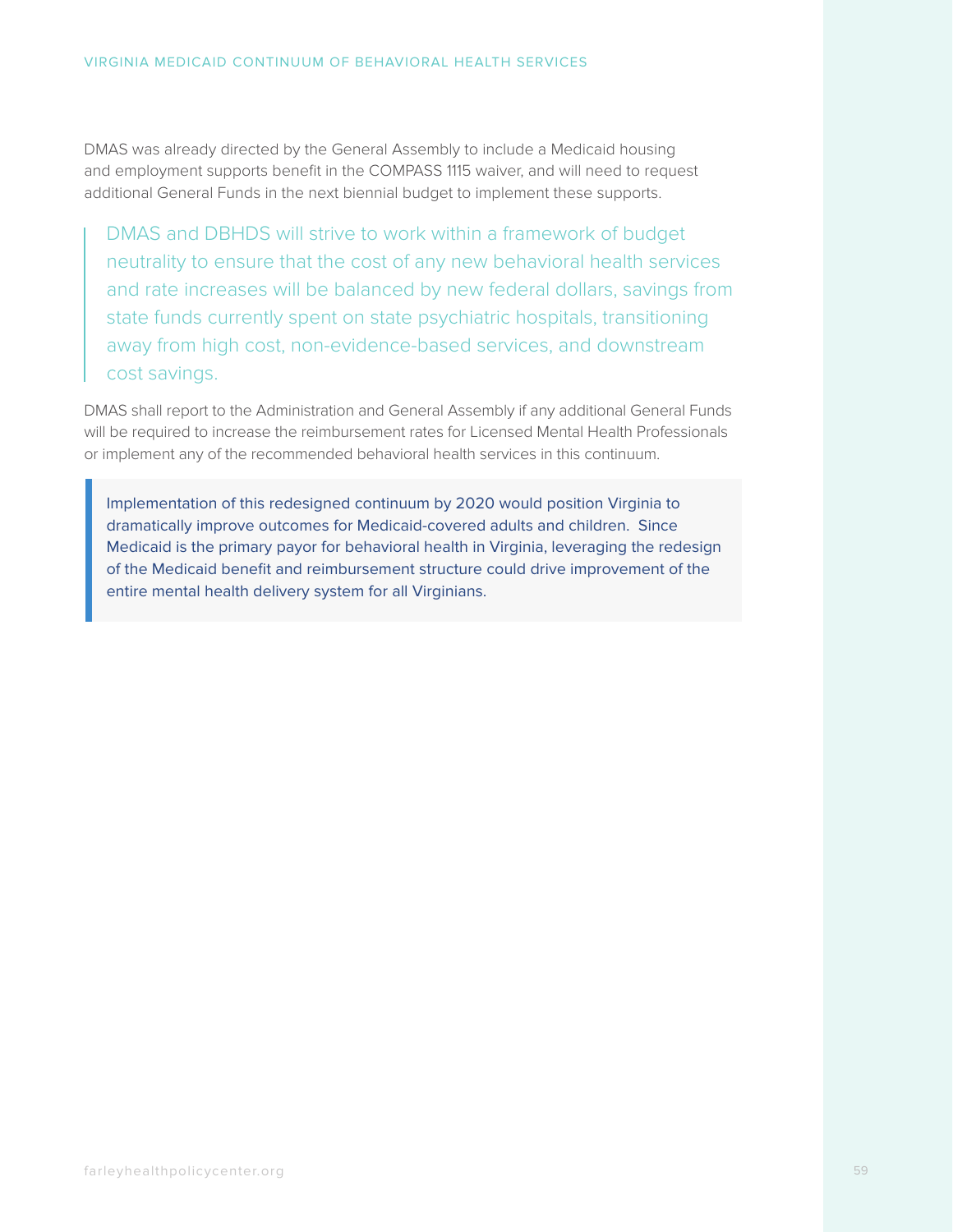## **References**

- 1. Statewide TDO Task Force: Interim Report for the November 5, 2018 Meeting of the SJ 47 Joint Subcommittee 2018.
- 2. Commission JLAaR. Review of the Impact of Medicaid Rates on Access to Health Care in Virginia. Richmond, Virginia, 2013.
- 3. Kessler RC, Wang PS. The descriptive epidemiology of commonly occurring mental disorders in the United States. Annual Review of Public Health 2008;29:115-29
- 4. Merikangas KR, He J-p, Burstein M, et al. Lifetime prevalence of mental disorders in US adolescents: results from the National Comorbidity Survey Replication–Adolescent Supplement (NCS-A). J. Am. Acad. Child Adolesc. Psychiatry 2010;49(10):980-89
- 5. 2018 Ohio Medicaid Group VIII Assessment: A Follow-Up to the 2016 Ohio Medicaid Group VIII Assessment: The Ohio Department of Medicaid, 2018.
- 6. Ranking the States. Secondary Ranking the States 2018. http://www.mentalhealthamerica.net/issues/ ranking-states.
- 7. Barber J. DBHDS Budget and Policy Overview. In: Services VDoBHaD, ed.: Powerpoint Presentation., 2017.
- 8. Fiscal Year 2017 Annual Report: Virginia Department of Behavioral Health & Developmental Services, 2017.
- 9. RE: Opportunities to Design Innovative Service Delivery Systems for Adults with a Serious Mental Illness or Children with a Serious Emotional Disturbance. In: Services CfMaM, ed. Baltimore, Maryland, 2018.
- 10. Wancheck TN, McGarvey EL, Leon-Verdin M, Bonnie RJ. The Effect of Community Mental Health Services on Hospitalization Rates in Virginia. Psychiatric Services 2011;62:194-99
- 11. Haggerty RJ, Mrazek PJ, (Eds). Reducing risks for mental disorders: Frontiers for preventive intervention research.: Institute of Medicine, 1994.
- 12. Cunningham PJ, Barnes A, Sheng Y, et al. Addiction and Recovery Treatment Services: Access and Utilization during the First Year (April 2017-March 2018): Virginia Commonwealth University Department of Health Behavior and Policy, 2018.
- 13. Abuse S, Administration MHS. Trauma-informed care in behavioral health services. Treatment Improvement Protocol (TIP) Series 57 2014
- 14. Williams DR, Costa MV, Odunlami AO, Mohammed SA. Moving upstream: how interventions that address the social determinants of health can improve health and reduce disparities. Journal of Public Health Manag Pract 2008;14(Suppl):S8
- 15. Mee-Lee D, Shulman GD. The ASAM placement criteria and matching patients to treatment. In: Graham AW, Schultz TK, Mayo-Smith MF, Ries RK, Wilford BB, eds. Principles of Addiction Medicine. Chevy Chase, MD: American Society of Addiction Medicine, 2003:453–65.
- 16. Vigod SN, Kurdyak PA, Dennis CL, et al. Transitional interventions to reduce early psychiatric readmissions in adults: systematic review. Br. J. Psychiatry 2013;202(3):187-94 doi: 10.1192/bjp. bp.112.115030[published Online First: Epub Date]|.
- 17. Liberman RP. Dissemination and adoption of social skills training: Social validation of an evidencebased treatment for the mentally disabled. Journal of Mental Health 2007;16(5):595-623 doi: 10.1080/09638230701494902[published Online First: Epub Date]|.
- 18. Kasprow WJ, Rosenheck RA. Outcomes of critical time intervention case management of homeless veterans after psychiatric hospitalization. Psychiatr. Serv. 2007;58(7):929-35 doi: 10.1176/ ps.2007.58.7.929[published Online First: Epub Date]|.
- 19. Cuffel BJ, Held M, Goldman W. Predictive models and the effectiveness of strategies for improving outpatient follow-up under managed care. Psychiatr. Serv. 2002;53(11):1438-43 doi: 10.1176/appi. ps.53.11.1438[published Online First: Epub Date]|.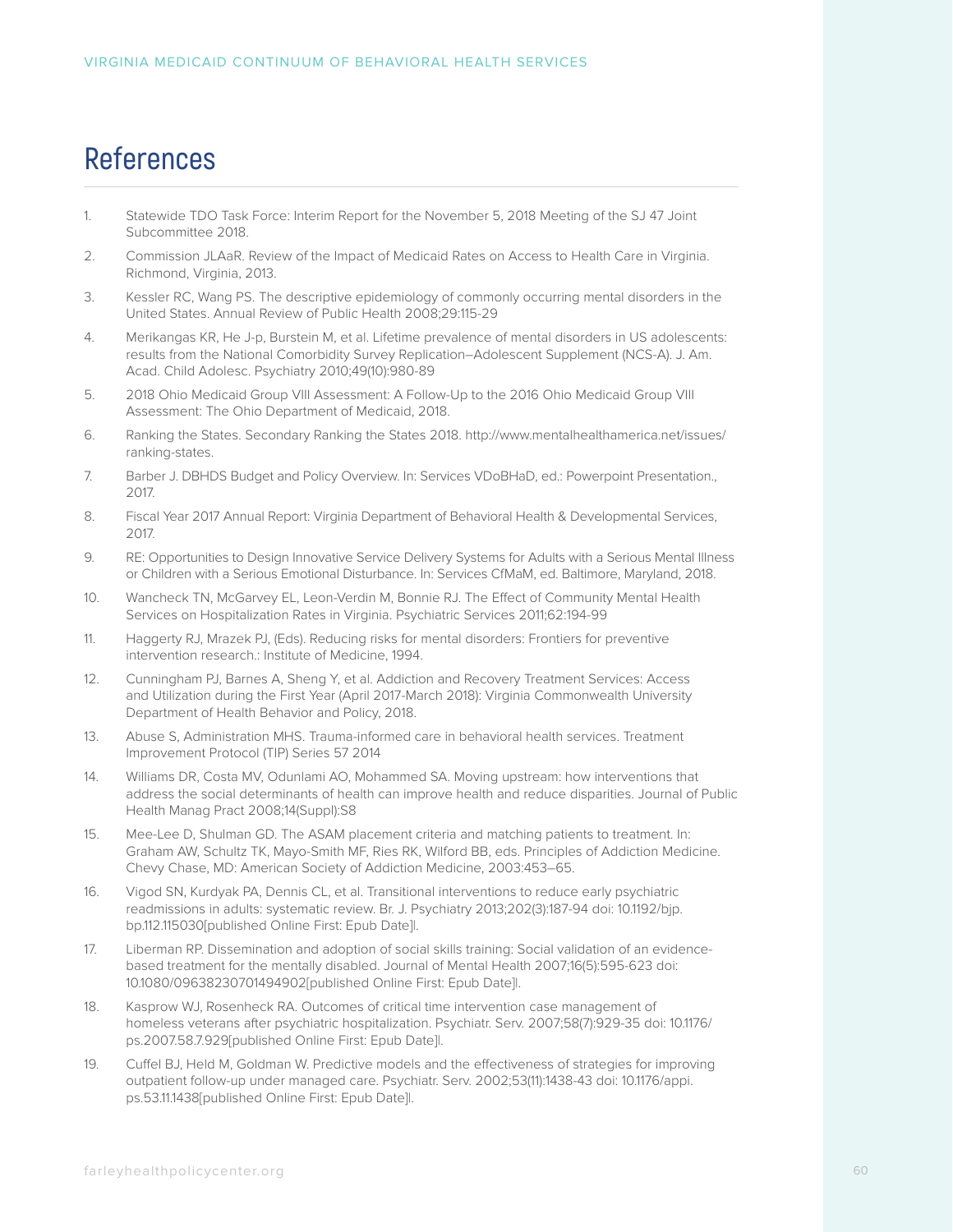- 20. Beebe LH. Community nursing support for clients with schizophrenia. Arch. Psychiatr. Nurs. 2001;15(5):214-22 doi: 10.1053/apnu.2001.27018[published Online First: Epub Date]|.
- 21. Dixon L, Goldberg R, Iannone V, et al. Use of a critical time intervention to promote continuity of care after psychiatric inpatient hospitalization. Psychiatr. Serv. 2009;60(4):451-8 doi: 10.1176/ ps.2009.60.4.451[published Online First: Epub Date]|.
- 22. Reynolds W, Lauder W, Sharkey S, Maciver S, Veitch T, Cameron D. The effects of a transitional discharge model for psychiatric patients. J. Psychiatr. Ment. Health Nurs. 2004;11(1):82-8
- 23. Care JCoH. Options for Increasing the Use of Telemental Health in the Commonwealth Interim Report, 2017.
- 24. Howe G, Hamblin A, Moran L. Financing Project ECHO: Options for State Medicaid Programs: Center for Health Care Strategies, Inc. , 2017.
- 25. Warren Z, Veenstra-VanderWeele J, Stone W, et al. Therapies for children with autism spectrum disorders. Comparative Effectiveness Review No. 26. (Prepared by the Vanderbilt Evidence-based Practice Center under Contract No. 290-2007-10065-I.). AHRQ Publication No. 11-EHC029-EF. Rockville, MD: Agency for Healthcare Research and Quality. April 2011.
- 26. Dawson G, Burner K. Behavioral interventions in children and adolescents with autism spectrum disorder: a review of recent findings. Curr. Opin. Pediatr. 2011;23(6):616-20
- 27. Prather W. Trauma and psychotherapy: Implications from a behavior analysis perspective. International Journal of Behavioral Consultation and Therapy 2007;3(4):555
- 28. Kanter JW, Landes S, Busch AM, Rusch LC, Baruch DE, Manos RC. An integrative model of depression using modern behavioral principles. Understanding behavior disorders: A contemporary behavioral perspective 2007:181-216
- 29. Hopko DR, Lejuez C, Lepage JP, Hopko SD, McNeil DW. A brief behavioral activation treatment for depression: A randomized pilot trial within an inpatient psychiatric hospital. Behav. Modif. 2003;27(4):458-69
- 30. Kanter J. Clinical case management: definition, principles, components. Hosp. Community Psychiatry 1989;40(4):361-8
- 31. Mead S, Copeland ME. What recovery means to us: consumers' perspectives. Community Ment. Health J. 2000;36(3):315–28
- 32. Noordsy DL, Torrey WC, Mueser KT, Mead S, O'Keefe CO, Fox L. Recovery from severe mental illness: an interpersonal and functional outcome definition. Int. Rev. Psychiatry 2002;14(4):318-26
- 33. Anthony WA. Psychiatric rehabilitation and medicaid. Psychiatric Rehabilitation Journal;33(3):175-6
- 34. Mueser KT, Corrigan PW, Hilton DW, et al. Illness management and recovery: A review of the research. Psychiatr. Serv. 2002;53(10):1272-84
- 35. Morin L, Franck N. Rehabilitation interventions to promote recovery from schizophrenia: a systematic review. Frontiers in psychiatry 2017;8(100) doi: 10.3389/fpsyt.2017.00100[published Online First: Epub Date]|.
- 36. Lyman DR, Kurtz MM, Farkas M, et al. Skill building: Assessing the evidence. Psychiatr. Serv. 2014;65(6):727-38
- 37. Gingerich S, Mueser KT. Illness management and recovery. In: Drake RE, Merrens MR, Lynde DW, eds. Evidence-Based Mental Health Practice: A Textbook. New York: Norton, 2005:395–424.
- 38. Roder V, Mueller DR, Brenner HD, Spaulding W. *Integrated Psychological Therapy (IPT) for the Treatment of Neurocognition, Social Cognition and Social Competency in Schizophrenia Patients*. Seattle, WA: Hogrefe & Huber, 2010.
- 39. State Medicaid Director Letter #07-011. In: Services CfMaM, ed. Baltimore, Maryland, 2007.
- 40. Clarifying Guidance on Peer Support Services Policy. In: Services CfMaM, ed., 2013.
- 41. Steingart AB. Geriatric psychiatry day hospital: a treatment program for depressed older adults. Aging and mental disorders 1992:338-55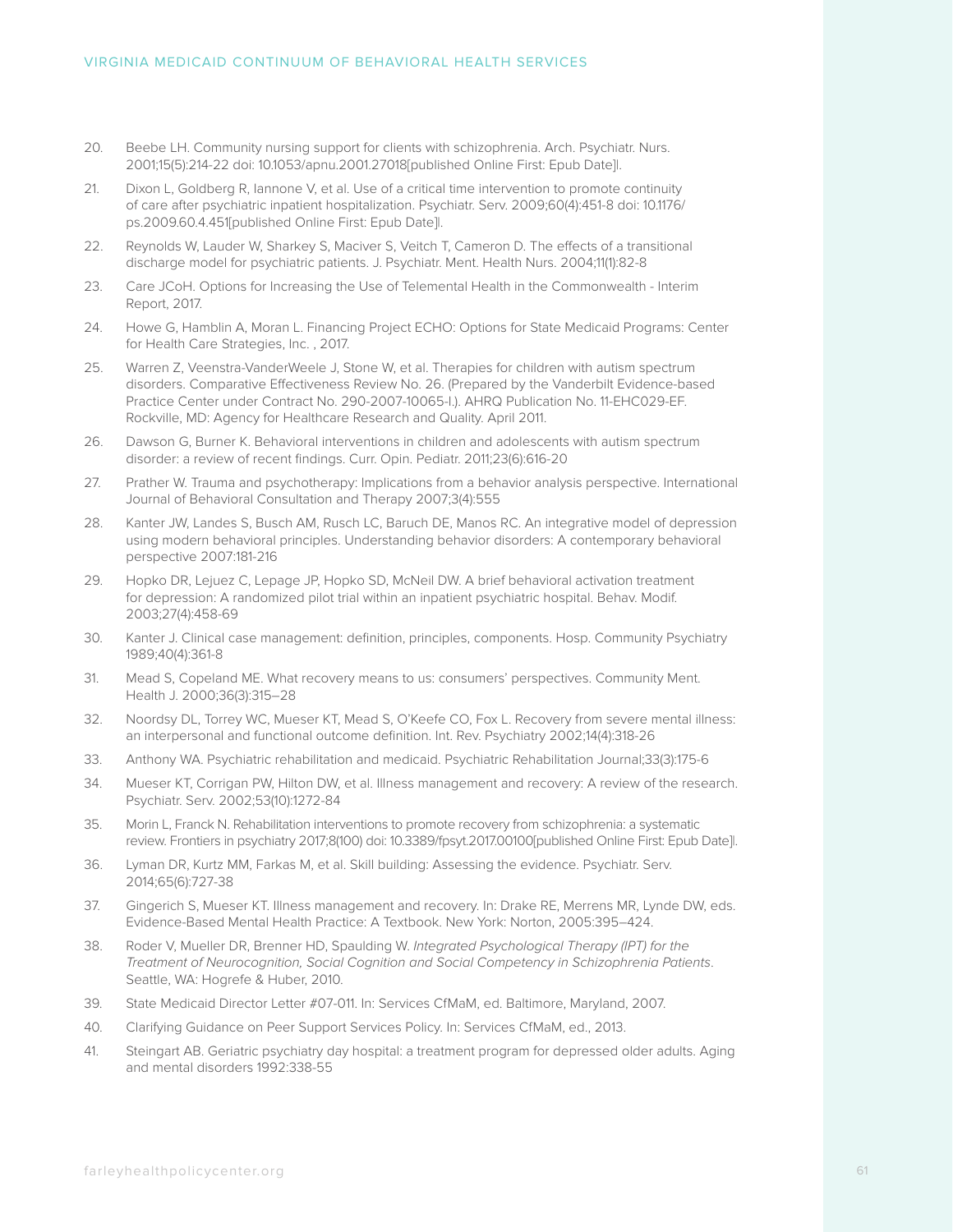- 42. State Roadmap to Peer Support Whole Health & Resiliency: National Association of State Mental Health Program Directors, 2013.
- 43. Permanent Supportive Housing Evidence-Based Practices (EBP) Kit: Substance Abuse and Mental Health Services Administration, 2010.
- 44. Implementing Housing First in Permanent Supportive Housing: A Fact Sheet from USICH with assistance from the Substance Abuse and Mental Heath Services Administration: United States Interagency Council on Homelessness, 2014.
- 45. PATH Homeless Assistance Program. Secondary PATH Homeless Assistance Program 2018. http:// www.dbhds.virginia.gov/behavioral-health/mental-health-services/path-homeless-assistance-program.
- 46. Paradise J, Ross D. Linking Medicaid and Supportive Housing: Opportunities and On-the-Ground Examples: Kaiser Family Foundation, 2017.
- 47. Nogaski A, Rynell A, Terpstra A, Edwards H. Supportive Housing in Illinois: A Wise Investment: Chicago: The Heartland Alliance Mid-America Institute on Poverty, 2009.
- 48. Meinert K, Burns-Maine E. Addressing Housing Instability Through Systems Alignment and Coordination. Washington, D. C.: National Governors Association, 2018.
- 49. Additional Facts and Figures on Permanent Supportive Housing: Virginia Housing Alliance, 2017.
- 50. 1115 Demonstration Extension Application: Virginia COMPASS Creating Opportunities for Medicaid Participants to Achieve Self-Sufficiency. In: Services VDoMA, ed., 2018.
- 51. Road to Recovery: Employment and Mental Illness: National Alliance in Mental Illness, 2014.
- 52. Hogan MF, Drake RE, Goldman HH. A national campaign to finance supported employment. Psychiatric Rehabilitation Journal;37(2):73-5
- 53. Marshall T, Goldberg RW, Braude L, et al. Supported employment: assessing the evidence. Psychiatr. Serv. 2014;65(1):16-23
- 54. Center for the Study and Prevention of Violence. Blueprints for healthy youth development. Secondary Blueprints for healthy youth development.
- 55. National Center for Infants T, and Families,. The Research Case for Home Visiting. Zerotothree.org, 2014.
- 56. Head Start Impact Study Final Report: Executive Summary. Washington, D.C.: U.S. Department of Health and Human Services Administration for Children and Families Office of Planning, Research and Evaluation, 2010.
- 57. Research to Practice: Early Head Start Benefits Children and Families. Early Head Start Research and Evaluation Project: Administration for Children and Families U.S> Department of Health and Human Services, 2006.
- 58. Karoly LA, Kilburn R, Cannon JS. Proven benefits of early childhood interventions. Santa Monica, CA: RAND Corporation, 2005.
- 59. Normile B, VanLandeghem K, King A. Medicaid Financing of Home Visiting Services for Women, Children, and Their Families: National Academy for State Health Policy, 2017.
- 60. Chorpita BF, Daleiden EL, Collins KS. Managing and adapting practice: A system for applying evidence in clinical care with youth and families. Clin. Soc. Work J. 2014;42(2):134-42
- 61. Kataoka SH, Podell JL, Zima BT, Best K, Sidhu S, Jura MB. MAP as a model for practice-based learning and improvement in child psychiatry training. J. Clin. Child Adolesc. Psychol. 2014;43(2):312-22
- 62. EPIC Evidence-Based Practice (EBP) Program Designation. Secondary EPIC Evidence-Based Practice (EBP) Program Designation 2018. https://dbhids.org/epic/EBP-program-designation.
- 63. Community Behavioral Health: Provider Notification Evidence-Based Practice (EBP) Enhanced Rate Pilot for Outpatient DBT, PCIT, PE and TF-CBT. In: Services DoBHaId, ed. Philadelphia, Pennsylvania, 2017.
- 64. Rones M, Hoagwood K. School-based mental health services: A research review. Clin. Child Fam. Psychol. Rev. 2000;3(4):223-41
- 65. Bains RM, Diallo AF. Mental health services in school-based health centers: a systematic review. The Journal of School Nursing 2016;32(1):8-19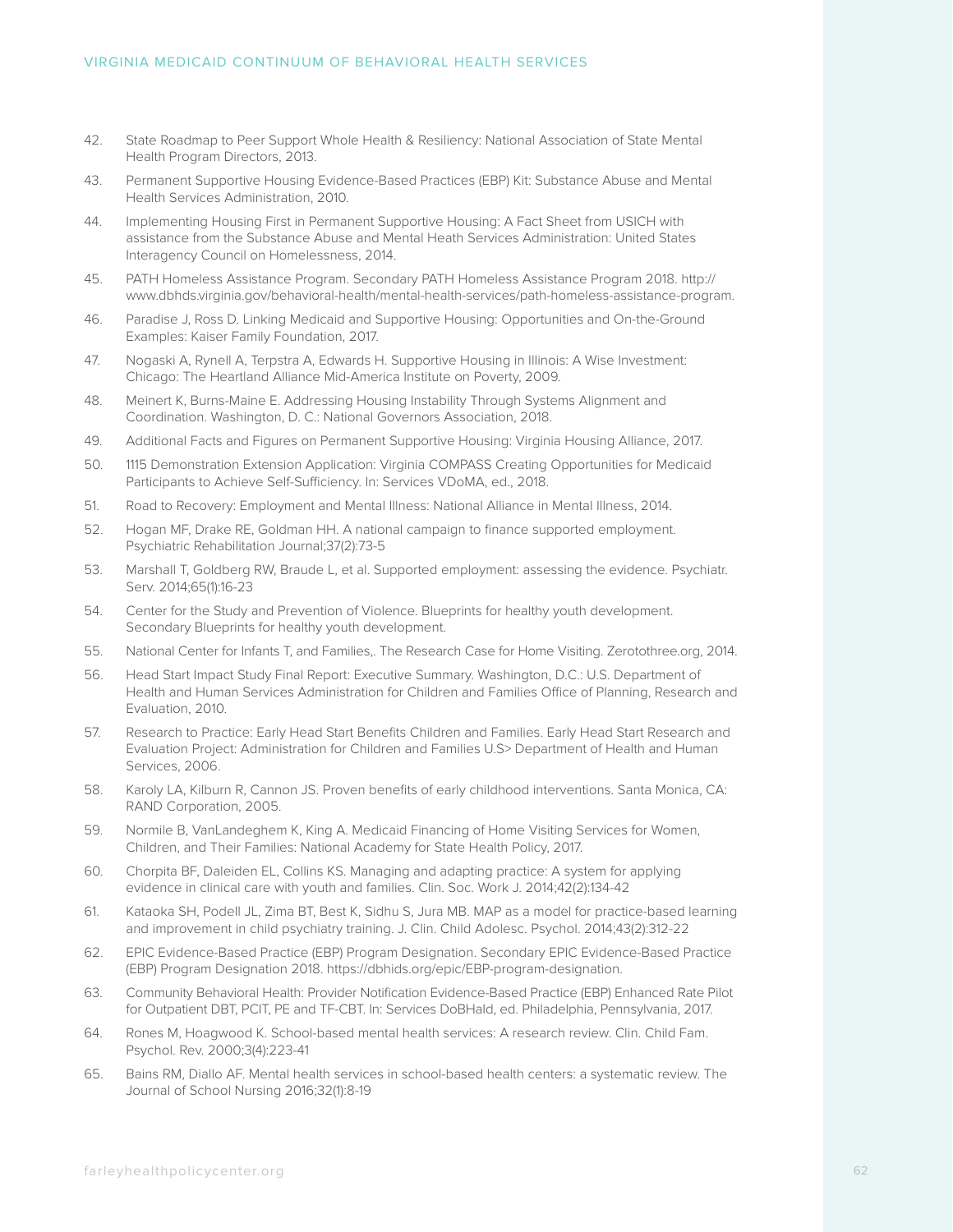- 66. Ran T, Chattopadhyay SK, Hahn RA, Force CPST. Economic evaluation of school-based health centers: a Community Guide systematic review. Am. J. Prev. Med. 2016;51(1):129-38
- 67. Saimre M, Tonelson S, Wilson C, et al. Virginia Tiered Systems of Supports (VTSS) Annual Report, 2018.
- 68. Peek CJ, National Integration Academy Council. Lexicon for Behavioral Health and Primary Care Integration: Concepts and Definitions Developed by Expert Consensus. Rockville, MD: Agency for Healthcare Research and Quality, 2013.
- 69. Olfson M, Gerhard T, Huang C, Crystal S, Stroup TS. Premature mortality among adults with schizophrenia in the United States. JAMA Psychiatry 2015;72(12):1172-81
- 70. Asarnow J, Rozenman M, Wiblin J, Zeltzer L. Integrated Medical-Behavioral Care Compared With Usual Primary Care for Child and Adolescent Behavioral Health: A Meta-analysis. JAMA Pediatr 2015;169(10):929-37
- 71. Archer J, Bower P, Gilbody S, et al. Collaborative care for depression and anxiety problems. Cochrane Database of Systematic Reviews 2012;10
- 72. Melek S, Norris D, Paulus J. Economic impact of integrated medical-behavioral healthcare: Implications for psychiatry: Milliman American Psychiatric Association Report, 2014.
- 73. Lanoye A, Stewart K, Rybarczyk B, et al. The impact of integrated psychological services in a safety net primary care clinic on medical utilization. Journal of Clinical Psychology 2017;73:681-92
- 74. Ross KM, Gilchrist EC, Melek SP, Gordon PD, Ruland SL, Miller BF. Cost savings associated with an alternative payment model for integrating behavioral health in primary care. Translational Behavioral Medicine 2018;iby054
- 75. Grimes K, Schulz M, Cohen S, Mullin B, Lehar S, Tien S. Pursuing cost- effectiveness in mental health service delivery for youth with complex needs. The Journal of Mental Health Policy & Economics 2011;14(2):73-83
- 76. Commission JLAaR. Managing Spending in Virginia's Medicaid Program, 2016.
- 77. Gerrity M. Evolving Models of Behavioral Health Integration: Evidence Update 2010-2015: Milbank Memorial Fund, 2016.
- 78. Tyler ET, Hulkower RL, Kaminski JW. Behavioral Health Integration in Pediatric Primary Care: Considerations and Opportunities for Policymakers, Planners, and Providers: Milbank Memorial Fund, 2017.
- 79. Jackson DS, Keir SS, Sender M, Mueller CW. Reliable change and outcome trajectories across levels of care in a mental health system for youth. Administration and Policy in Mental Health and Mental Health Services Research 2017;44(1):141-54
- 80. Henngeler S, Schaeffer C. Multisystemic Therapy®: Clinical Overview, Outcomes, and Implementation Research. Fam. Process 2016;55(3):514-28
- 81. Robbins MS, Alexander JF, Turner CW, Hollimon A. Evolution of Functional Family Therapy as an Evidence-Based Practice for Adolescents with Disruptive Behavior Problems. Fam. Process 2016;55(3):543-57 doi: doi:10.1111/famp.12230[published Online First: Epub Date]|.
- 82. Wallace NM, Quetsch LB, Robinson C, McCoy K, McNeil CB. Infusing parent-child interaction therapy principles into community-based wraparound services: An evaluation of feasibility, child behavior problems, and staff sense of competence. Children and Youth Services Review 2018;88:567-81
- 83. Walker JS, Bruns, E.J., VanDenBerg, J.D., Rast, J., Osher, T.W., Miles, P.,, Adams J, & National Wraparound Initiative Advisory Group,. Phases and activities of the wraparound process. Portland, Oregon: National Wraparound Initiative, Research and Training Center on Family Support and Children's Mental Health, Portland State University, 2004.
- 84. Coldiron JS, Bruns EJ, Quick H. A comprehensive review of wraparound care coordination research, 1986–2014. Journal of Child and Family Studies 2017;26(5):1245-65
- 85. Olfson M, Mojtabai R, Sampson NA, et al. Dropout from outpatient mental health care in the United States. Psychiatr. Serv. 2009;60(7):898-907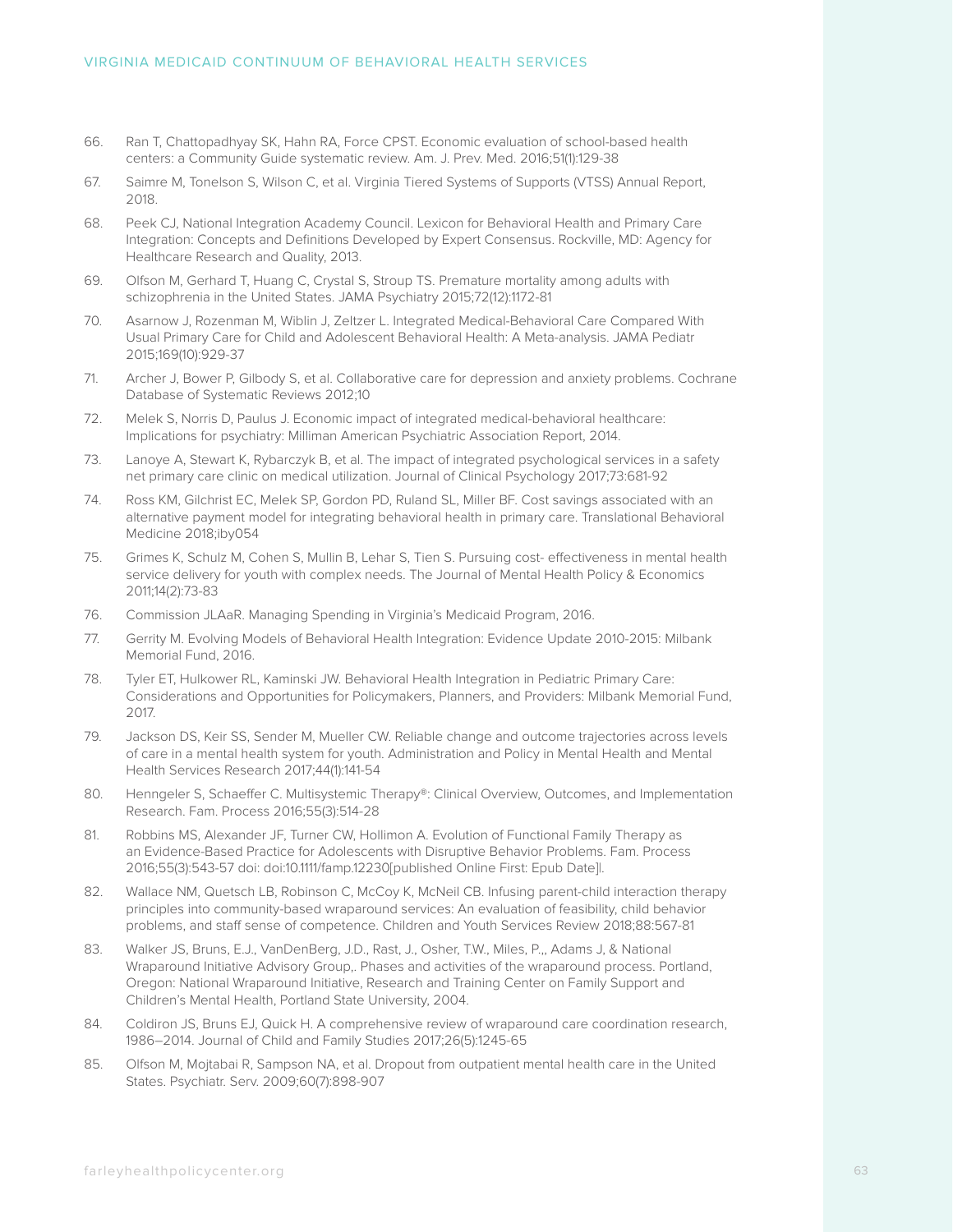- 86. Cloutier M, Aigbogun MS, Guerin A, et al. The Economic Burden of Schizophrenia in the United State in 2013. J. Clin. Psychiatry 2016;77(6):764-71
- 87. Allness D, Knoedler W. National Program Standards for ACT Teams, 2003.
- 88. Salkever D, Domino ME, Burns BJ, et al. Assertive community treatment for people with severe mental illness: the effect on hospital use and costs. Health Serv. Res. 1999;34:577-601
- 89. Vanderlip ER, Henwood BF, Hrouda DR, et al. Systematic Literature Review of General Health Care Interventions Within Programs of Assertive Community Treatment. Psychiatr. Serv. 2017;68(3):218-24
- 90. Bond GR, Drake RE, Mueser KT, Latimer E. Assertive community treatment for people with severe mental illness. Disease Management and Health Outcomes 2001;9(3):141-59
- 91. Substance Abuse: Clinical Issues in Intensive Outpatient Treatment. Treatment Improvement Protocol (TIP) Series, No. 47. Rockville, Maryland: Substance Abuse and Mental Health Services Administration, 2006.
- 92. Drake RE, Mueser KT, Brunette MF, McHugo GJ. A review of treatments for people with severe mental illnesses and co-occuring substance use disorders. Psychiatric Rehabilitation Journal 2004;27(4):360-74
- 93. Research Summary: Alternatives to inpatient care for children and adolescents with complex mental health needs. Evaluating models of service delivery: National Institute for Health Research, 2008.
- 94. Anderson RJ, Freedland KE, Clouse RE, Lustman PJ. The prevalence of comorbid depression in adults with diabetes: a meta-analysis. Diabetes Care 2001;24(6):1069-78
- 95. HCUP Nationwide Inpatient Sample (NIS): Agency for Healthcare Research and Quality, 2014.
- 96. Promotion NCfCDPaH. National Diabetes Statistics Report: Estimates of Diabetes and Its Burden in the United States, 2014: U.S. Department of Health and Human Services, 2014.
- 97. Soref E, Devries HM. Evaluation of a partial hospitalization mental health program for older adults. Clin. Gerontol. 2005;28(3):27-44
- 98. Scott J. A 12-month pilot evaluation of a British partial hospitalization program. Int. J. Ment. Health 1995;24(4):60-69
- 99. Block BM, Lefkovitz PM. American Association for Partial Hospitalization standards and guidelines for partial hospitalization. Int. J. Partial Hosp. 1991
- 100. *Managed Mental Health Care in the Public Sector: A Survival Manual*: Harwood Academic Publishers, 1997.
- 101. Kiser L, Ackerman B, Pruitt D. A comparison of intensive psychiatric services for children and adolescents: cost of day treatment versus hospitalization. Int. J. Partial Hosp. 1987;4(1):17-27
- 102. Burns BJ, Hoagwood K, Mrazek PJ. Effective treatment for mental disorders in children and adolescents. Clin. Child Fam. Psychol. Rev. 1999;2(4):199-254
- 103. Horvitz-Lennon M, Normand ST, Gaccione P, Frank RG. Partial versus Full Hospitalization for Adults in Psychiatric Distress: A Systematic Review of the Published Literature (1957-1997). Am. J. Psychiatry 2001;158:676-85
- 104. Thatte S, Makinen JA, Nguyen H, Hill EM, Flament MF. Partial Hospitalization for Youth with Psychiatric Disorders: Treatment Outcomes and 3-Month Follow-up. The Journal of Nervous and Mental Disease 2013;201(5):429-34
- 105. Lenz AS, Del Conte G, Lancaster C, Bailey L, Vanderpool E. Evaluation of a Partial Hospitalization Program for Adolescents. Counseling Outcome Research and Evaluation 2014;5(1):3-16
- 106. Sledge WH, Tebes J, Wolff N, Helminiak TW. Day hospital/crisis respite care versus inpatient care, part II: service utilization and costs. Am. J. Psychiatry 1996;153(8):1074-83
- 107. Bateman A, Fonagy P. Treatment of borderline personality disorder with psychoanalytically oriented partial hospitalization: an 18-month follow-up. Focus 2006;158(2):36-252
- 108. Friedman K, Ramirez AL, Murray SB, et al. A Narrative Review of Outcome Studies for Residential and Partial Hospital-based Treatment of Eating Disorders. 24 2016(263-276)
- 109. Dick P, Cameron L, Cohen D, Barlow M, Ince A. Day and full time psychiatric treatment: a controlled comparison. The British Journal of Psychiatry 1985;147(3):246-49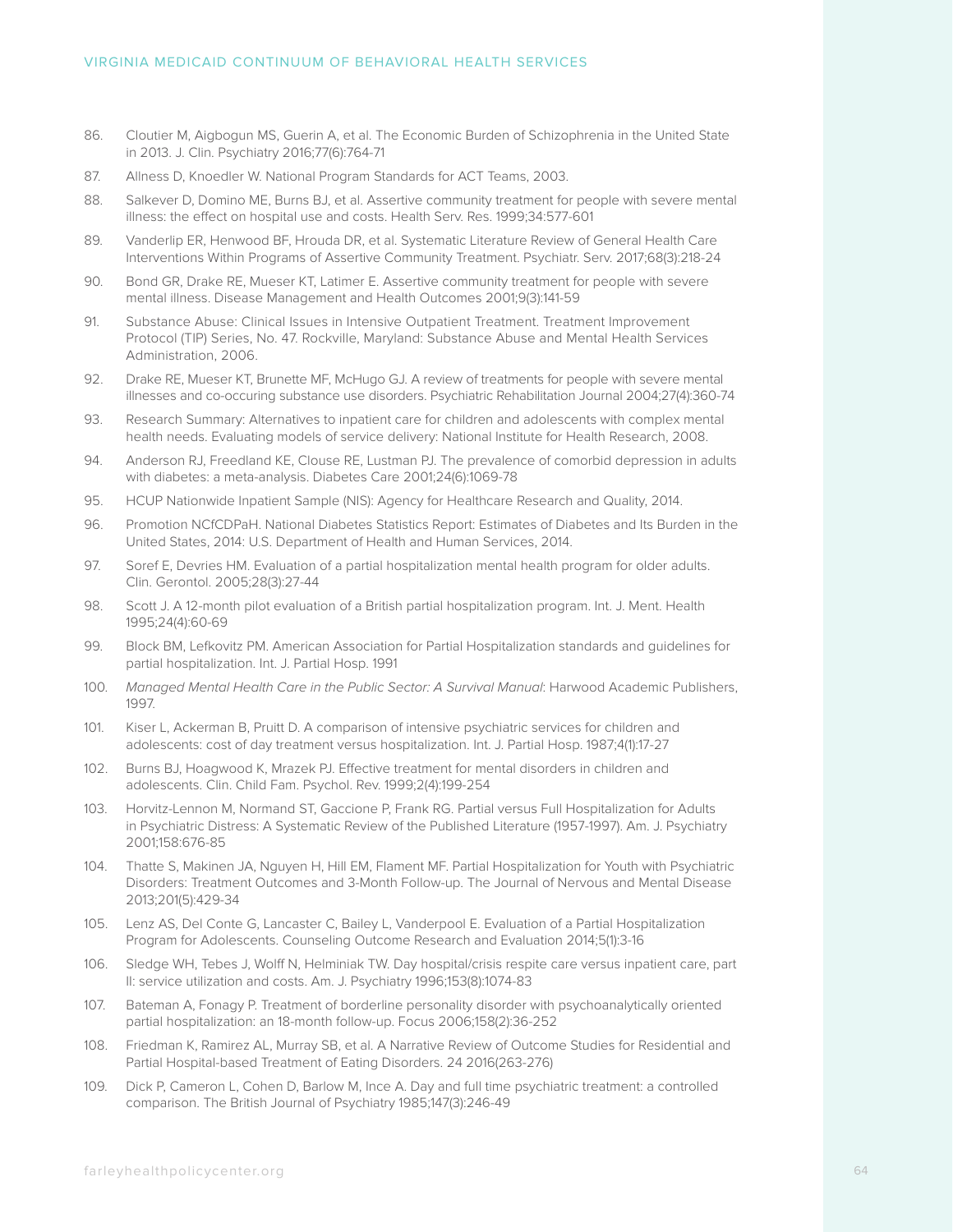- 110. Bateman A, Fonagy P. Health service utilization costs for borderline personality disorder patients treated with psychoanalytically oriented partial hospitalization versus general psychiatric care. Am. J. Psychiatry 2003;160(1):169-71
- 111. Leung MY, Drozd EM, Maier J. Impact Associated with Medicare Psychiatric PPS: A Study of Partial Hospitalization Programs. Waltham, MA: RTI International, 2009.
- 112. Crisis Services: Effectiveness, Cost-Effectiveness, and Funding Strategies. Rockville, MD: Substance Abuse and Mental Health Services Administration, 2014.
- 113. Blau GM, Caldwell B, Fisher SK, Kuppinger A, Levison-Johnson J, Lieberman R. The Building Bridges Initiative: Residential and Community Based Providers, Families, and Youth Coming Together to Improve Outcomes. Child Welfare 2010;89(2):21-38
- 114. Walters UM, Petr CG. Family-centered residential treatment: Knowledge, research, and values converge. Residential Treatment for Children and Youth 2008;25(1):1-16
- 115. Bonnie RJ, Larocco SA. Trends in Utilization of Adult Psychiatric Beds in Virginia. Charlottesville, VA: University of Virginia Institute of Law, Psychiatry, and Public Policy, 2018.
- 116. Plan for the Financial Realignment of Virginia's Public Behavioral Health System: Department of Behavioral Health and Developmental Services, 2017.
- 117. Sackett DL, Rosenberg, W.M., Gray, J.M., Haynes, R.B. and Richardson, W.S. Evidence based medicine: what it is and what it isn't. BMJ 1996;312(71)
- 118. Reiter JD, AC; Hunter, CL. The Primary Care Behavioral Health (PCBH) Model: An Overview and Operational Definition. Journal of Clinical Psychology in Medical Settings 2018;25(2):109-26 doi: 10.1007/s10880-017-9531-x[published Online First: Epub Date]|.
- 119. Whitten SK, Stanik-Hutt J. Group cognitive behavioral therapy to improve the quality of care to opioidtreated patients with chronic noncancer pain: a practice improvement project. J Am Assoc Nurse Pract 2013;25(7):368-76 doi: https://dx.doi.org/10.1111/j.1745-7599.2012.00800.x[published Online First: Epub Date]|.
- 120. David R. What is a CCBHC?: National Council for Behavioral Health, 2017.
- 121. Smith S, Granja M, Ekono M, Robbins T, Nagarur M. Using Medicaid to Help Young Children and Parents Access Mental Health Services: National Center for Children in Poverty, 2017.
- 122. Johnson K, Bruner C. Part Five: Medicaid Financing for Other Needed Services Promote Healthy Healthy Child Development Within and Beyond the Medical Home. In: A Sourcebook on Medicaid's Role in Early Childhood: Advancing High Performing Medical Homes and Improving Lifelong Health: Child and Family Policy Center, 2018.
- 123. Virginia Commission on Youth. Collection of Evidence-based Practices for Children and Adolescents with Mental Health Treatment Needs. 2017
- 124. Wilkins C. Improving Care for Medicaid Beneficiaries Experiencing Homelessness: Emerging Best Practices and Recommendations for State Purchases. State Health and Value Strategies: Robert Wood Johnson Foundation, September 2015.
- 125. (SAMHSA) SAaMHSA. Supported Employment Evidence-Based Practices KIT., 2009.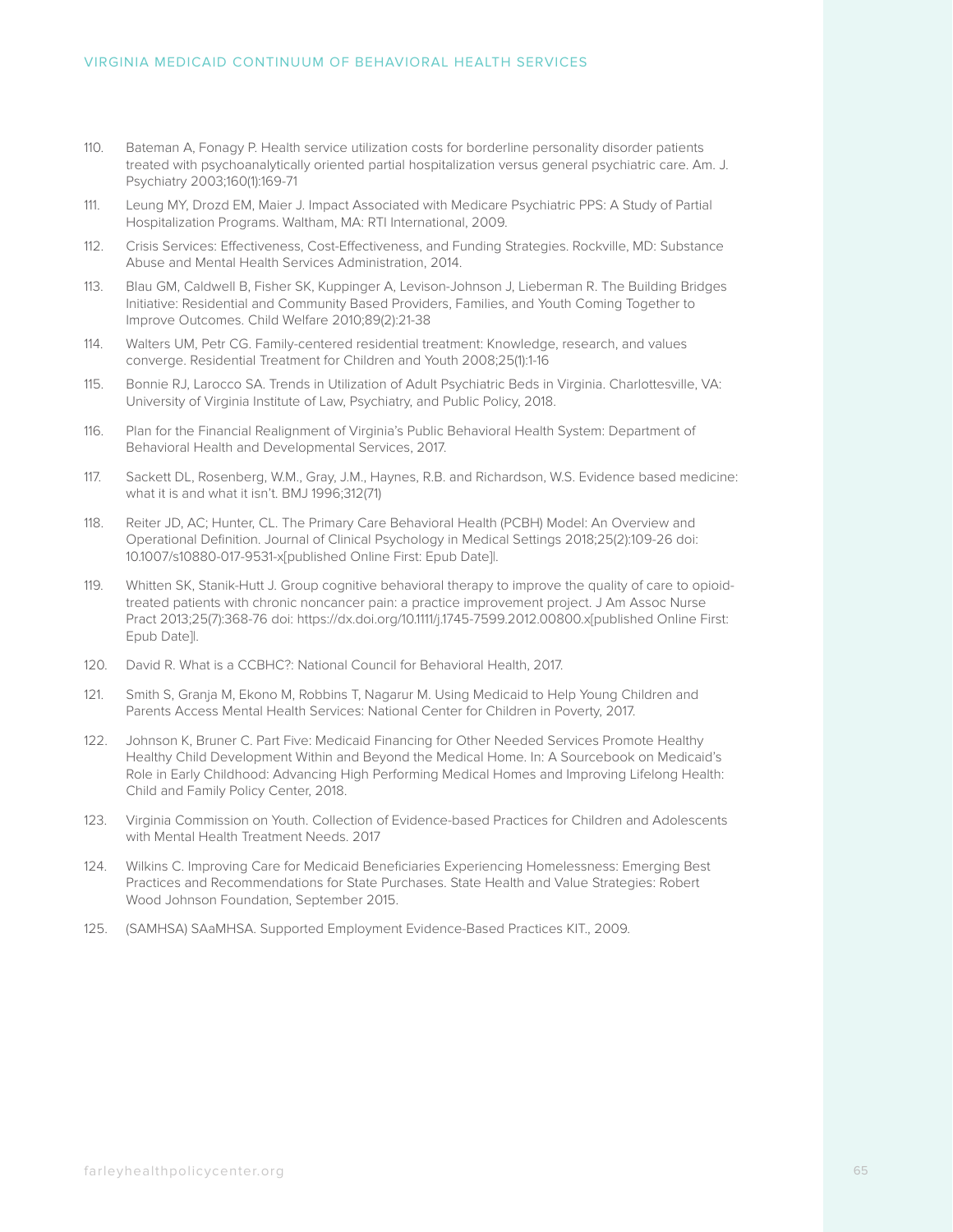## **Appendix A. Acronyms Used and Additional Definitions**

AAP - American Academy of Pediatrics

ABA - applied behavior analysis

ACRE - Association of Community Rehabilitation Educators

ACT - Assertive Community Treatment

ADHD - attention deficit hyperactivity disorder

APSE - Association of Persons Supporting Employment First

ARTS - Addiction Recovery and Treatment Services

ASAM - American Society of Addiction Medicine

ASD - autism spectrum disorder

ASTHO - Association of State and Territorial Health Officials

BHSA - behavioral health services administrator

CCBHC - Certified Community Behavioral Health Clinic

CMS - Centers for Medicare and Medicaid Services

CPRS - certified peer recovery specialists

CPT - Current Procedural Terminology

CSB - Community Service Board

CSC - coordinated specialty care

DARS - Department of Aging and Rehabilitative Services

DBHDS - Department of Behavioral Health and Developmental Services

DHCD - Department of Housing and Community Development

DJJ - Department of Juvenile Justice

DMAS - Department of Medical Assistance Services

DOE - Department of Education

DSS - Department of Social Services

EBP - evidence-based practice

FAMIS - Family Access to Medical Insurance Security

FAPT - family assessment and planning team

FFPSA - Families First Prevention Services  $\Delta$ ct

FFT - Functional Family Therapy

FQHC - Federally-Qualified Health Center

HANDS - Health Access Nurturing Development Services

HFA - Health Families America

HFW - high fidelity wraparound

IACCT - independent assessment, certification, and coordination team

IC&RC - International Certification and Reciprocity Consortium

ICM - Intensive Case Management

ICT - intensive community treatment

IDEA - Individuals with Disabilities Education Act

IEP - Individualized Education Program

IOP - intensive outpatient program

JCHC - Joint Commission on Health Care

JLARC- Joint Legislative Audit and Review Commission

LMHP - licensed mental health professional

MAP - Managing and Adapting Practice

MCO - Managed Care Organization

MHPSA - mental health professional shortage area

MST - Multi-Systemic Therapy

NPHPS - National Public Health Performance **Standards** 

OCS - Office of Children's Services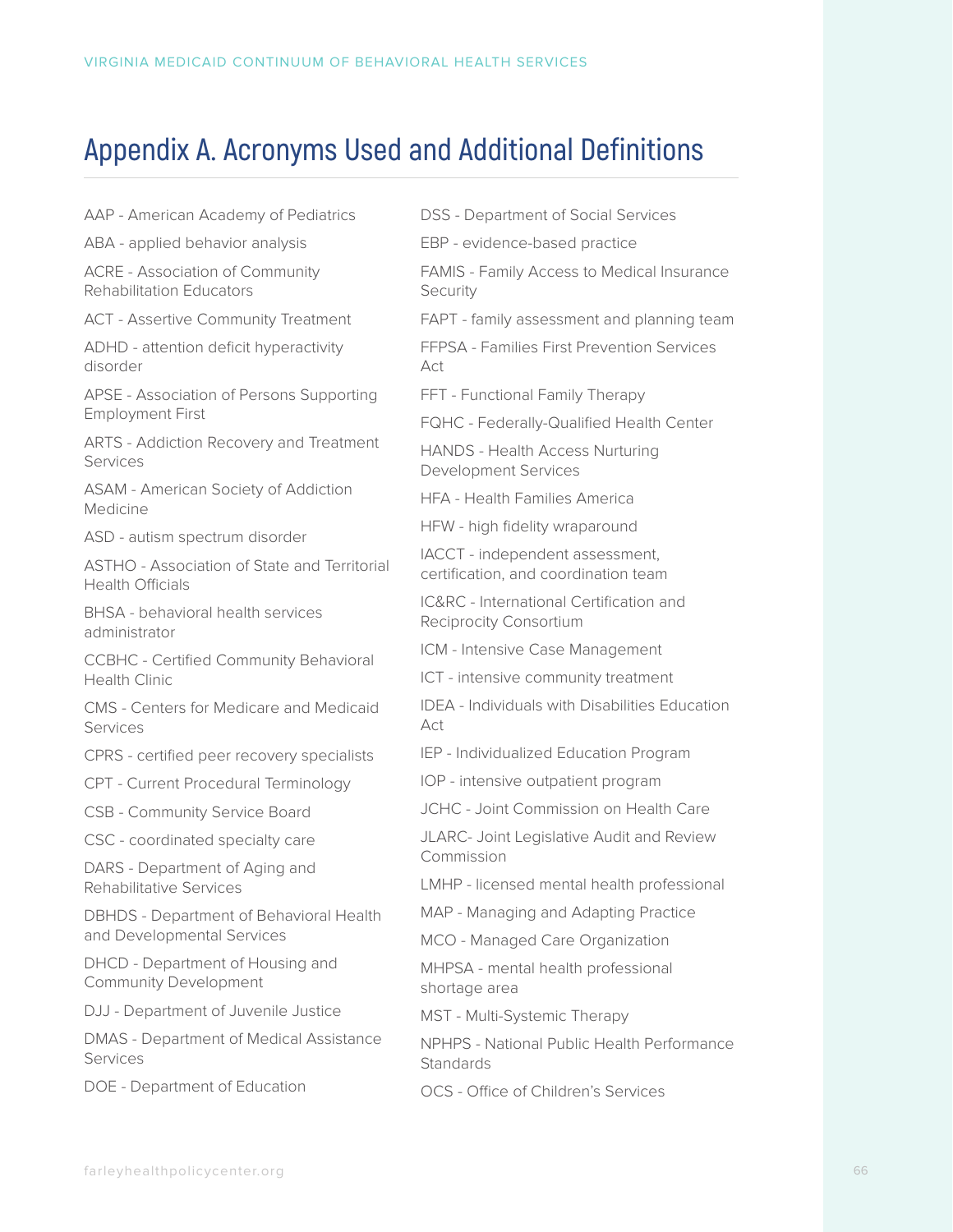#### VIRGINIA MEDICAID CONTINUUM OF BEHAVIORAL HEALTH SERVICES

| ODD - oppositional defiant disorder                                          | STEP-VA - System Transformation Excellence<br>and Performance Virginia |  |  |  |
|------------------------------------------------------------------------------|------------------------------------------------------------------------|--|--|--|
| PATH - Projects for Assistance in Transition                                 |                                                                        |  |  |  |
| from Homelessness                                                            | SUD - substance use disorder                                           |  |  |  |
| PHP - partial hospitalization program                                        | TDO - temporary detention order                                        |  |  |  |
| PSH- permanent supportive housing                                            | TDT - therapeutic day treatment                                        |  |  |  |
| QMHP - qualified mental health professional                                  | VBP - value-based payment                                              |  |  |  |
| <b>QMHP - Qualified Mental Health Provider</b>                               | <b>VDH- Virginia Department of Health</b>                              |  |  |  |
| SAMHSA - Substance Abuse and Mental<br><b>Health Services Administration</b> | <b>VHDA - Virginia Housing and Development</b><br>Authority            |  |  |  |
| SDOH - social determinants of health                                         | <b>VMAP - Virginia Mental Health Access</b><br>Program                 |  |  |  |
| SED - serious emotional disturbance                                          |                                                                        |  |  |  |
| SMI - serious mental illness                                                 |                                                                        |  |  |  |

#### **ADDITIONAL DEFINITIONS**

**Behavioral and mental health care** – Behavioral and mental health care refers to a broad array of services and treatments to help people with mental illness and those at particular risk of developing them to suffer less emotional pain and disability and live healthier, longer, more productive lives.<sup>68</sup> For the purposes of this report, this definition is expanded to include health promotion and prevention as described in the Institute of Medicine's continuum of mental health care. This review focuses on behavioral health services to address mental health problems, excluding substance use. Through the development and implementation of Virginia's Medicaid Addiction and Recovery Treatment Services (ARTS) program, evidence to inform best practices from the American Society of Addiction Medicine was already incorporated across the entire continuum of addiction treatment services. In this report, the term behavioral health is used broadly to refer to services and systems of care, while mental health is used to refer to symptoms, conditions, and providers.

**Level of care** – refers to the intensity of a treatment, intervention, or program.

**Setting of care** – refers to the location(s) in which a treatment, intervention, or program is delivered.

**Evidence-based practice** – Across the continuum, practices and interventions were selected from the highest level of evidence available, applying David Sackett's definition for evidencebased practice: "the conscientious, explicit and judicious use of current best evidence in making decisions about the care of the individual patient. It means integrating individual clinical expertise with the best available external clinical evidence from systematic research."<sup>117</sup>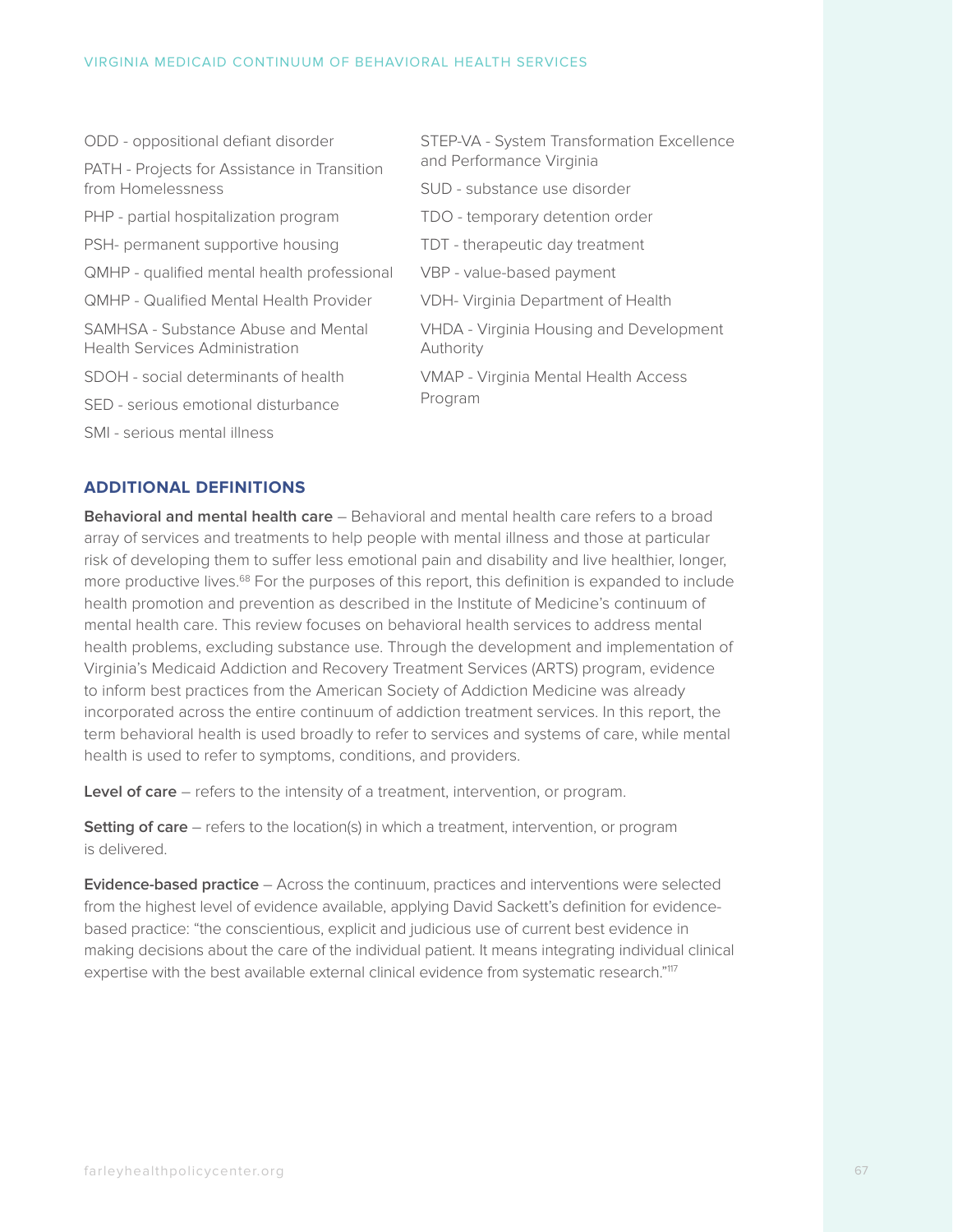**Specific Models of Integrated Care** — The Primary Care Behavioral Health Model (PCBH): The PCBH model is a specific type of integrated care that incorporates into the primary care team a behavioral health consultant (BHC) to extend and support the primary care provider and team to manage behavioral health problems and biopsychosocially influenced health conditions. The BHC works as a generalist and an educator who providers high volume services that are accessible, team-based and a routine part of primary care.<sup>118</sup>

#### **Distinguishing features of the PCBH model include:**

- **• Generalist:** The BHC serves patients of any age and with any biopsychosocially influenced health condition, including mental health and substance use problems, chronic ideas, preventive care needs, social and sub-diagnostic problems, and medically unexplained problems.
- **• Accessibility:** BHC aims to see patients on the same day the primary care provider requests their services; BHC engages in warm handoffs, case discussions, and consultations. BHC uses shorter appointment blocks than in traditional mental health settings to see a higher patient volume.
- **• Team-based:** BHC is viewed by patients, providers, and staff as a routine care team member.
- **• Educator:** BHC works with the primary care team to make them more skilled, comfortable, and efficient in working with biopsychosocial issues of patients.

The Collaborative Care Model: Collaborative Care is a specific type of integrated care that treats common mental health conditions such as depression and anxiety that require systematic follow-up due to their persistent nature. Based in the Chronic Care Model, Collaborative Care focuses on defined patient populations tracked in a registry, measurement-based practice and treatment to a specified target. Trained primary care providers and embedded behavioral health professionals provide evidence-based medication or psychosocial treatments, supported by regular psychiatric case consultation and treatment adjustment for patients who are not improving as expected.<sup>119</sup>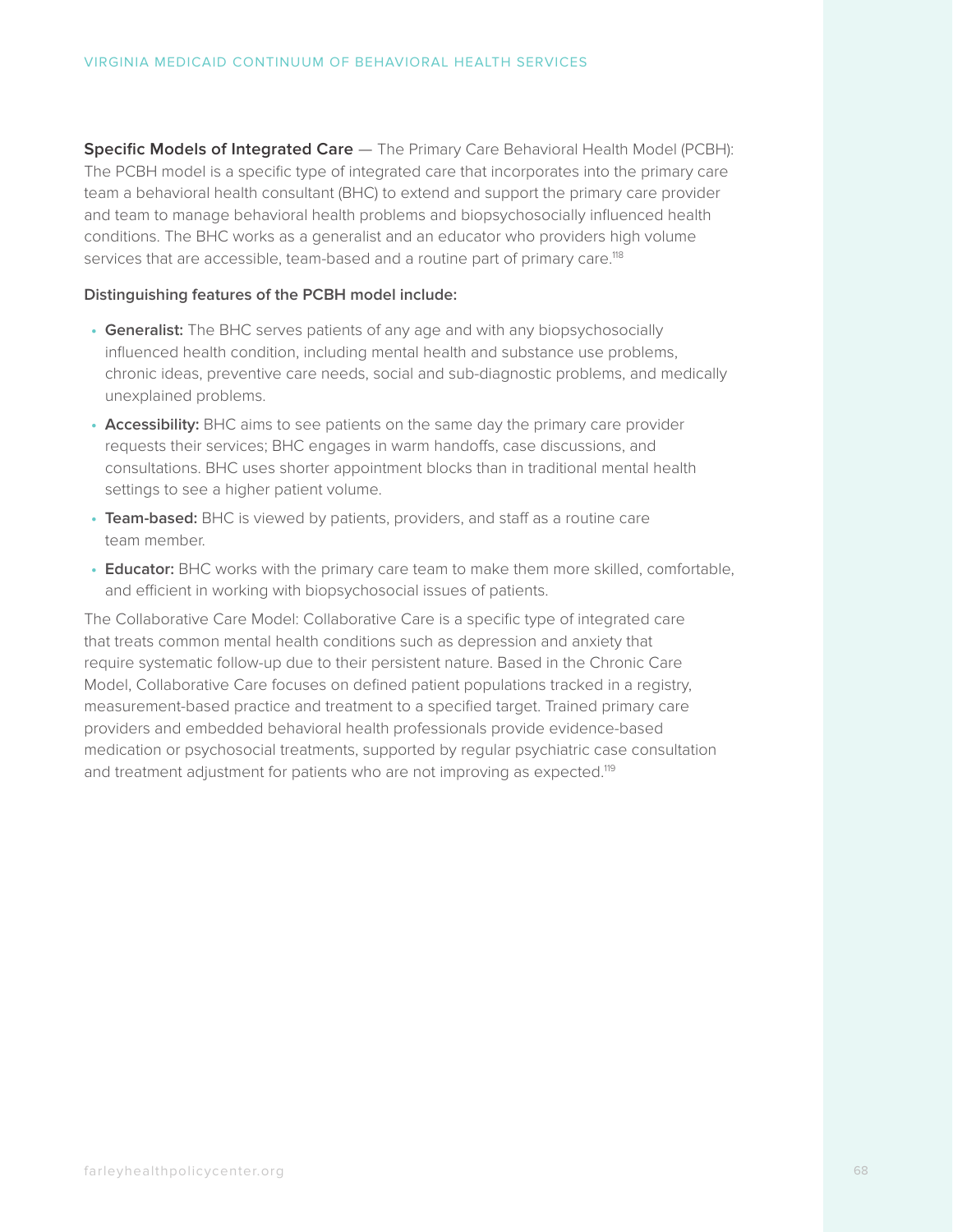#### **Distinguishing features of the Collaborative Care model include:**

- **• Population-focused:** Collaborative Care team is responsible for a defined population of patients.
- **• Team-based:** The multidisciplinary team includes the primary care provider, a consulting psychiatrist, and a behavioral health-trained care manager with each empowered to work at the top level of their training.
- **• Measurement-guided:** Care team uses systematic, disease-specific, patient-reported outcome measures to drive clinical decision-making.
- **• Evidence-based:** Care team adapts scientifically proven treatment within an individual clinical context to achieve improved health outcomes.

Certified Community Behavioral Health Clinics (CCBHCs): CCBHCs provide a comprehensive range of mental health and substance use disorder services to individuals with behavioral health needs including serious mental illness, serious emotional disturbance, chronic addiction and substance use disorders, and mild or moderate mental illness. This model was defined in the Excellence in Mental Health Act. CCBHCs receive an enhanced Medicaid reimbursement rate to cover their expanded services.

#### **Distinguishing features of the CCBHC model include:**

- **• Comprehensive:** CCBHCs must include 24/7 crisis services, immediate screening and risk assessment including for both behavioral health and primary care needs, targeted case management, psychiatric rehabilitation services, outpatient mental health and substance use services, peer support and family supports, person-centered treatment planning, and intensive community-based mental health care for members of the armed forces and veterans.
- **• Accessibility:** Criteria for CCBHCs include a reduced wait time for services. CCBHCs can receive payment for care outside of the clinic, including through mobile crisis teams, home visits, outreach workers, and emergency or jail diversion programs.
- **• Coordinated:** Expanded care coordination links care with other health care providers, social service providers and law enforcement.<sup>120</sup>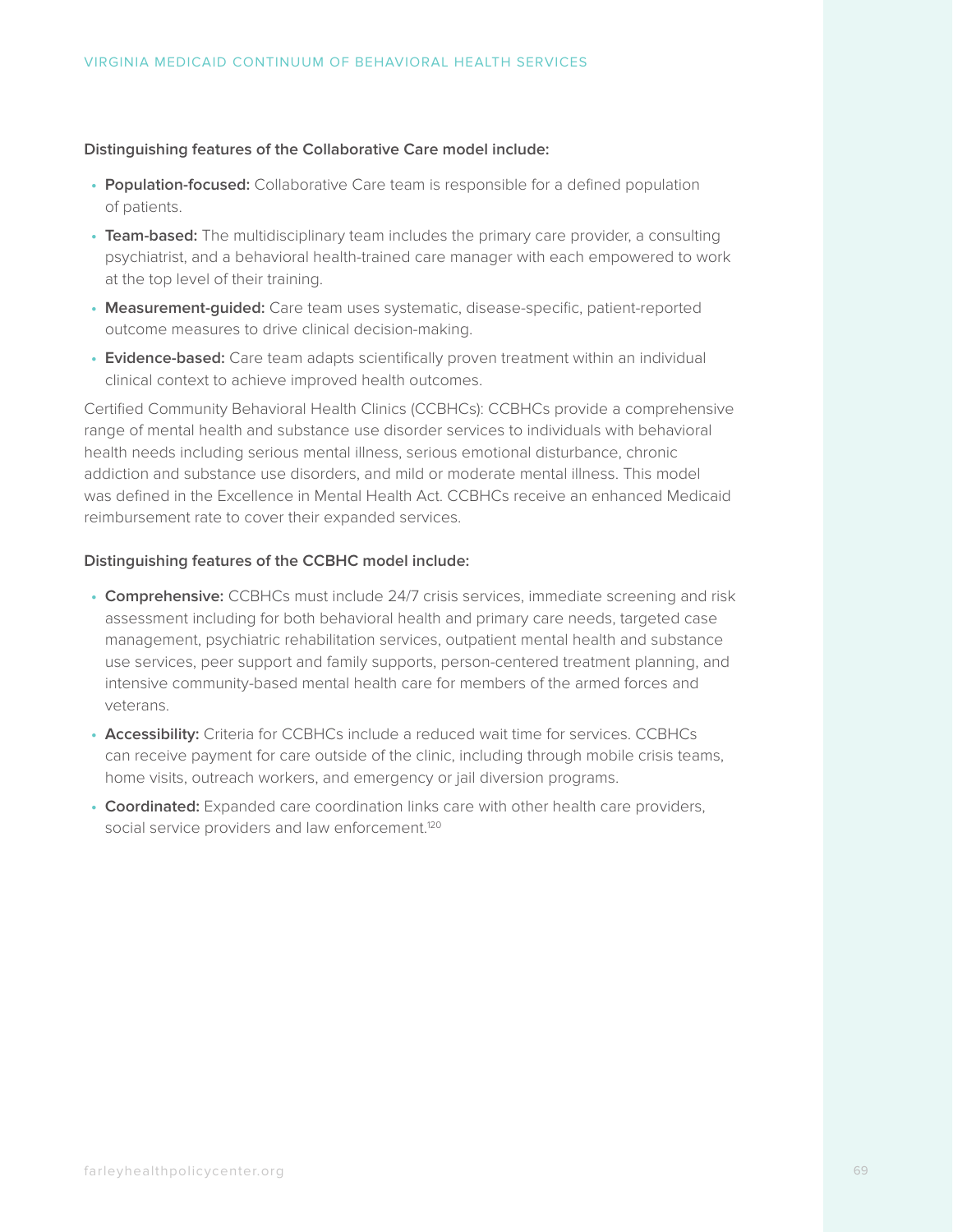## **Appendix B. Additional Resources and Tools**

## **Promotion and Prevention**

- 1 Preventing Mental, Emotional, and Behavioral Disorders Among Young People: Progress and Possibilities, National Research Council and Institute of Medicine Report, https:// www.nap.edu/catalog/12480/preventing-mental-emotional-and- behavioral-disordersamong-young-people-progress
- 2 Repositories of evidence-based programs and practices:
	- Blueprints for Healthy Youth Development, Center for the Study and Prevention of Violence, University of Colorado Boulder Institute of Behavioral Science http://www. blueprintsprograms.com/
	- Evidence-Based Practices Resource Center, Substance Abuse and Mental Health Services Administration, https://www.samhsa.gov/ebp-resource-center
- 3 Financing mechanisms:
	- National Academy for State Health Policy brief, Medicaid Financing of Home Visiting Services for Women, Children, and Their Families<sup>59</sup>
	- National Center for Children in Poverty report, Using Medicaid to Help Young Children and Parents Access Mental Health Services<sup>121</sup>
	- Child and Family Policy Center report, A Sourcebook on Medicaid's Role in Early Childhood: Advancing High Performing Medical Homes and Improving Lifelong Health. Child and Family Policy Center<sup>122</sup>

## **Outpatient and Integrated Care**

- 1 Repositories of evidence-based psychotherapeutic modalities:
	- Substance Abuse and Mental Health Services Administration: Treatments for Mental Disorders, https://www.samhsa.gov/ treatment/mental-disorders
	- American Psychological Association Society of Clinical Psychology, Division 12 Psychological Treatments, https://www.div12.org/psychological-treatments/
	- Report of the Virginia Commission on Youth: Collection of Evidence-based Practices for Children and Adolescents with Mental Health Treatment Needs - Reference Chart of Evidence-Based Practices<sup>123</sup>
	- PracticeWise Evidence-Based Service Database for Youth, https://www.practicewise.com/